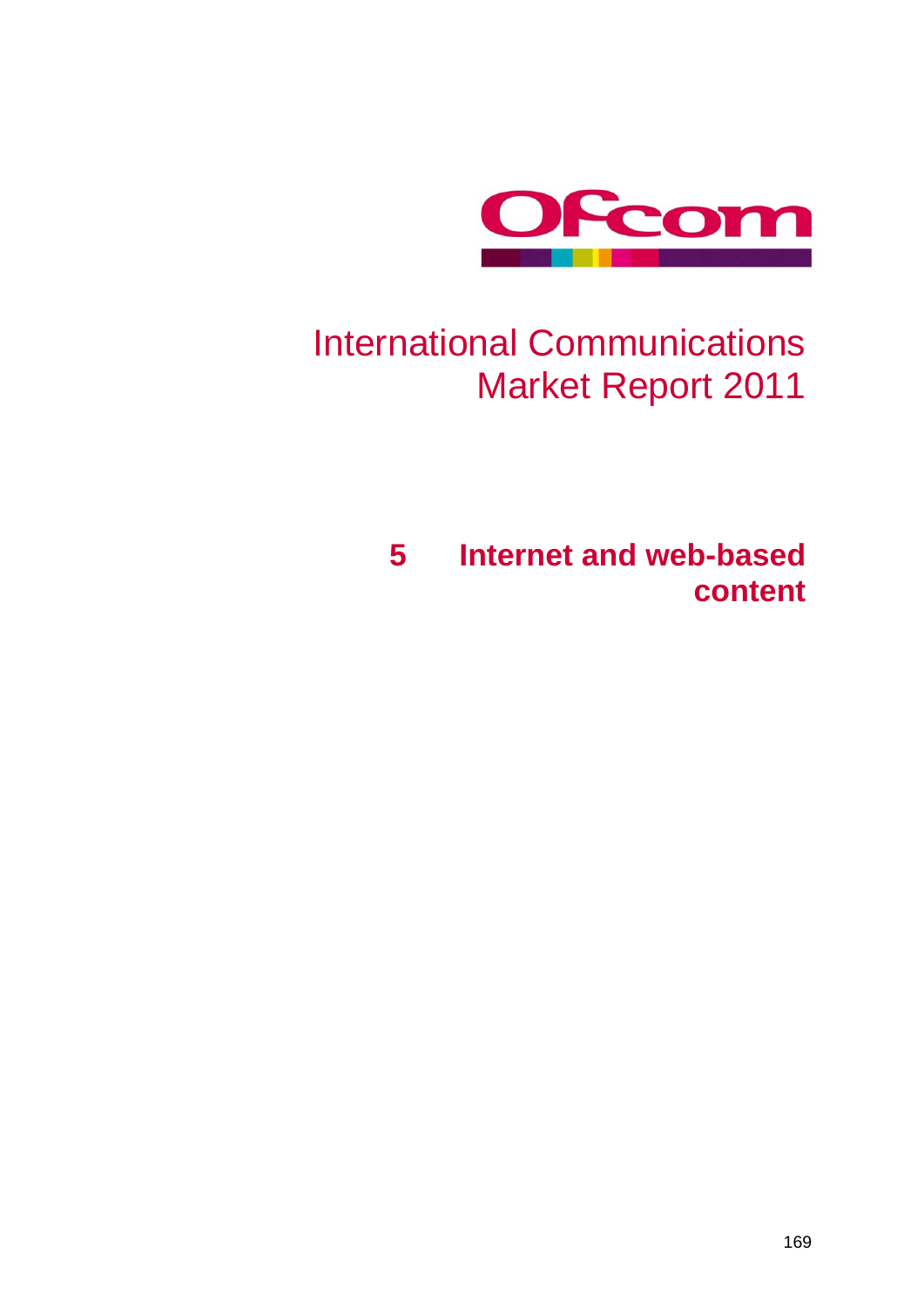# **Contents**

| 5.1 Key market developments in internet and web-based content<br>171 |                                                                                                                                           |                                               |  |  |  |  |  |  |
|----------------------------------------------------------------------|-------------------------------------------------------------------------------------------------------------------------------------------|-----------------------------------------------|--|--|--|--|--|--|
| 5.1.1<br>5.1.2                                                       | Industry metrics and summary<br>Smartphones have driven rapidly-increasing use of internet on mobile                                      |                                               |  |  |  |  |  |  |
| 5.1.3                                                                | phones<br>Online advertising                                                                                                              | 172<br>180                                    |  |  |  |  |  |  |
| 5.2 Platforms and devices                                            |                                                                                                                                           |                                               |  |  |  |  |  |  |
| 5.2.1<br>5.2.2                                                       | Access platform adoption<br>Device penetration                                                                                            | 185<br>188                                    |  |  |  |  |  |  |
| 5.3 Internet content and consumption                                 |                                                                                                                                           |                                               |  |  |  |  |  |  |
| 5.3.1<br>5.3.2<br>5.3.3<br>5.3.4<br>5.3.5<br>5.3.6<br>5.3.7          | Online audiences<br>Activity and behaviour<br>Web brands and search<br>Social Networking<br>Retail<br><b>Banking</b><br>Newspaper content | 192<br>195<br>199<br>202<br>205<br>211<br>212 |  |  |  |  |  |  |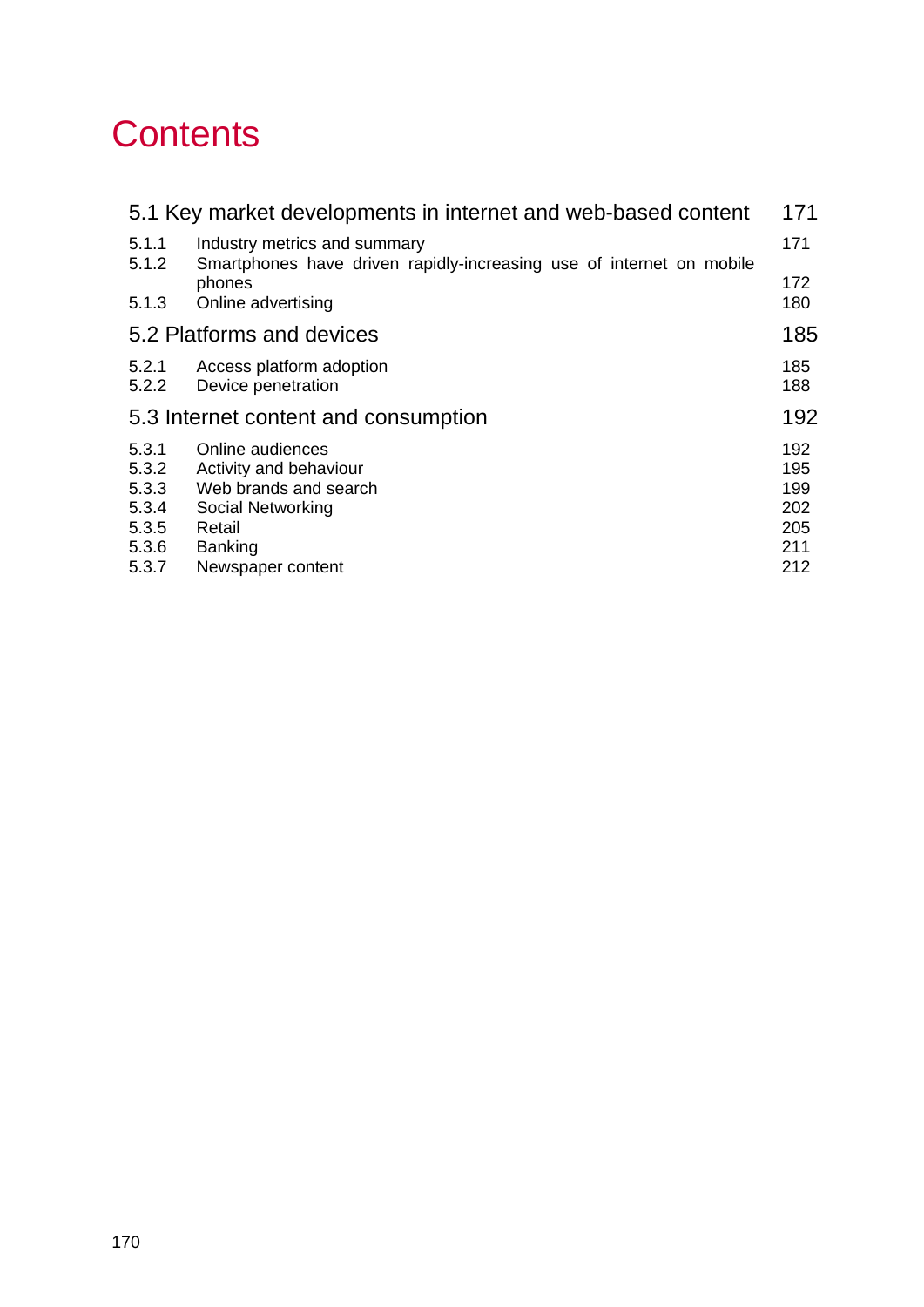# <span id="page-2-0"></span>5.1 Key market developments in internet and web-based content

# <span id="page-2-1"></span>**5.1.1 Industry metrics and summary**

**Figure 5.1 Internet and web-based content: key international statistics**

|                                                              | <b>UK</b> | <b>FRA</b>     | <b>GER</b> | <b>ITA</b> | <b>USA</b>  | <b>CAN</b> | <b>JPN</b> | <b>AUS</b> | <b>ESP</b>     | <b>NED</b> | <b>SWE</b> | <b>IRL</b> | <b>POL</b> | <b>BRA</b> | <b>RUS</b> | <b>IND</b> | <b>CHN</b> |
|--------------------------------------------------------------|-----------|----------------|------------|------------|-------------|------------|------------|------------|----------------|------------|------------|------------|------------|------------|------------|------------|------------|
| Online universe<br>$(m)^*$                                   | 38.7      | 40.6           | 48.1       | 28.6       | 199.9       | n/a        | 61.9       | 14.8       | 22.4           | n/a        | n/a        | n/a        | n/a        | 44.9       | n/a        | n/a        | n/a        |
| Fixed<br>broadband<br>connections per<br>100 HH <sub>+</sub> | 74        | 77             | 67         | 51         | 70          | 83         | 66         | 66         | 63             | 89         | 64         | 68         | 37         | 25         | 36         | 5          | 32         |
| Cellular<br>broadband<br>connections per<br>100 population+  | 8         | $\overline{4}$ | 5          | 10         | n/a         | 3          | 8          | 20         | $\overline{7}$ | 4          | 32         | 12         | 9          | n/a        | n/a        | n/a        | n/a        |
| Mobile-only<br>broadband HH<br>$(%)$ ‡                       | 5         | $\overline{2}$ | 9          | 14         | $6^{\circ}$ | n/a        | n/a        | 19         | n/a            | n/a        | n/a        | n/a        | n/a        | n/a        | n/a        | n/a        | n/a        |
| Internet access<br>via a mobile<br>$phone(\%)\ddagger$       | 46        | 39             | 38         | 40         | 41          | n/a        | n/a        | 43         | n/a            | n/a        | n/a        | n/a        | n/a        | n/a        | n/a        | n/a        | n/a        |

*Sources: IDATE / Industry data / Ofcom, Nielsen*

*\* Nielsen, month of July 2011, home and work panel, applications included.*

*‡ Ofcom consumer research, October 2011*

In this section of the report we examine the transformative impact of the internet across our key comparator countries.

As a global platform, many of the trends are the same across our comparator countries – for example, our analysis of the leading web brands finds that the same internet giants are present in every country. But it is instructive to explore how the take-up of different services varies between countries, as internet connectivity, technologies and content interact with existing communications infrastructures, content ecosystems and cultural habits. Our data find, for example, that consumers in the UK are more likely to make online purchases than consumers in other countries – the result of a history of catalogue shopping and high credit card use; and that hand-in-hand with this, online advertising spend is proportionately higher in the UK than in other countries. And we find that consumers in Italy are most likely to use the internet as a main source of news; this could be related to the perception of other news media<sup>[18](#page-2-2)</sup>.

Similarly, there are differences in the ways in which consumers access the internet. Differences in levels of use of the internet on mobile phones do not appear to be simply due to different availability of high-speed mobile networks (although this plays a role), but are also driven by smartphone take-up, data tariffs and online behaviour (mobile users in France are twice as likely to watch TV programmes on their mobile phones than consumers in the UK, but less likely to download apps, play games or use social networking). And while using mobile broadband networks to connect to a PC has grown very rapidly in some countries (Sweden, Australia, Ireland), in other countries, after initial growth, take-up appears to be levelling off at a lower level (UK, France, Germany, Canada).

*<sup>†</sup> IDATE / Industry data / Ofcom, 2010*

<span id="page-2-2"></span><sup>&</sup>lt;sup>18</sup> "82 percent of Italians believe news offerings on traditional TV channels are influenced by political power... In general, TV is the medium that Italian people trust least: only 35 percent believe it to be trustworthy (the average value in Europe is 53 percent)" [http://www.ejc.net/media\\_landscape/article/italy/#l28](http://www.ejc.net/media_landscape/article/italy/#l28)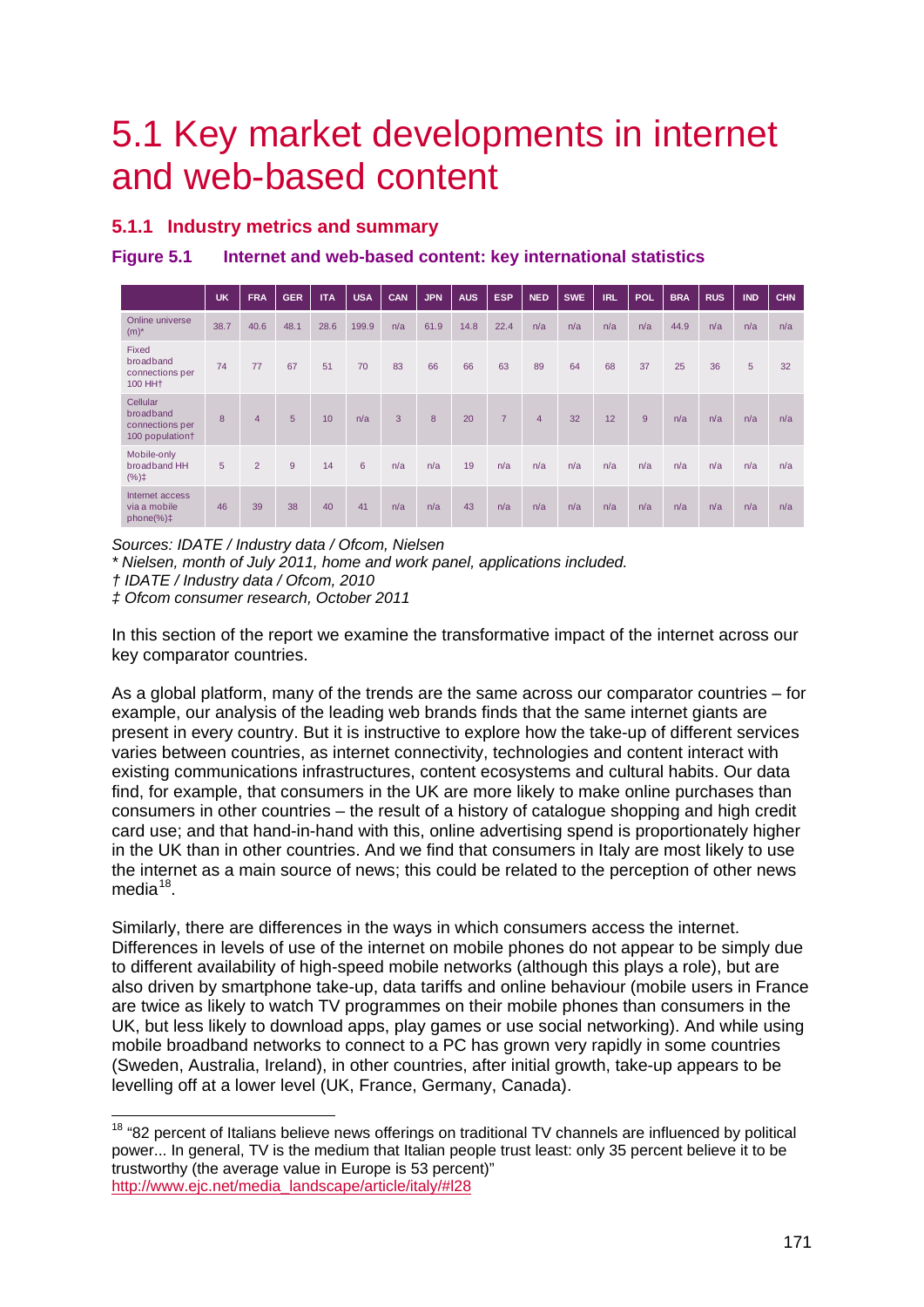This section of the report takes a high-level look at aspects of internet use, both in terms of platforms and devices, and content and consumption. It is increasingly difficult to separate the use of internet services from 'television', 'radio' and voice communications – the internet is a delivery mechanism for all of these services, and all services can be provided by the same device. Other sections of this report consider content delivered via the internet in the context of television and other audio-visual services (Section 3.1.5) and radio and audio services (Section 4.1.3), and in the Telecoms section of the report we examine the internet from a networks perspective.

We begin this section by looking in depth at two enduring key market developments in the evolution of internet services – the growth of internet access on mobile phones (Section [5.1.2\)](#page-3-0), and trends in internet advertising (which remains the main business model for most internet services) (Section [5.1.3\)](#page-11-0). Section [5.2](#page-16-0) then looks at platforms and devices in examining the ways in which consumers access the internet, and Section [5.3](#page-23-0) looks at internet content and consumption by analysing internet consumers across our comparator countries and looking at what they do online.

## <span id="page-3-0"></span>**5.1.2 Smartphones have driven rapidly-increasing use of internet on mobile phones**

#### **Use of internet on a mobile phone has doubled in most countries since 2008**

In recent years the use of internet-based services on mobile phones has risen in all of our surveyed comparator countries, driven by a combination of the launch of new devices designed for the use of internet services, operating systems which facilitate the installation and use of specific mobile internet applications, the availability of high speed mobile networks and low cost data plans.

Ofcom research conducted in October 2008, 2010 and 2011 enables us to track the large changes in the ways in which consumers in our comparator countries use their mobile phones.

In the UK, France, Germany, Italy and the US the proportion of mobile phone users who use their device to connect to the internet more than doubled between 2008 and 2011 (Figure [5.2\)](#page-4-0). Among these countries, internet use on mobiles is highest in the UK, perhaps due to the wide availability and take-up of smartphones, which have a more user-friendly mobile internet browsing experience and are often included in 12- to 24-month contracts for free or with a discount, and with an inclusive data allowance.<sup>[19](#page-3-1)</sup>

<span id="page-3-1"></span><sup>&</sup>lt;sup>19</sup> Analvsis of mobile bills submitted to comparison service billmonitor in June 2011 found that 73% of those who used data services had no additional payment other than the monthly access charge (See *Ofcom Communications Market Report 2011*, Fig 5.22, p. 266) [http://stakeholders.ofcom.org.uk/binaries/research/cmr/cmr11/UK\\_CMR\\_2011\\_FINAL.pdf](http://stakeholders.ofcom.org.uk/binaries/research/cmr/cmr11/UK_CMR_2011_FINAL.pdf)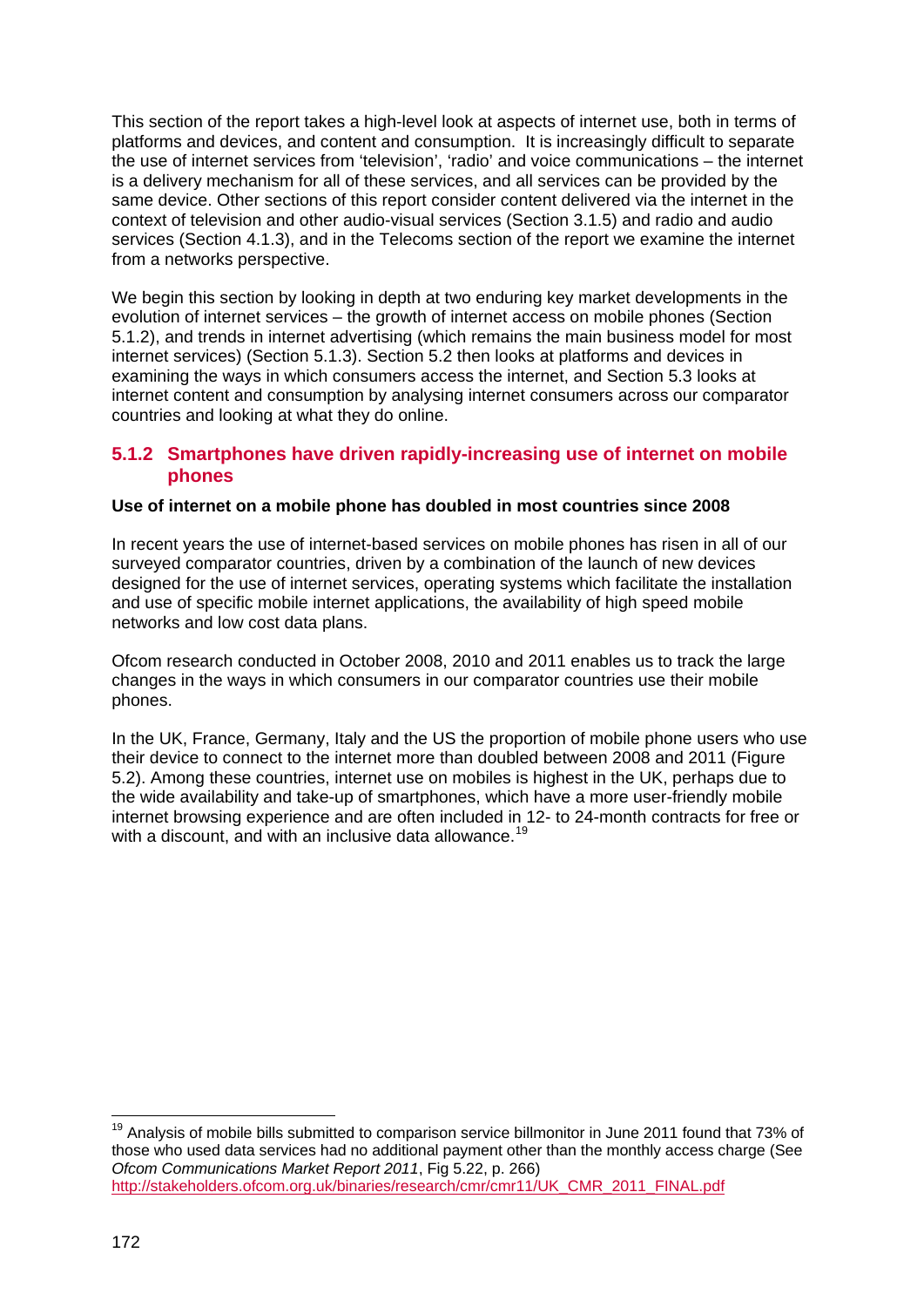# <span id="page-4-0"></span>**Figure 5.2 Use of mobile phone to access the internet**



*Source: Ofcom research, October 2008, 2010 and 2011. Base: All adults aged 18+ who use the internet (UK=929, France=914, Germany=945, Italy=989, USA=902, Australia=957).*

*Q: Which, if any, of the following activities do you use your smartphone / mobile phone for? Note: Change since 2010 may be understated due to a change in the way in which the question was asked. In 2008 and 2010 we asked respondents to classify whether they had "ever" used their mobile phone for activities; in 2011 we simply asked what activities they used their mobile phone for.*

#### **Younger people more likely to use mobile internet – but fast growth among older age groups**

In line with general patterns for adoption of new technologies, in all of the countries surveyed, younger mobile users were more likely to access the internet on their mobile phone.

However, there was significant growth in use among older users. In the European countries surveyed, between a quarter and a fifth of mobile users aged 55-64 claimed to access the internet on their devices in October 2011. The greatest increase in older users was in the UK, where 25% of 55-64s claimed to access internet services, up from 9% a year previously, and there was also a significant increase among 35-44s (up from 26% to 38%). However, it should be noted that in all countries it is likely that the use among older users is slightly overstated – this is because we used an online survey, and use of the internet among older age groups is lower than among younger age groups (see section [5.3.1](#page-23-1) below).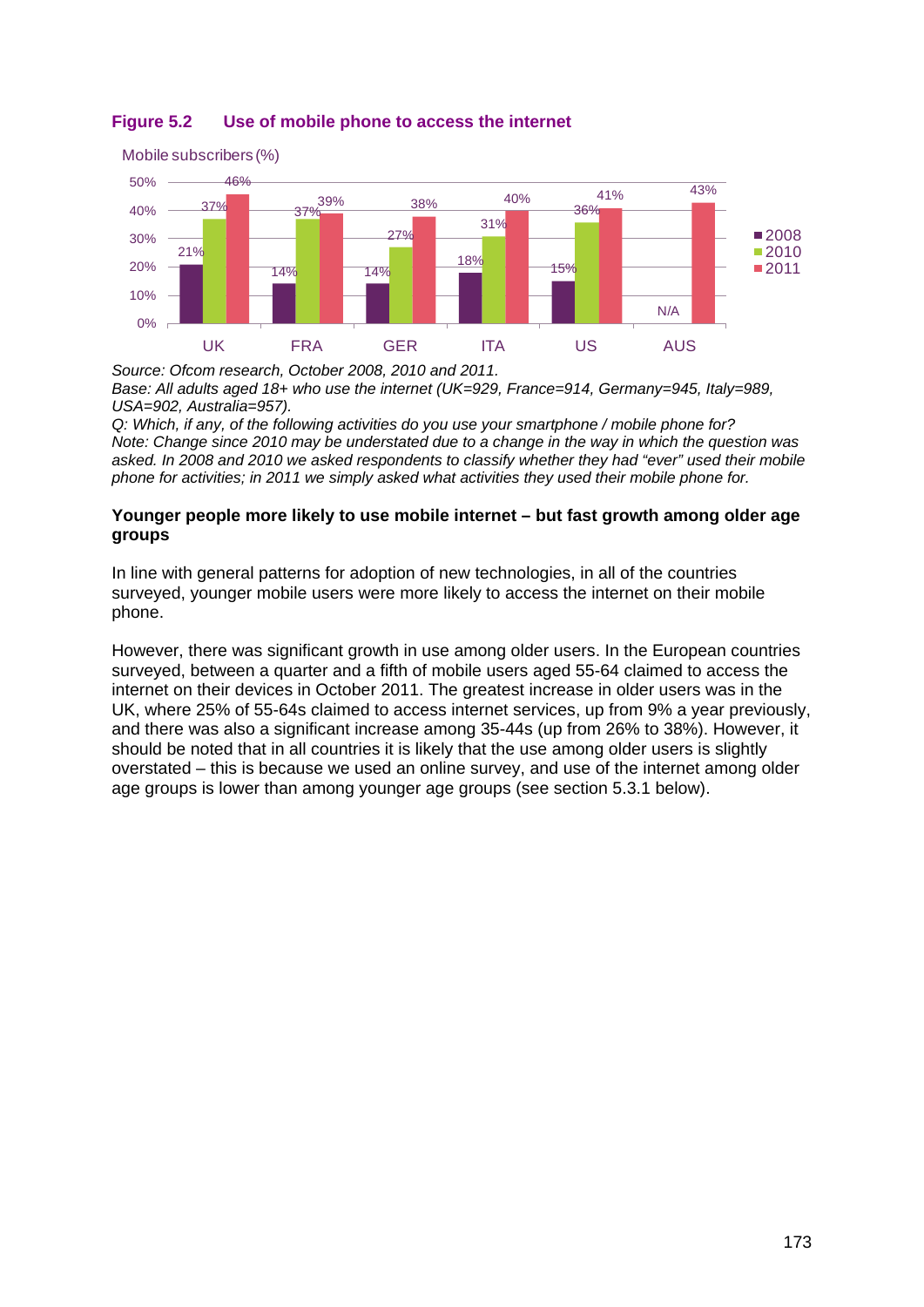

#### **Figure 5.3 Internet access via mobile phone among internet users, by age**

*Source: Ofcom consumer research, October 2011. Base: All Adults who own a smartphone and/or a mobile phone, UK=929, France=914, Germany=945, Italy=989, US=902, Australia=957 Q: Which, if any, of the following activities do you use your mobile phone for? Note: Change since 2010 may be understated due to a change in the way in which the question was asked. In 2010 we asked respondents to classify whether they had "ever" used their mobile phone for* 

#### **Growth in use of internet services on mobile phones is primarily for 'low bandwidth' services**

*activities; in 2011 we simply asked what activities they used their mobile phone for.*

Consumers use mobile phones for a wide range of internet-based applications, many of which may not be browser-based. Email, playing games and using social networks are the most popular services used, in all countries. It is also notable that, even from a higher usage base, the use of these services grew more in the past year than the watching of videos, either clips or TV programmes. This may reflect comparatively high data charges for mobile services compared to fixed-line broadband services, as well as the fact that the slower speeds of mobile networks generally mean that the user experience of services requiring high bandwidth is not as good as over fixed-line services. Furthermore, many mobile browsers are incompatible with web technologies used by online video services (e.g. Adobe Flash) and some popular video services cannot be accessed from mobile networks (e.g. BBC iPlayer in the UK). The proportion of people downloading mobile applications also increased in all countries except the US between 2010 and 2011 – this is indicative of higher take-up of phones with operating systems such as Apple's iOS or Android, which promote the installation of 'apps' to optimise the mobile internet experience (see below).

There are some variations in the use of services between countries. The watching of TV programmes on mobile phones is significantly higher in France than in the other European countries, probably because TV is often bundled with mobile subscriptions. Overall, take-up of internet services on mobile phones is slightly higher in the UK than in the other European countries – the UK has higher use of email, playing games, social networks and downloading applications than France, Germany and Italy.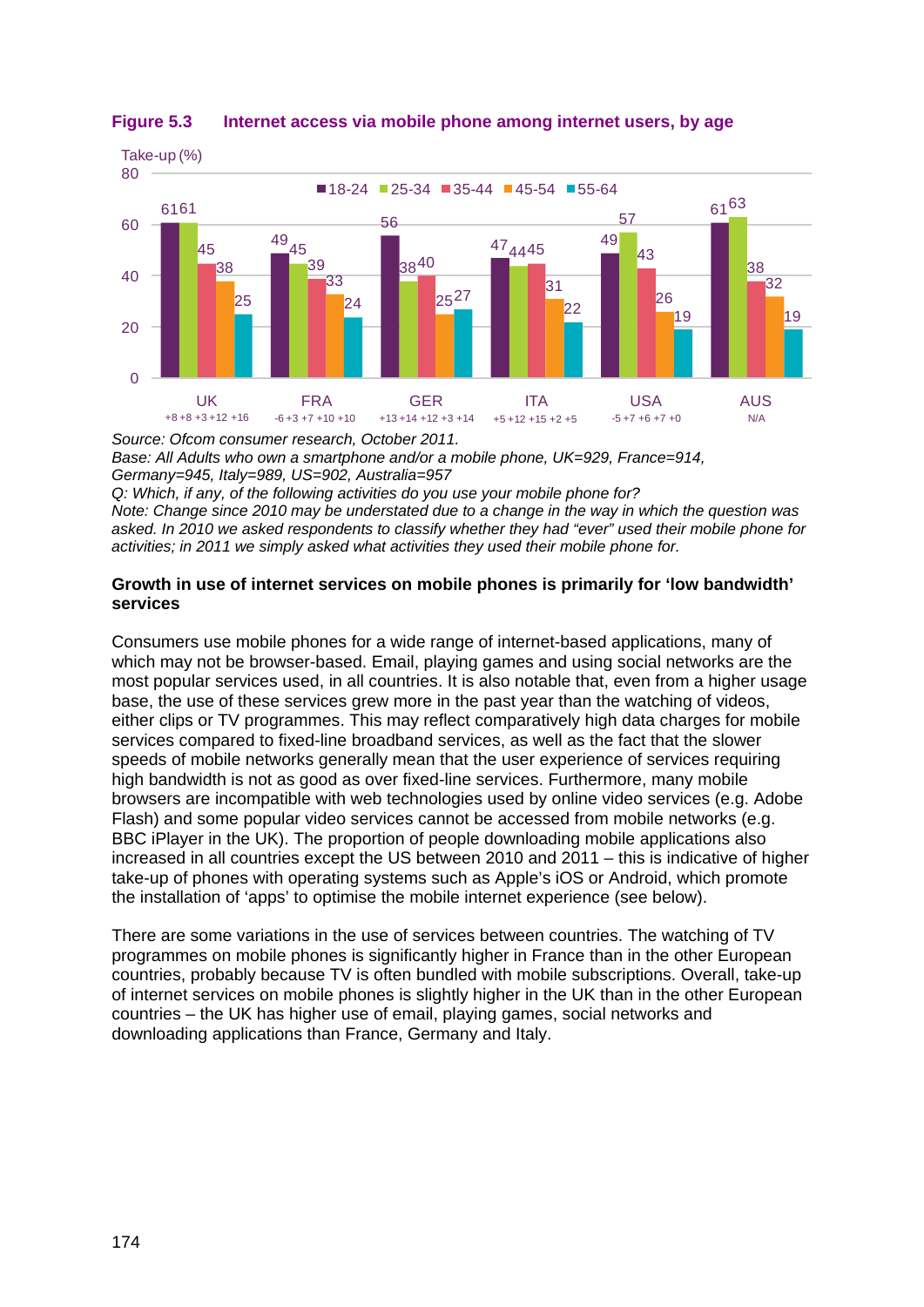

**Figure 5.4 Use of selected internet/data services on mobile phones**

*Source: Ofcom consumer research, October 2011.*

*Base: All those who use the internet, UK=929, France=914, Germany=945, Italy=989, USA=902, Australia=957.*

*Q: Which, if any, of the following activities do you use your smartphone / mobile phone for? Note: Change since 2010 may be understated due to a change in the way in which the question was asked. In 2008 and 2010 we asked respondents to classify whether they had "ever" used their mobile phone for activities; in 2011 we simply asked what activities they used their mobile phone for.*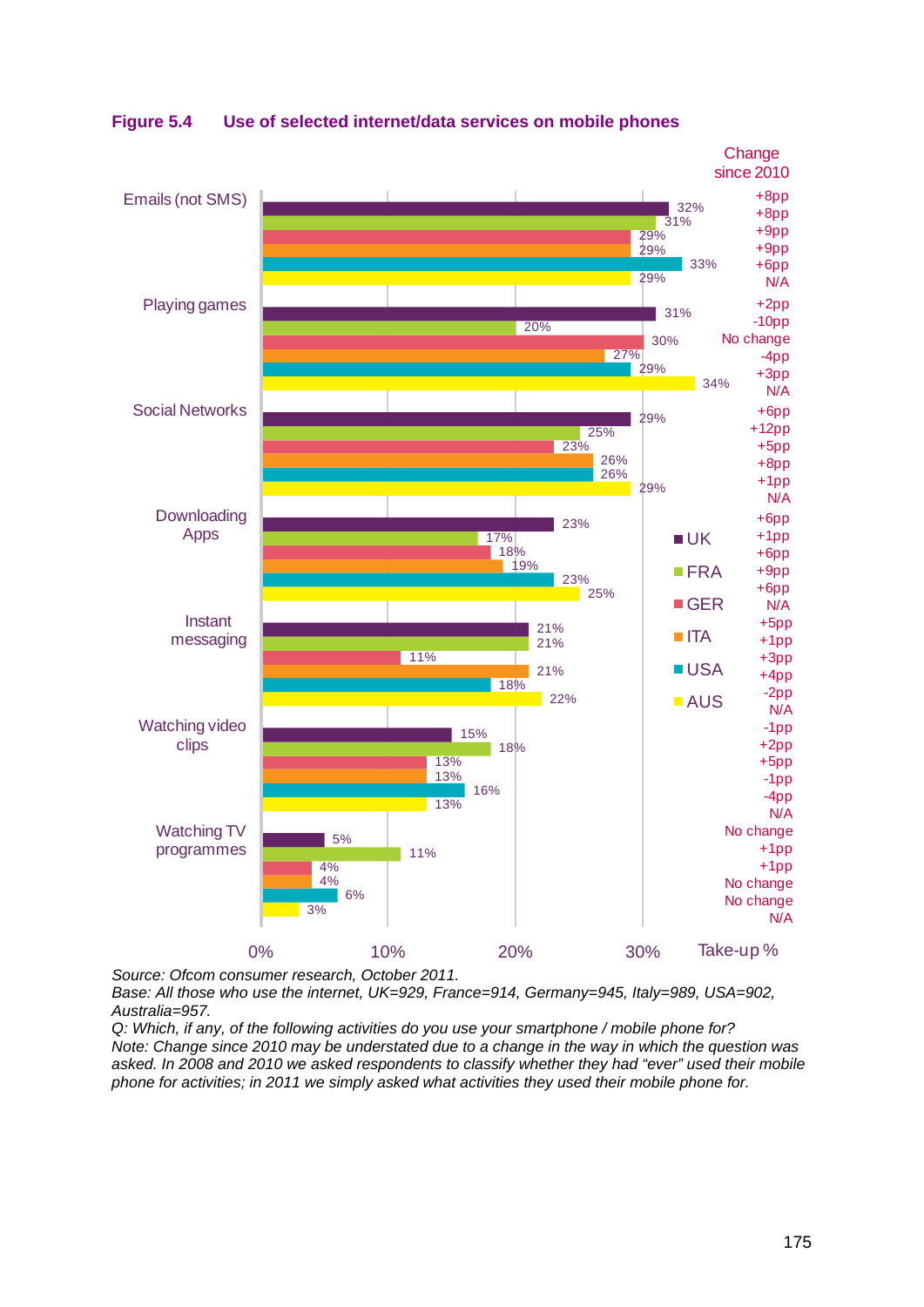#### **Internet on mobile driven by take-up of smartphones**

A key driver of the take-up of internet services on mobile phones is the take-up of smartphones.<sup>[20](#page-7-0)</sup> According to data from technology research company Gartner, worldwide sales of smartphones were up 74% year on year in June 2011, and accounted for 25% of total mobile handset sales<sup>[21](#page-7-1)</sup>. The US is the largest smartphone market in terms of revenue, but China overtook the US by volume of smartphone shipments in the third quarter of 2011. According to Mobile World Live, China shipped 23.9 million units during this period, growing 58% in the quarter, compared to 23.3 million units in the US, falling 7% on the previous quarter<sup>[22](#page-7-2)</sup>.

ComScore's *MobiLens* survey provides a measure of smartphone take-up as a proportion of all mobile subscribers, and indicates strong growth across all five of the largest European markets between February 2010 and August 2011 ( [Figure 5.5\)](#page-8-0).

In the UK nearly half (46%) of all mobile subscribers had a smartphone by August 2011, marginally ahead of Spain (45%). The UK had also seen very sharp growth, with take-up of smartphones almost doubling in the previous year. A driver of this is likely to be the bundling of smartphones in with 24-month mobile contracts, which allows the cost of the handset to be spread across a greater period of time. Research from Kantar WorldPanel ComTech finds that 67% of all mobile phones sold in the UK in the 12 weeks to 10 July 2011 were smartphones – the highest proportion of all 12 countries tracked – and that 61% of these smartphones were included 'free' for customers signing up to contract tariffs. <sup>[23](#page-7-3)</sup> The secondhighest sales of smartphones were in Australia, which also had the second-highest proportion of smartphones included in mobile phone contracts. Italy was an early leader in the take-up of smartphones, largely because of the high market share of Nokia phones with the Symbian operating system; however, growth has been slower, in part, because the high share of pre-pay mobile connections means that handsets are rarely offered to incentivise new subscribers.

<span id="page-7-0"></span> <sup>20</sup> See Ofcom's *UK Communications Market Report 2011*, Section 1.5 (pp47-67) for an in-depoth review of the take-up and use of smartphones,

[http://stakeholders.ofcom.org.uk/binaries/research/cmr/cmr11/UK\\_CMR\\_2011\\_FINAL.pdf](http://stakeholders.ofcom.org.uk/binaries/research/cmr/cmr11/UK_CMR_2011_FINAL.pdf)<br><sup>21</sup> http://www.gartner.com/it/page.isp?id=1764714

<span id="page-7-2"></span><span id="page-7-1"></span><sup>22</sup> [http://www.mobilebusinessbriefing.com/articles/china-becomes-world-s-largest-smartphone](http://www.mobilebusinessbriefing.com/articles/china-becomes-world-s-largest-smartphone-market/19721/)[market/19721/](http://www.mobilebusinessbriefing.com/articles/china-becomes-world-s-largest-smartphone-market/19721/)

<span id="page-7-3"></span>ndikev isr2 in<br><sup>23</sup> [http://www.kantarworldpanel.com/en/index.html#/News/news-list/Kantar-Worldpanel-ComTech:-](http://www.kantarworldpanel.com/en/index.html#/News/news-list/Kantar-Worldpanel-ComTech:-Great-Britain-leading-global-Smartphone-adoption) [Great-Britain-leading-global-Smartphone-adoption](http://www.kantarworldpanel.com/en/index.html#/News/news-list/Kantar-Worldpanel-ComTech:-Great-Britain-leading-global-Smartphone-adoption)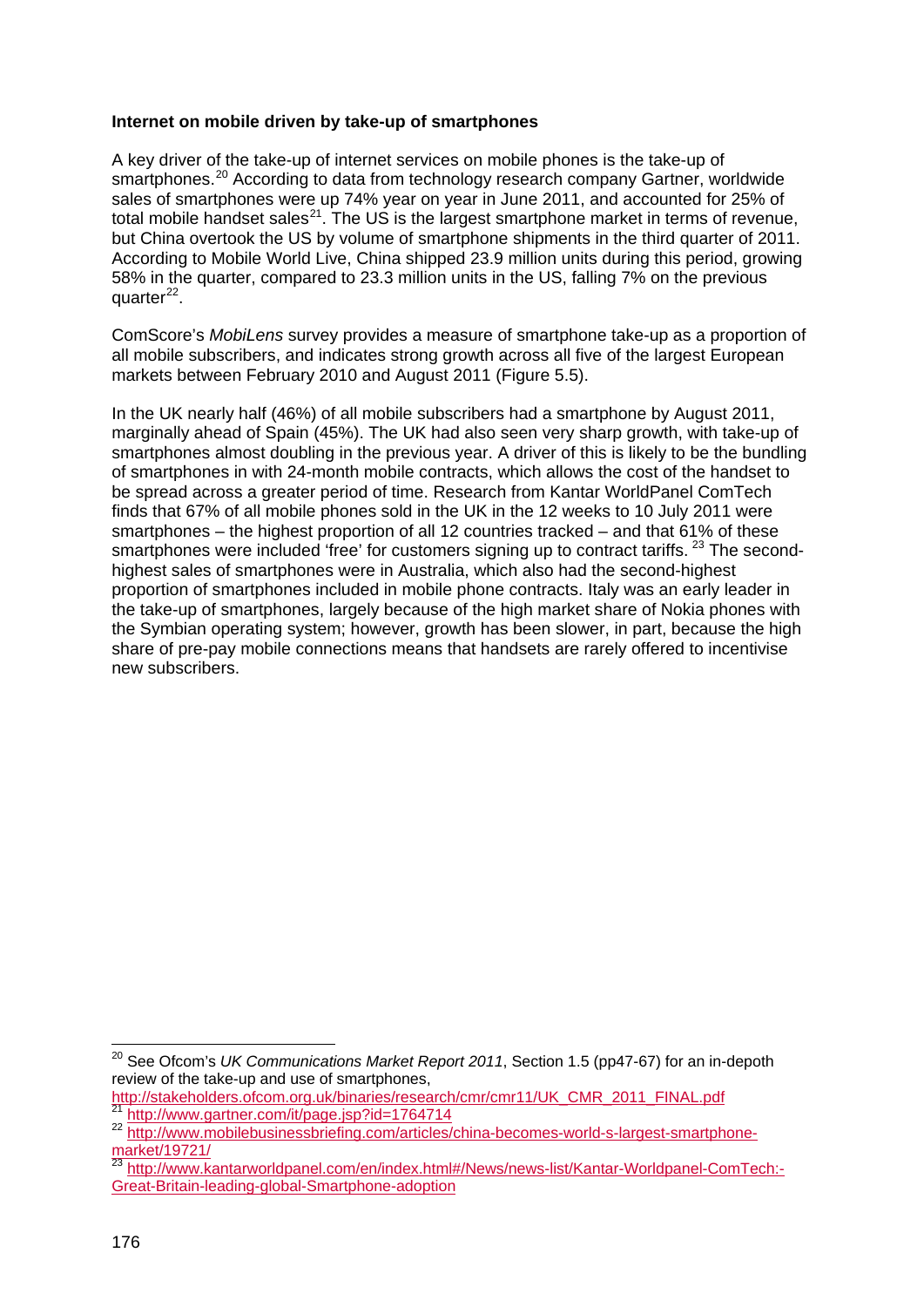

# <span id="page-8-0"></span>**Figure 5.5 Proportion of mobile subscribers with smartphones in Europe**

*Source: comScore MobiLens, three-month averages ending February 2010 and August 2011, mobile subscribers ages 13+, EU5 is UK, FRA, GER, ITA and ESP Note: MobiLens data are derived from an intelligent online survey of a nationally representative sample of mobile subscribers age 13 and above. Data on mobile phone use refer to a respondent's primary mobile phone and do not include data related to a respondent's secondary device.*

## **Smartphone platform share varies between Europe, US and Japan...**

While a mobile phone's hardware (processing power, screen size, keyboard availability, etc) is integral to providing a good internet experience and promoting use of the internet on mobile phones, the operating system (OS) is of at least equal importance – as it largely defines the user interface and also the applications that are available.

As smartphone take-up has increased, the rivalry between platforms has intensified. In the past twelve months industry players have made a range of announcements and OS releases in a bid to compete in this growing market:

- In October 2010, Microsoft launched its revamped Windows Mobile 7 platform. This was followed four months later at the Mobile World Congress by the announcement of a major update, codenamed 'Mango'. Officially announced in May 2011, Windows Phone 7.5 was released internationally in September 2011, while devices preinstalled with the updated OS went on sale in autumn 2011. $^{24}$  $^{24}$  $^{24}$
- In February 2011, the handset manufacturer Nokia announced a strategic partnership with Microsoft. As a result Nokia will drop the Symbian OS and adopt Windows Phone as its principal smartphone operating system.<sup>[25](#page-8-2)</sup>
- In June 2011, at Apple's Worldwide Developer Conference, the technology company announced the latest iteration of its iOS platform, on which its phone, tablet and touch-screen portable music player will run<sup>[26](#page-8-3)</sup>. iOS5 was launched in October 2011,

<span id="page-8-1"></span> <sup>24</sup> [http://windowsteamblog.com/windows\\_phone/b/windowsphone/archive/2011/09/27/windows](http://windowsteamblog.com/windows_phone/b/windowsphone/archive/2011/09/27/windows-phone-7-5-mango-update-begins.aspx)phone-7-5-mango-update-begins.aspx<br>
<sup>25</sup> <http://www.microsoft.com/presspass/press/2011/feb11/02-11partnership.mspx><br>
<sup>26</sup> [http://www.apple.com/pr/library/2011/06/06New-Version-of-iOS-Includes-Notification-Center-](http://www.apple.com/pr/library/2011/06/06New-Version-of-iOS-Includes-Notification-Center-iMessage-Newsstand-Twitter-Integration-Among-200-New-Features.html)

<span id="page-8-3"></span><span id="page-8-2"></span>[iMessage-Newsstand-Twitter-Integration-Among-200-New-Features.html](http://www.apple.com/pr/library/2011/06/06New-Version-of-iOS-Includes-Notification-Center-iMessage-Newsstand-Twitter-Integration-Among-200-New-Features.html)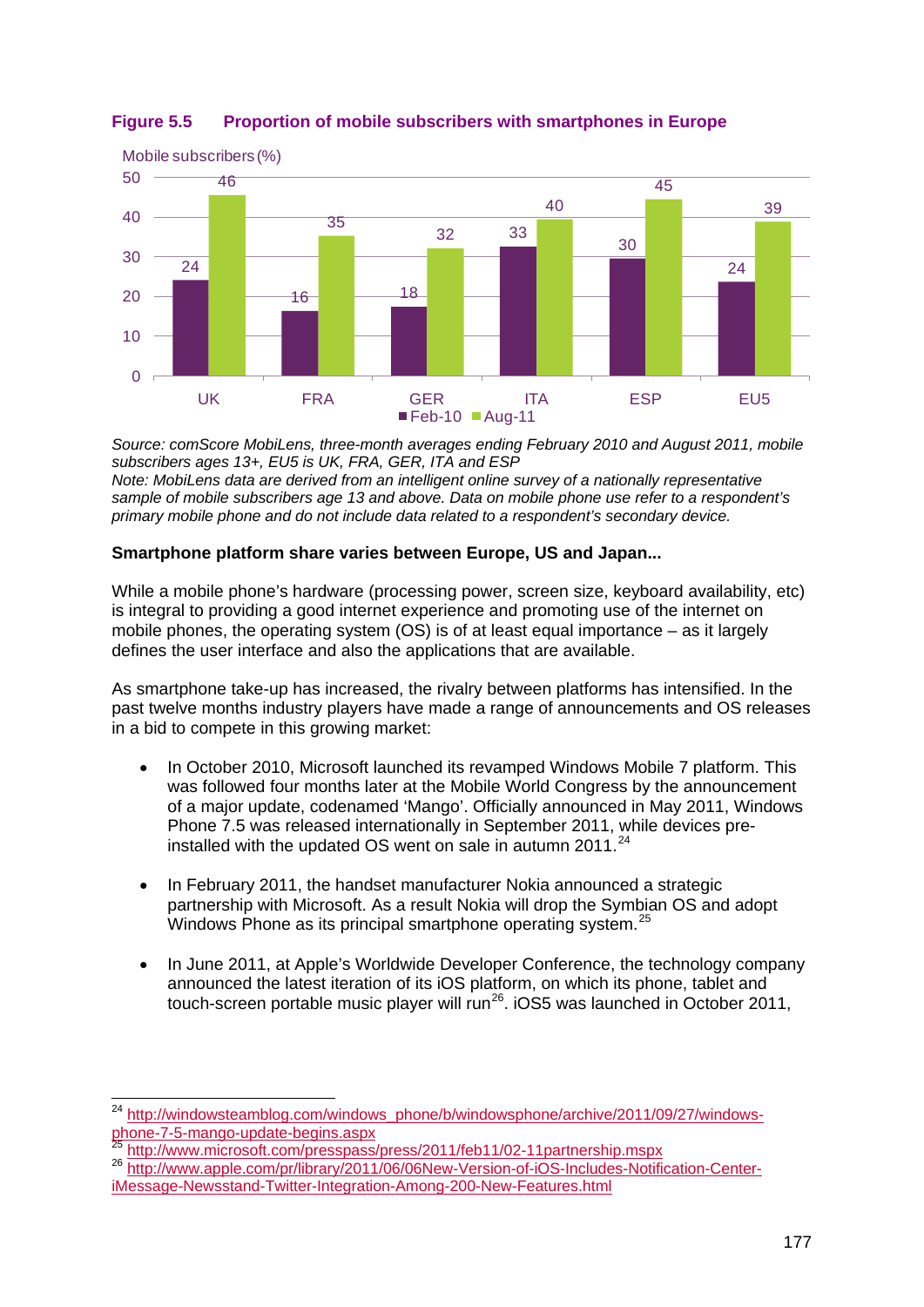along with the latest version of the iPhone and the remote backup and storage service iCloud.<sup>[27](#page-9-0)</sup>

- In August 2011, Research In Motion (RIM), the manufacturer of the BlackBerry smartphones and the accompanying operating system, announced the release of the BlackBerry 7 OS<sup>28</sup>, but just two months later, revealed BBX, RIM's unified OS for smartphones and tablets<sup>[29](#page-9-2)</sup>. While BB7 is only compatible with the latest handsets, BBX will not be backward-compatible with existing apps available for BlackBerry. However, RIM has committed to porting the top 100 apps to BBX, and highlighted that the second version of BBX will include support for Android applications.
- $\bullet$  In August 2011 HP announced<sup>[30](#page-9-3)</sup> that it was discontinuing the webOS platform, the operating system it acquired when it bought Palm for \$1.2bn just 15 months earlier<sup>[31](#page-9-4)</sup>. This affected both webOS phone and TouchPad tablets running the OS.
- Android is the free and open-source operating system developed by a group of companies called the Open Handset Alliance and led by Google. Android has evolved rapidly since its launch in April 2009, as have the large number of handsets on which it has been released. Named after various desserts, Android released the *Gingerbread* version of its smartphone OS in December 2010, and a tablet-only version called *Honeycomb* in February 2011. A unified OS for both smartphones and tablets, *Ice Cream Sandwich*, was released on 19 October 2011.
- In August 2011 Google announced the acquisition of Motorola Mobility, already a handset manufacturer for Android, for US\$12.5bn. Google's CEO, Larry Page, hoped the acquisition would "supercharge" the Android ecosystem, increasing competition and delivering benefits for consumers. The deal is expected to be completed in late 2011 or early 2012 after approval from regulatory authorities in operating jurisdictions<sup>[32](#page-9-5)</sup>.

The relative success of competing operating systems varies across markets, as demonstrated by platform penetration across Europe, the US, and Japan ( [Figure 5.6\)](#page-10-0). In Japan, market share is a two-horse race between Apple and Google (40% and 47% respectively). In the US, Google leads with 42% of smartphone platform share versus RIM's 22% and Apple's 20%. In Europe, Apple and Google have grown at the expense of Symbian, which, while it still has a stronghold in Europe and is the largest platform by number of users, has rapidly lost platform share; from 61% in January 2010 to 38% in July 2011. Apple and Google have similar shares in Europe (20% and 22% respectively) and RIM is fourth with 9% of the market. However, RIM is more popular in the UK than the rest of Europe as sales figures in [Figure 5.7](#page-11-1) suggest. Microsoft's Windows Mobile and Windows Phone platforms had a smaller share across all markets, with 7% in Europe, 6% in the US and no significant presence in Japan<sup>[33](#page-9-6)</sup>.

 <sup>27</sup> <http://www.apple.com/pr/library/2011/10/04Apple-Launches-iPhone-4S-iOS-5-iCloud.html>

<span id="page-9-3"></span>

<span id="page-9-4"></span>

<span id="page-9-2"></span><span id="page-9-1"></span><span id="page-9-0"></span><sup>28</sup> <http://press.rim.com/release.jsp?id=5071><br>
29 http://press.rim.com/release.jsp?id=5071<br>
30 <http://www.hp.com/hpinfo/newsroom/press/2011/110818b.html><br>
31 <http://www.hp.com/hpinfo/newsroom/press/2010/100428xa.html><br>
32 http

<span id="page-9-6"></span><span id="page-9-5"></span>the first Mango phone released in Japan in September 2011 [http://www.t3.com/news/fujitsu-is12t](http://www.t3.com/news/fujitsu-is12t-goes-on-sale-in-japan)[goes-on-sale-in-japan](http://www.t3.com/news/fujitsu-is12t-goes-on-sale-in-japan)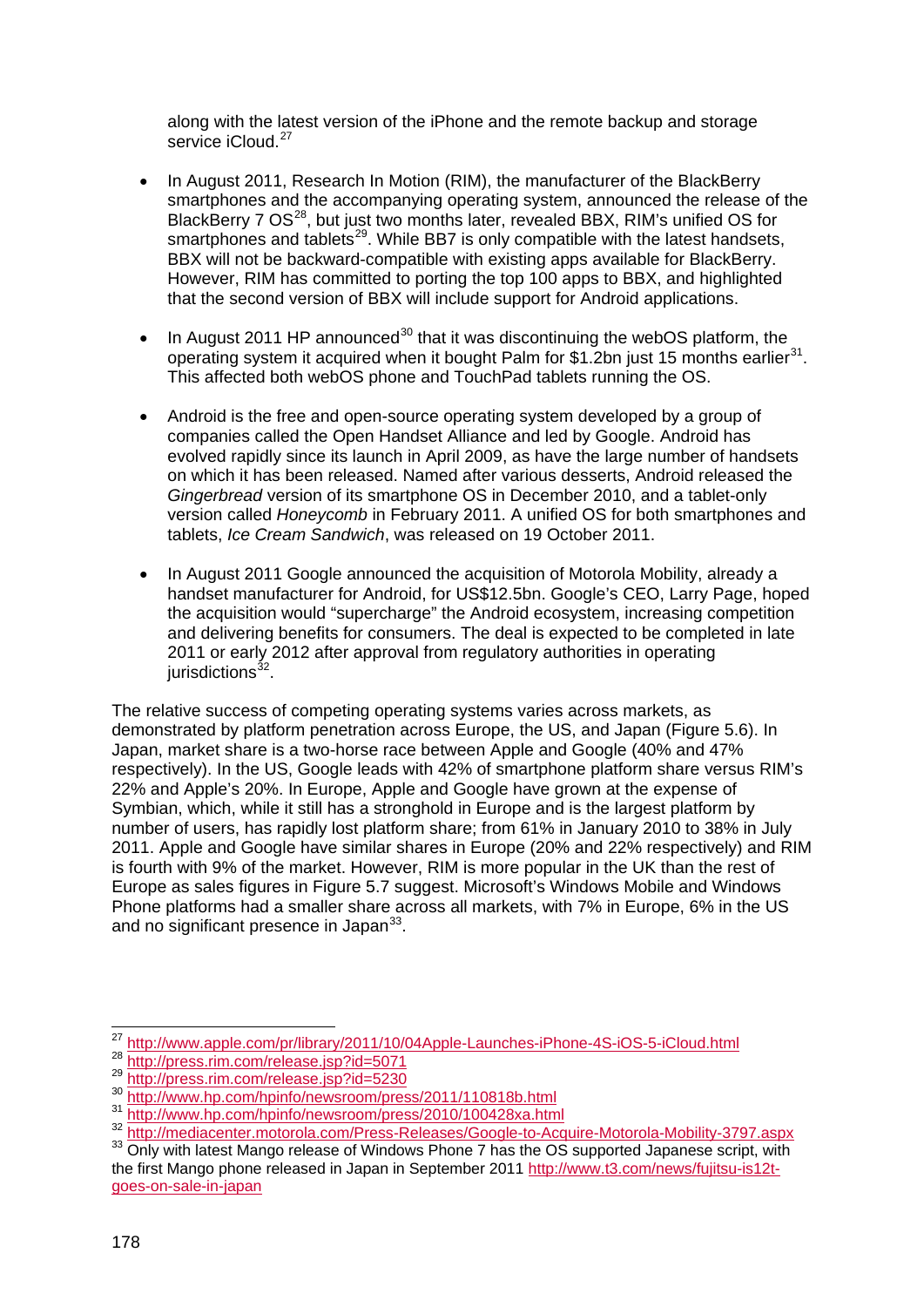

<span id="page-10-0"></span>**Figure 5.6 Smartphone platform share across Europe, the US and Japan**

#### *Source: comScore MobiLens, aged 13+*

*Note: MobiLens data are derived from an intelligent online survey of a nationally representative sample of mobile subscribers age 13 and above. Data on mobile phone use refer to a respondent's primary mobile phone and do not include data related to a respondent's secondary device. EU5 (UK, FRA, GER, ITA, ESP) 3 month average ending July 2011, USA 3 month average ending July 2011, JPN data March 2011. \*Other includes all platforms not featured in respective pie chart.*

#### **...but Google's Android has had most success in winning market share**

Data from Kantar Worldpanel ComTech on smartphone sales over equivalent 12-week periods in 2010 and 2011 clearly show that Google's Android had the greatest share of sales across Europe, the US, and Australia [\(Figure 5.7\)](#page-11-1). Android is most popular in the US, with a 63% share of smartphone sales. Among the seven countries for which data are available, Android had lowest share in Italy, with 38% of sales, but is still the highest-selling operating system. Unlike Apple's iOS on iPhone or RIM's BlackBerry OS, Android is not tied to one specific handset manufacturer. Furthermore, Android is provided as an open source operating system, released for free, giving handset manufacturers and mobile network operators the opportunity to pass that saving on to the consumer. HTC, Samsung, Motorola, LG and Sony Ericsson and others all make handsets for Android, meaning that Android offers consumers a greater choice of handsets across a wider range of budgets than its main competitors.

Symbian is strongest in Italy, with a 32% share of smartphone sales, but sales have dropped significantly in all countries. As noted above, the UK remains a stronghold for the BlackBerry OS (21%) but more recently Blackberry has gained popularity in Spain (21%) where sales of Apple's iPhone have been the weakest across our comparator countries (7.7%). France is notable for its strong sales of the Bada operating system from Samsung (10.6%), which made up the majority of other smartphone sales during the 2011 period.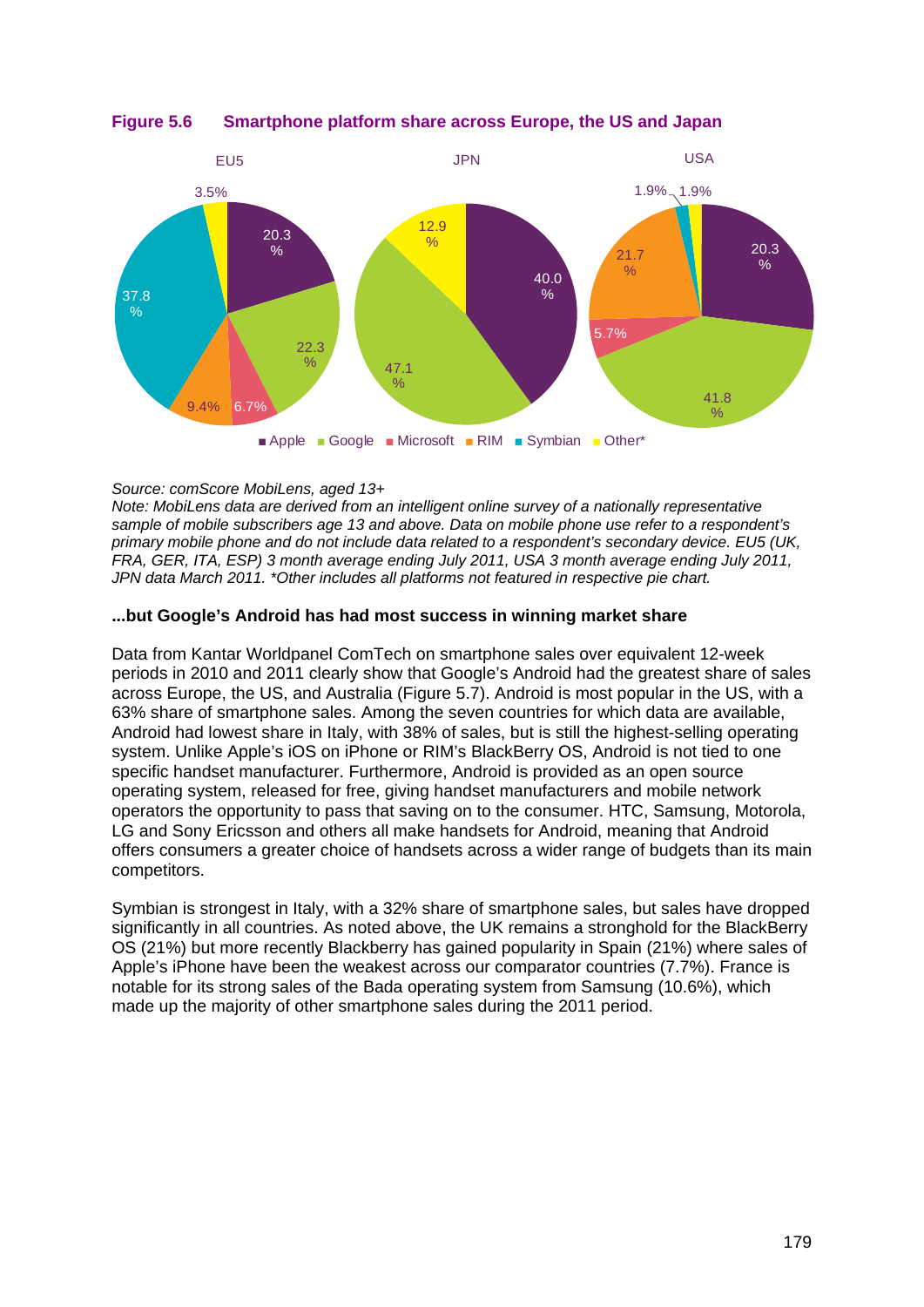

# <span id="page-11-1"></span>**Figure 5.7 Operating system share of smartphone sales**

*Source: Kantar Worldpanel ComTech 12 weeks ending 5 September 2010 and 12 weeks ending 4 September 2011*

*Note: Microsoft includes both Windows Phone 7 and Windows Mobile operating systems. Data labels for operating systems with less than 5% share not shown.*

# <span id="page-11-0"></span>**5.1.3 Online advertising**

#### **Nearly 30% of advertising spend in the UK is on internet advertising**

A major trend in advertising markets in recent years has been the growth of spend on the internet [\(Figure 5.8\)](#page-12-0). In 2005, internet spend accounted for less than 10% of total advertising spend in all our comparator countries, but by 2010 online spend accounted for more than 15% in most countries, and approached 30% in the UK.

The UK continues to have the greatest internet share of total advertising spend (28.7%), followed by the Netherlands (25.2%) and Sweden (23.4%). Reasons for this include high internet take-up in these countries and, in the UK in particular, widespread take-up of online shopping, which is driven by high levels of credit card take-up, high levels of trust in online payments, a previous history of catalogue shopping and the early launch of major online shopping services (Amazon.co.uk launched in 1998, for example, following the purchase of bookpages.co.uk). More information on internet shopping is provided in Section [5.3.4](#page-33-0) below.

Ireland's internet advertising market has the smallest share of total advertising among our comparator countries (8.6%), although this may be in part be explained by some advertising being administered in the UK, followed by Italy (11.4%) and Spain (13.9%).

Between 2004 and 2009 the proportion of all advertising spend allocated to internet campaigns has steadily grown. However, in 2010 this growth slowed in some European markets. In Sweden and France the internet's share of total advertising expenditure remained almost constant (up by 0.3 percentage points in both countries) and in Poland the share of internet advertising fell by 0.6 percentage points.

Slower growth in share is not a reflection of a slowing internet advertising market but reflects a recovery in the total advertising market. In 2009 total advertising spend in all comparator countries fell, while internet advertising spend continued to grow in most countries (France and the US were the exceptions, with internet advertising spend falling by 3.3% in each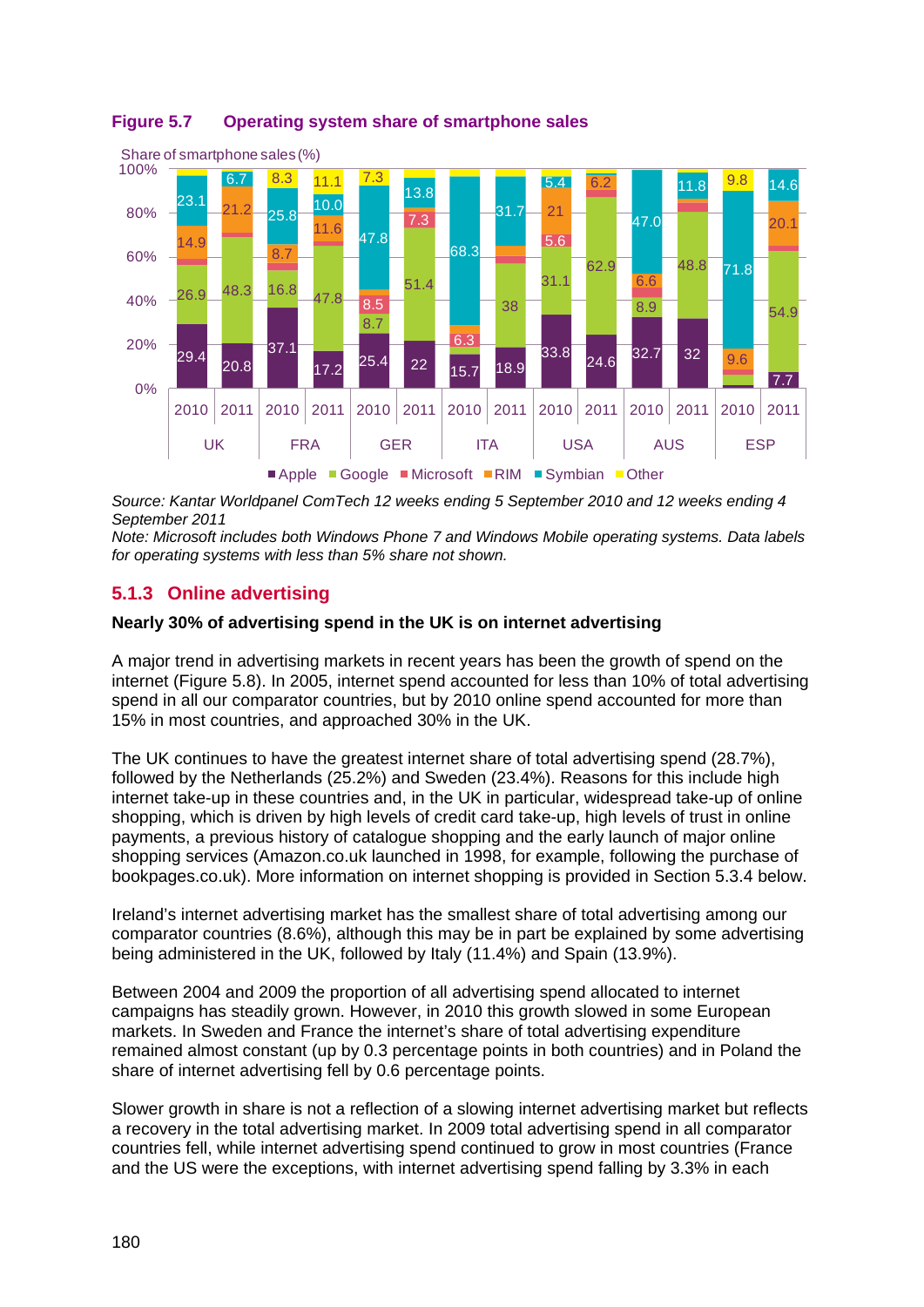country in 2009). In 2010, total advertising spend recovered and exceeded 2009 spend in all comparator countries except Ireland. In Australia and Poland strong growth exceeded even the peak spend in 2008. Internet advertising also benefited from a recovery in growth, but in Sweden and France at a similar rate to the total advertising market, and in Poland at a slower rate than the total advertising market.



#### <span id="page-12-0"></span>**Figure 5.8 Internet share of total advertising expenditure**

*Source: Warc data (www.warc.com)*

*Note: Data do not include mobile advertising, a small but growing new market. This is particularly relevant to Japan where in 2010 mobile advertising accounted for approximately 3% of total advertising expenditure. \* Ireland data prior to 2009 exclude paid-for search advertising. Ireland internet data from 2009 include display, classified, search and email and are therefore not directly comparable with those of previous years.*

#### **Australia spends the most on internet advertising per head**

After a slowdown in growth in internet advertising spend per head during the economic downturn of 2009, growth rates increased in all countries except Poland.

In 2010, spend per head on internet advertising was highest in Australia (£68.29), ahead of the UK (£65.53)<sup>[34](#page-12-1)</sup>. In relative terms Spain's year-on-year growth of 21.5% was the strongest in 2010, while Poland and Germany had the greatest five-year compound annual growth rate, of 59% each.

<span id="page-12-1"></span><sup>&</sup>lt;sup>34</sup> Currencv exchange rates are of course a driver of relative differences in advertising spend. During 2010, the Australian dollar increased in value against the British pound by 18.5%. <http://www.google.com/finance?q=AUDGBP> ,AUD/GBP Jan 1 2010 to Dec 31 2010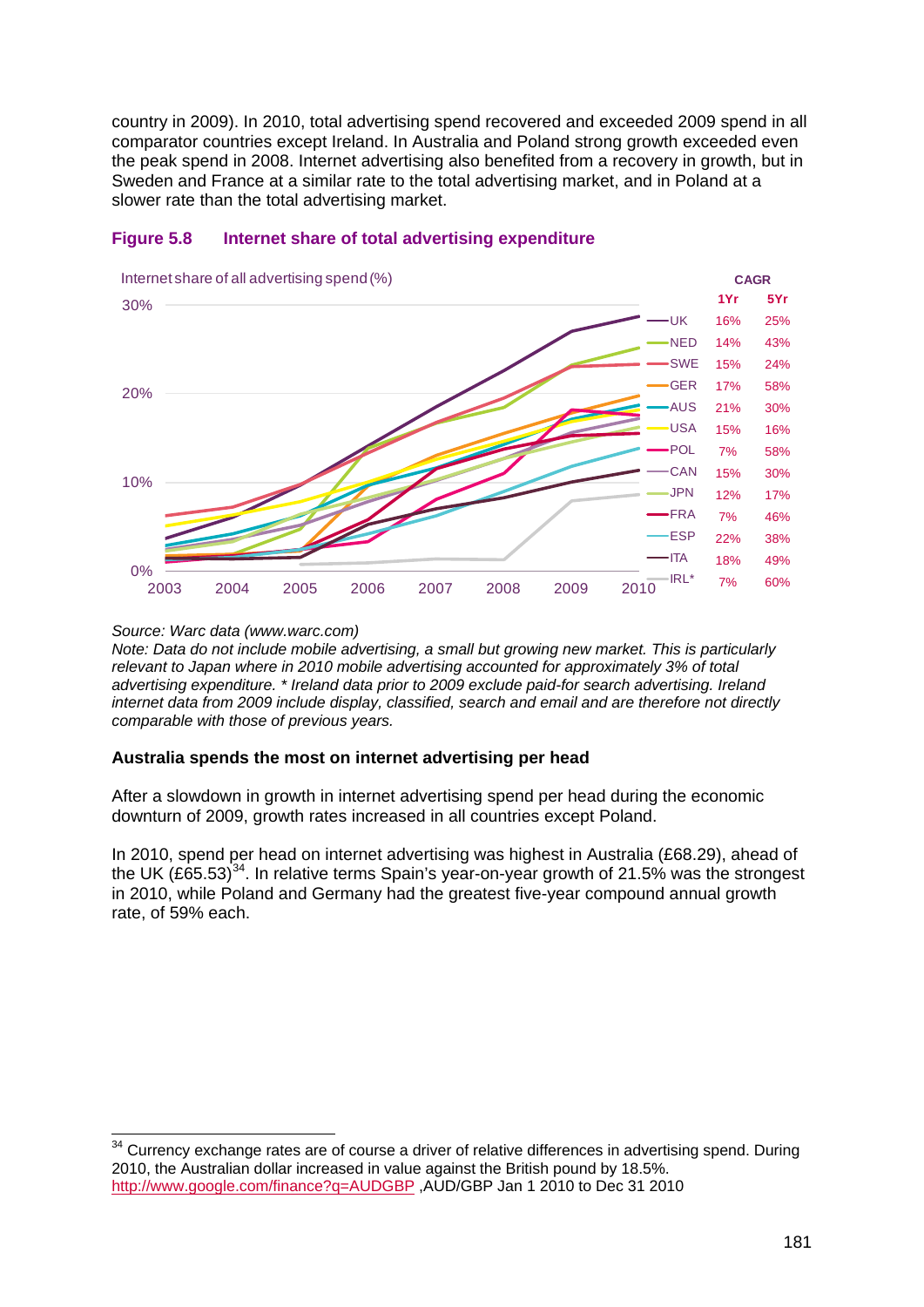

#### **Figure 5.9 Internet advertising spend per head**

*Source: Warc data [\(www.warc.com\)](http://www.warc.com/) Currency conversions represent the IMF average for 2010. Population data from US Census Bureau (EoY estimates from mid-year values). \* Note: Ireland data prior to 2009 exclude paid-for search advertising. Ireland internet data from 2009 include display, classified, search and email and are not comparable with those of previous years.*

## **Social media drives growth in display advertising in the UK and the US**

The three key classifications of internet advertising are search, display, and classifieds. In search advertising (which is the main source of Google's revenue), ads are delivered against search results depending on what the user searched for. Search advertising has developed a range of tools that allow advertisers to create ever more sophisticated advertising campaigns. The advertiser can vary its campaign by a number of variables including geography, language and time of day.

In contrast, display advertising is contextual to the website being viewed, or can rely on certain types of profiling. It can therefore provide a different form of targeting for advertisers that may appeal to a user's broader interests: for example, gambling firms may advertise on sports websites, and airlines may advertise on travel websites. Internet advertising also includes classifieds which includes websites like Craiglist in the US, Gumtree in the UK and Le Bon Coin in France.

Between 2008 and 2009, search increased its share of advertising spend in all comparator countries [\(Figure 5.10\)](#page-14-0). However, in 2010 there are some signs that display may be regaining share; between 2009 and 2010 share of internet advertising spend by search declined by three percentage points in the UK and by one percentage point in the US.

This growth in display advertising is driven by advertising on social media sites, and in particular on Facebook. ComScore reports that advertising impressions on social networking sites in the UK increased by 47% between December 2009 and December 2010, while other display advertising impressions fell by 3% over the same period.<sup>[35](#page-13-0)</sup> Overall, the UK's online display advertising market grew by 27.5% in 2010 on a like-for-like basis to £945m,

<span id="page-13-0"></span><sup>&</sup>lt;sup>35</sup> See Ofcom's UK Communications Market Report 2011, Section 4.1.3 for a fuller discussion of internet advertising trends in the UK,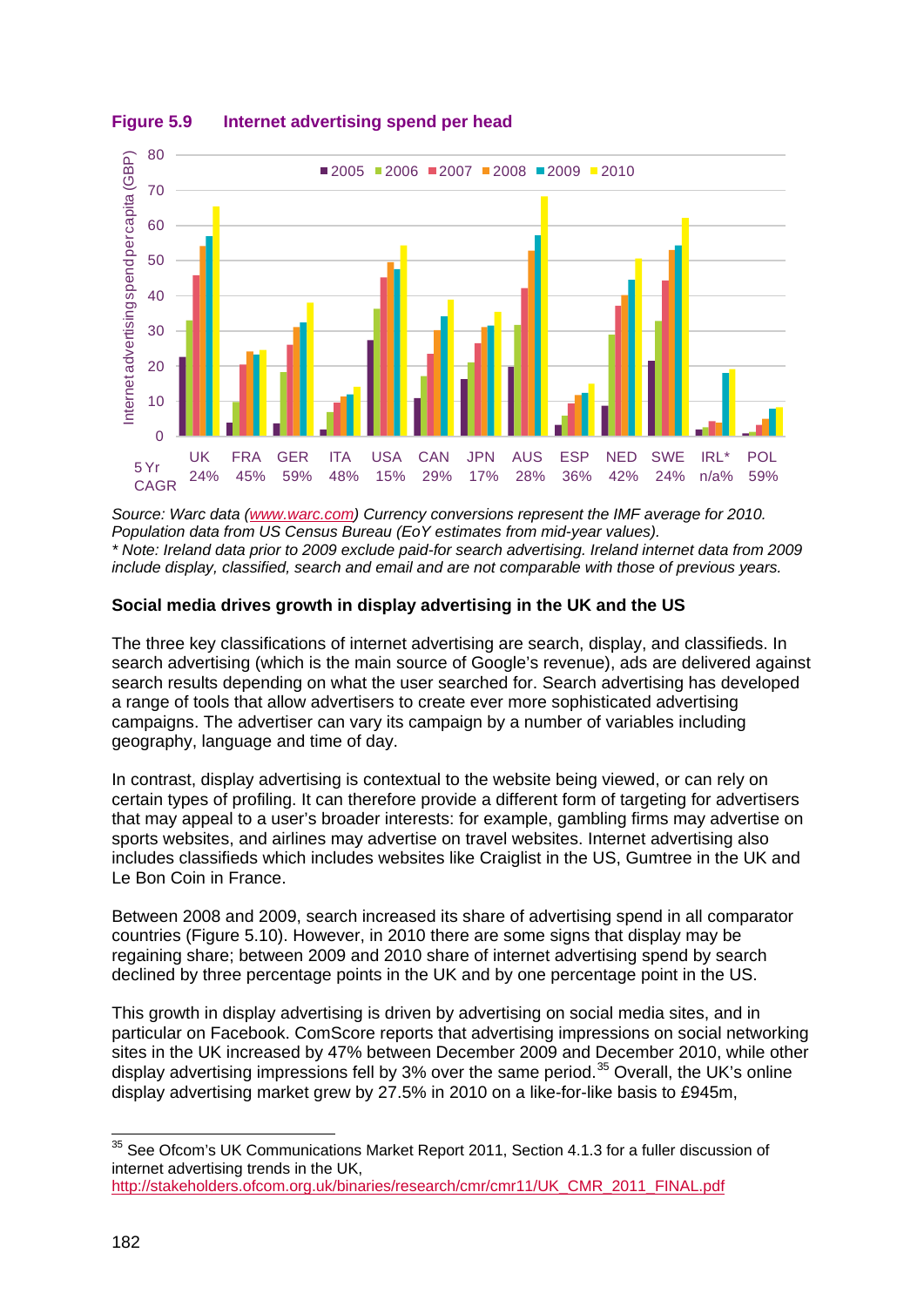accounting for 23% of all internet advertising spend.<sup>[36](#page-14-1)</sup> Similarly in the US, according to comScore, a third of all internet display advertising was served on social media sites in 2010<sup>[37](#page-14-2)</sup> and display internet advertising rose 24% to \$9.9bn from \$8bn last year<sup>[38](#page-14-3)</sup>, accounting for 38% of all internet advertising revenues.



#### <span id="page-14-0"></span>**Figure 5.10 Internet advertising spend, by category**

*Source: PricewaterhouseCoopers Global Entertainment and Media Outlook: 2011-2015 (www.pwc.com/outlook)*

*Note: interpretation and manipulation of data are solely Ofcom's responsibility.*

#### **UK mobile internet advertising surges while Japan remains a world apart**

The size of the UK's mobile internet advertising market increased by 118% in 2010, with revenues up from £38m to £83m (see [Figure 5.11\)](#page-15-0). Other European nations achieved moderate double-digit growth, while Ireland doubled the size of its fledgling mobile internet advertising market, to £2m.

The largest mobile advertising market in the world is Japan, where a saturated and sophisticated mobile market has offered greater opportunity for mobile advertising to grow. The proportion of mobile subscribers with a 3G connection in Japan in 2010 was 93%, far greater than in the US (48%) and the UK (39%); the average monthly spend on mobile phones in 2010 was £35.52, (compared to £15.40 in the UK), and 49% of this spend was on data (compared to 29% in the UK).<sup>[39](#page-14-4)</sup>

<span id="page-14-1"></span><sup>36</sup> <http://www.iabuk.net/en/1/adspendbreaks4billionmilestone280311.mxs>

<span id="page-14-2"></span>[http://www.comscore.com/Press\\_Events/Press\\_Releases/2011/2/comScore\\_Releases\\_The\\_2010\\_U.](http://www.comscore.com/Press_Events/Press_Releases/2011/2/comScore_Releases_The_2010_U.S._Digital_Year_in_Review)<br>S. Digital Year in Review

<span id="page-14-4"></span><span id="page-14-3"></span><sup>&</sup>lt;sup>38</sup> [http://www.iab.net/media/file/IAB\\_Full\\_year\\_2010\\_0413\\_Final.pdf](http://www.iab.net/media/file/IAB_Full_year_2010_0413_Final.pdf) <sup>39</sup> All figures IDATE / Industry Data / Ofcom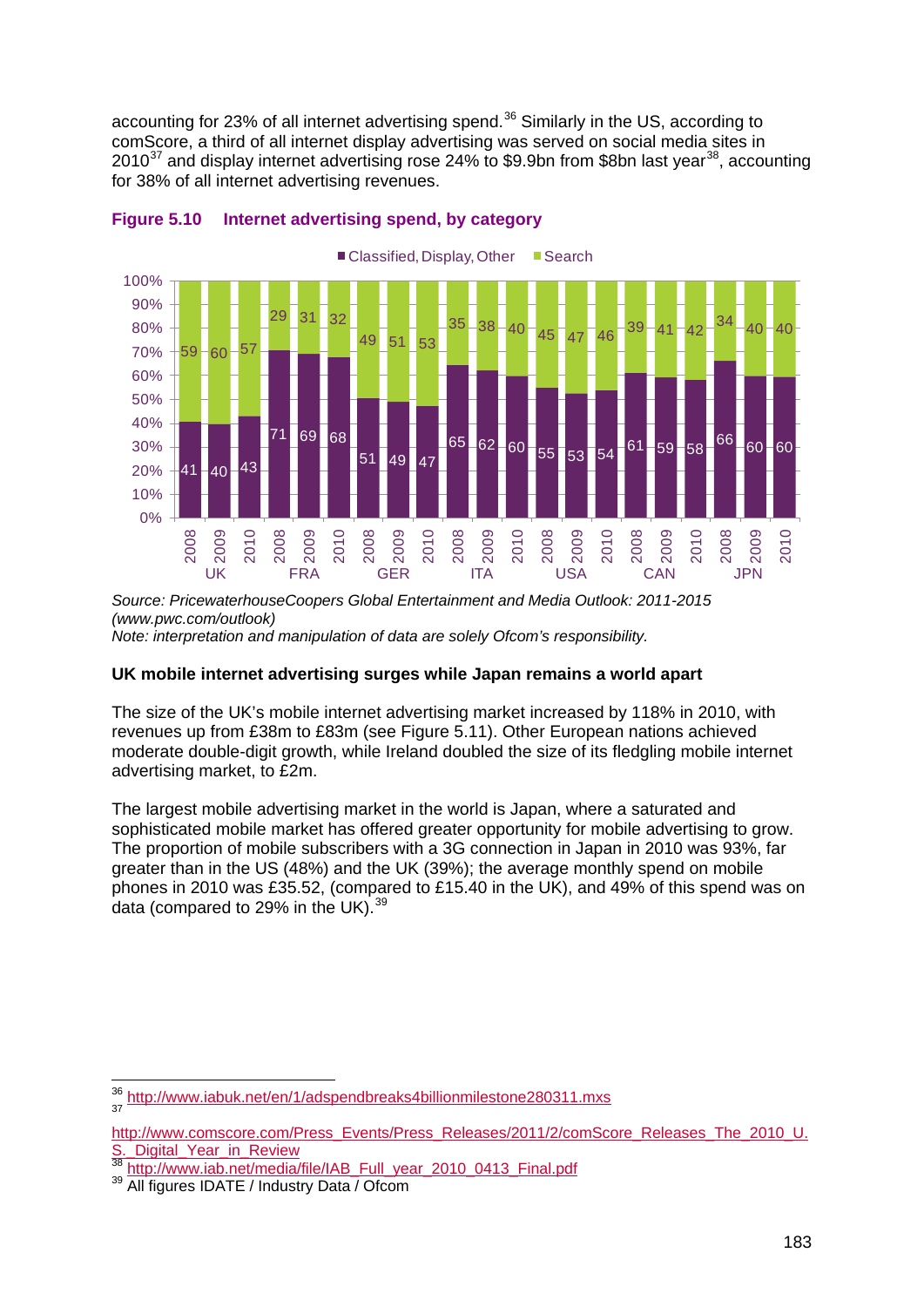

<span id="page-15-0"></span>**Figure 5.11 Mobile internet advertising expenditure**

*Source: PricewaterhouseCoopers Global Entertainment and Media Outlook: 2011-2015 (www.pwc.com/outlook)*

*Note: interpretation and manipulation of data are solely Ofcom's responsibility.*

Those nations with a high proportion of internet advertising spend (see [Figure 5.8](#page-12-0) above) also have a high mobile internet advertising spend per head [\(Figure 5.12\)](#page-15-1). This is notably the case with the UK (£1.33), the Netherlands (£1.06) and Sweden (£0.99). The US (£1.25) falls in line with comparable countries, but Japan remains by far the largest market on a percapita basis (£6.52).



<span id="page-15-1"></span>**Figure 5.12 Mobile internet advertising spend per head**

*Source: PricewaterhouseCoopers Global Entertainment and Media Outlook: 2011-2015 [\(www.pwc.com/outlook\)](http://www.pwc.com/outlook) Population data from US Census Bureau (EoY estimates from mid-year values).*

*Note: Note interpretation and manipulation of data are solely Ofcom's responsibility.*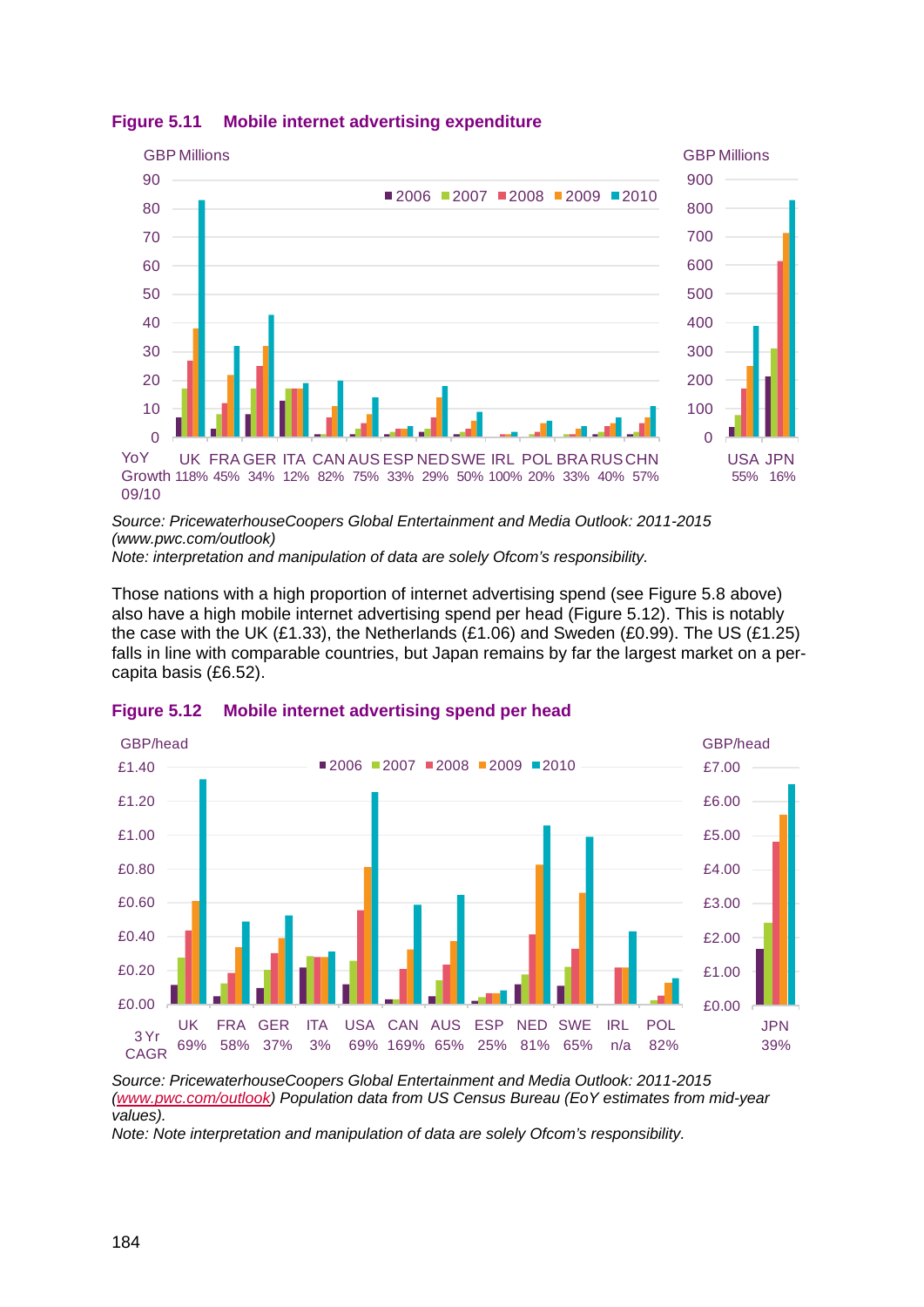# <span id="page-16-0"></span>5.2 Platforms and devices

# <span id="page-16-1"></span>**5.2.1 Access platform adoption**

## **Early adopters retain highest penetration per 100 households of fixed broadband**

[Figure 5.13](#page-17-0) shows that five years ago only two of our comparator countries averaged more than 50 fixed broadband connections per 100 households, but today all of them except Poland and the BRIC countries do. The two countries that led fixed broadband adoption five years ago continue to do so today, with the highest penetration of fixed broadband remaining in the Netherlands (89 connections per 100 households) and Canada (83 connections per 100 households). Take-up in France has grown rapidly in the past five years to 77 connections per 100 households, higher than in the UK (74 connections per 100 households) and the US (70 connections per 100 households). Ireland experienced the greatest growth in the past five years, up from 19 connections per 100 households in 2003 to 68 in 2010.

All comparator countries have experienced significant growth over the past five years. Broadband connections continue to become increasingly prevalent in emerging markets. Russia has 36 connections per 100 households, while China has 32 and Brazil 25. India lags behind the other BRIC countries, with just five connections per 100 households.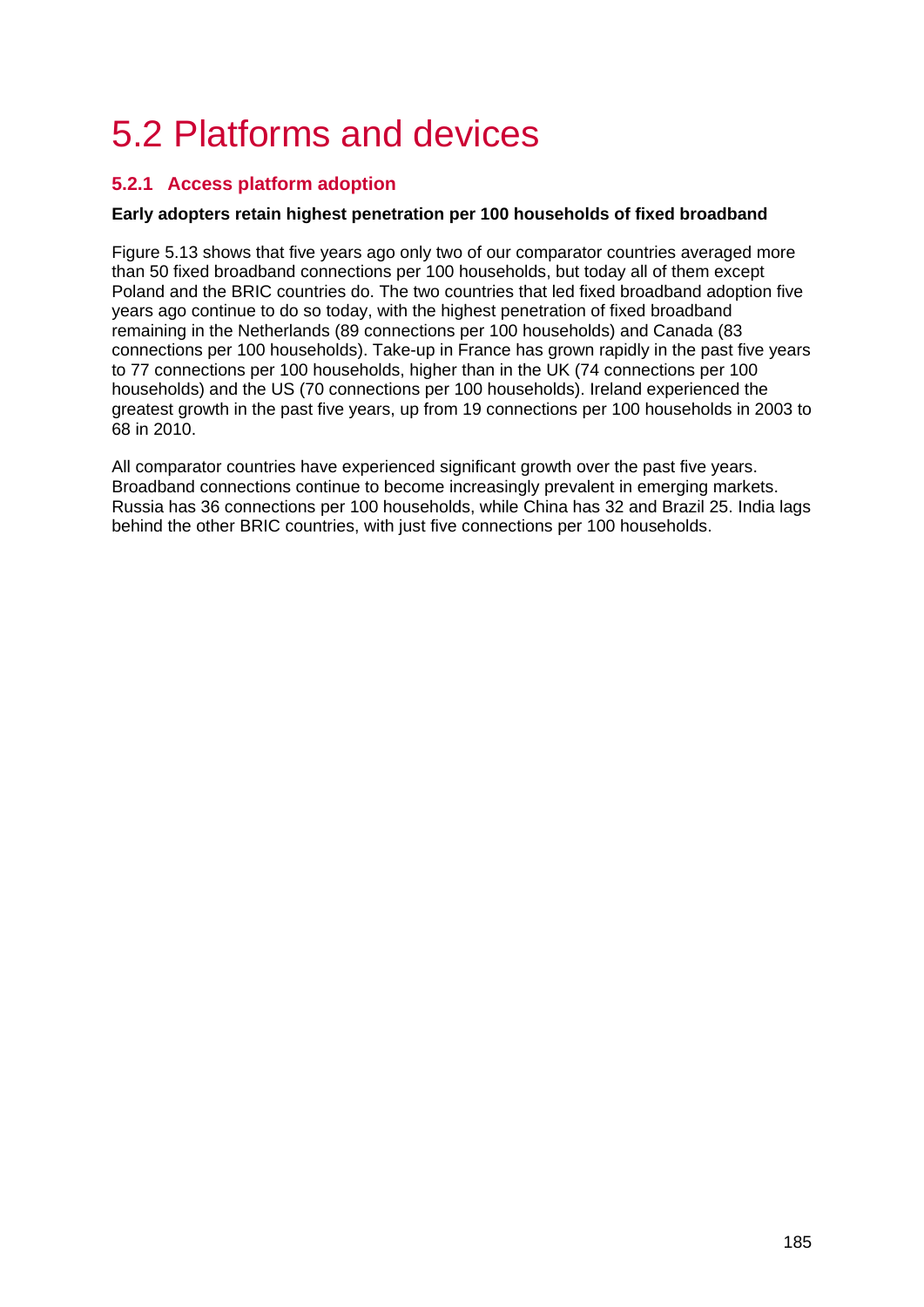

<span id="page-17-0"></span>

*Source: IDATE / Industry data / Ofcom*

*Note: this calculation includes business broadband lines, and therefore the figures in the analysis do not equate exactly to household fixed broadband take-up.*

# **Mobile broadband take-up slows in the UK – but grows apace in other countries**

The roll-out of upgrades to 3G networks (such as HSPA and CDMA 2000 1xEV-DO) in recent years has facilitated the emergence of mobile broadband services and increased the data speeds that consumers can expect.

In all of our comparator countries there has been rapid growth in take-up of mobile broadband (defined as broadband delivered to PCs using dongles, datacards, or SIM cards embedded in laptop PCs) since 2008. Sweden and Australia had the highest number of mobile broadband subscribers per 100 population (32 and 20 respectively).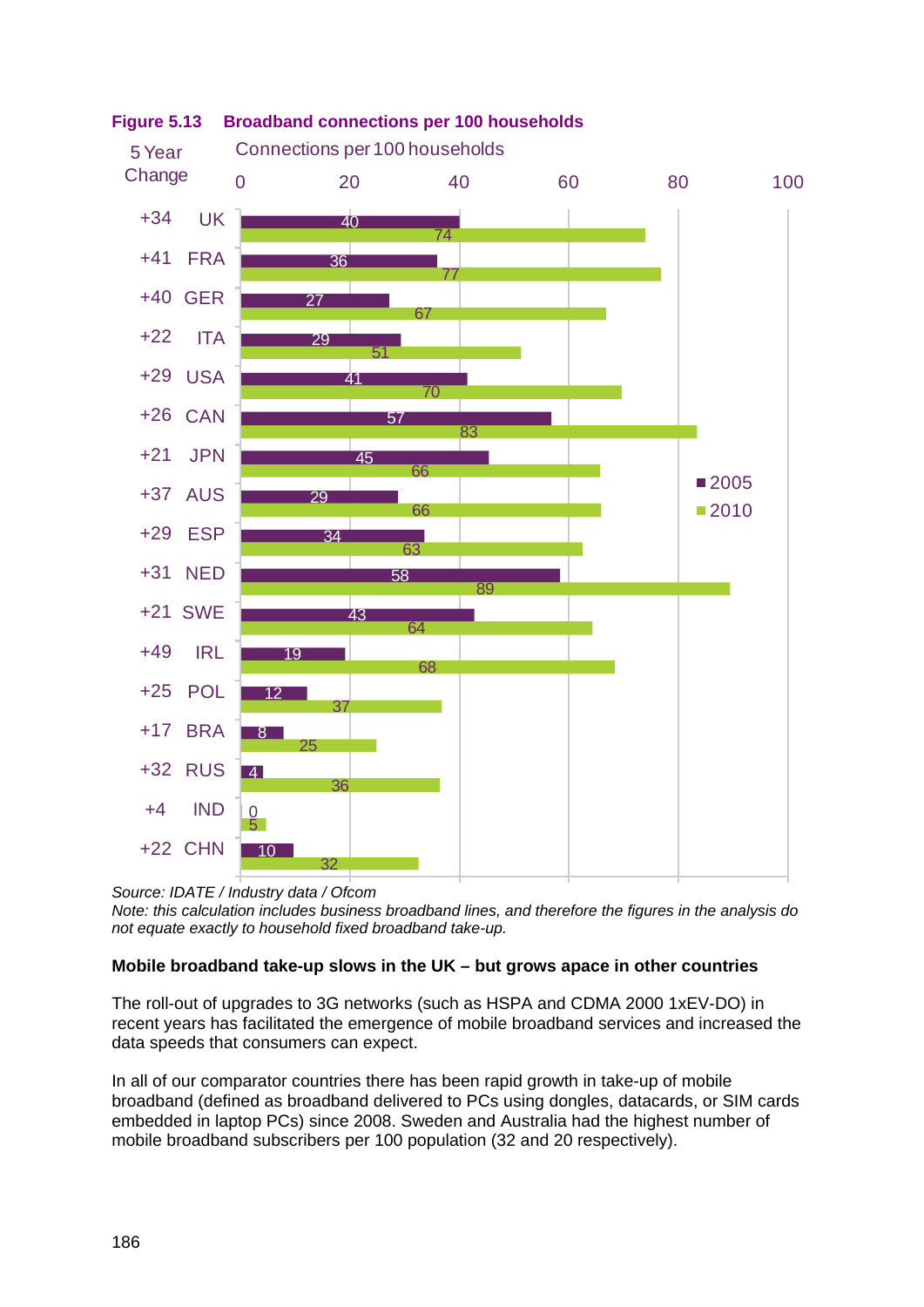While many countries saw rapid growth in mobile broadband take-up during 2010, in some countries growth slowed. In the UK, the number of connections per 100 households grew by just one, to eight, while there was also only slow growth in France, Germany, Canada, Japan and the Netherlands. During 2010, mobile broadband take-up per 100 population in Italy (10), and Poland (9) overtook that in the UK (8) as each country experienced greater than 40% growth in the number of connections.

Of course, mobile broadband networks can also be accessed via mobile phones, and [Figure](#page-4-0)  [5.2](#page-4-0) above shows that use of the internet on mobile phones has increased rapidly in most countries since 2008.





#### *Source: IDATE / industry data / Ofcom*

*Note: this calculation includes business mobile broadband lines, and therefore the figures in the analysis do not equate exactly to household mobile broadband take-up.*

#### **Mobile broadband can complement or substitute for fixed broadband**

Mobile broadband services can either be a complement to or a replacement for fixed broadband services.

Ofcom consumer research among broadband users in six countries found that in the UK, France and Germany most mobile broadband users also have a home fixed broadband connection, indicating complementary use – with consumers using fixed broadband at home and mobile broadband when out and about. Separate Ofcom research finds that in the UK younger people, and those living in rented accommodation, are more likely to rely on mobile broadband.<sup>[40](#page-18-0)</sup> This may reflect the fact that for many, mobile broadband is a life-stage product, particularly when used as a substitute for fixed broadband.

In the US and Australia, most mobile broadband users have it as their only broadband connection, and in Italy there is high take-up of mobile broadband, both as the only internet connection and as a complement to fixed broadband. High take-up of mobile broadband as the only service may be driven by a number of factors – lack of availability of fixed-line broadband (which historically<sup>[41](#page-18-1)</sup> has been the case in Australia), a high incidence of mobile-

[http://stakeholders.ofcom.org.uk/binaries/research/cmr/cmr11/UK\\_CMR\\_2011\\_FINAL.pdf](http://stakeholders.ofcom.org.uk/binaries/research/cmr/cmr11/UK_CMR_2011_FINAL.pdf)

<span id="page-18-1"></span>41 However, Australia's National Broadband Network plans to role out high speed fixed broadband services to 93% of the population by 2020<http://www.nbn.gov.au/>

<span id="page-18-0"></span> <sup>40</sup> Ofcom *Communications Market Report* 2011, Fig 5.95, p323,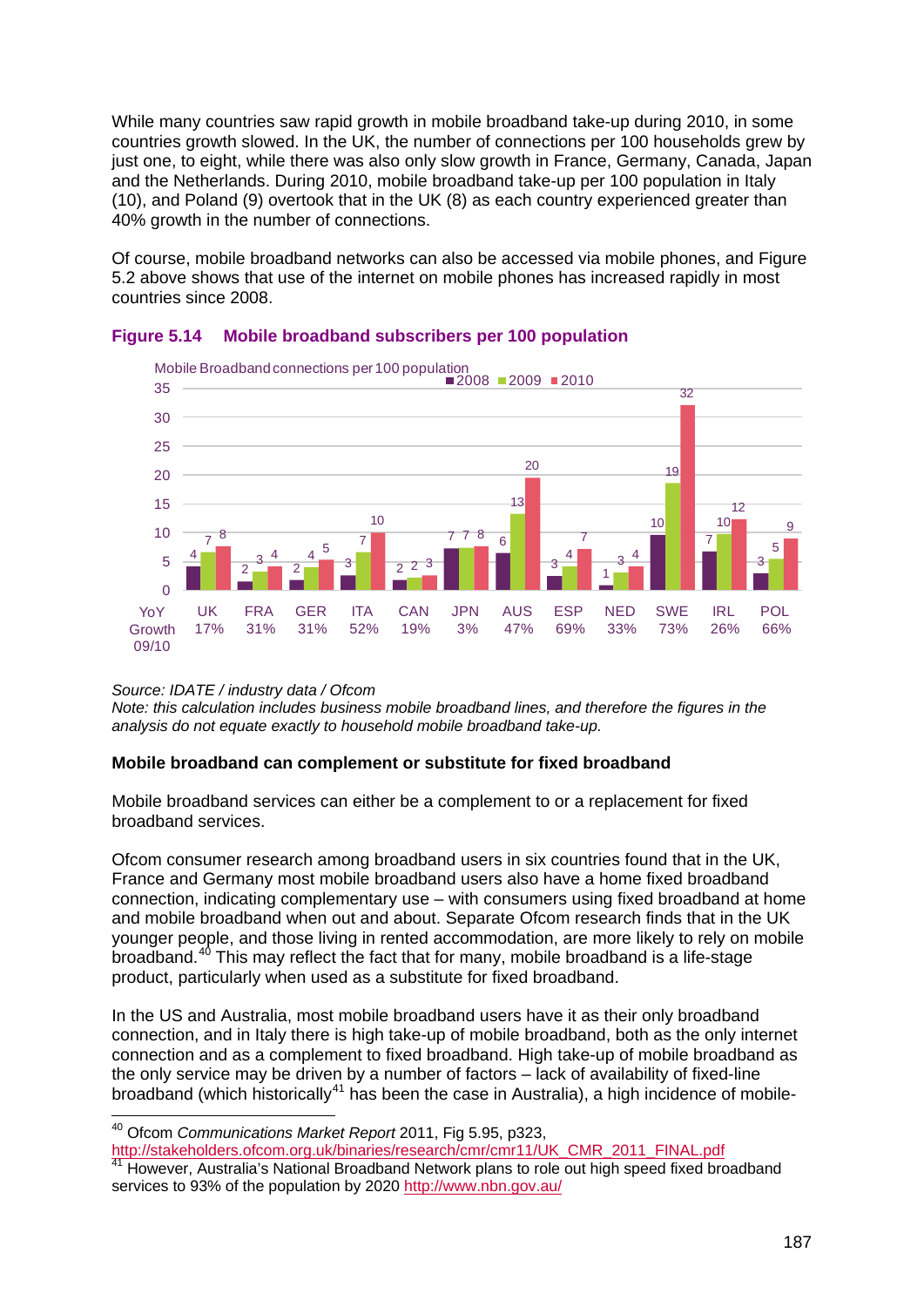only households (as is the case in the US and Italy), the wide availability of high-speed mobile networks (HSPA services are widely available in Australia and Italy, and in the US alongside EV-DO services), the relative price of fixed and mobile broadband services, and demographic characteristics (e.g. mobile broadband is more likely to be taken up by young people in rented accommodation, as stated above).



#### **Figure 5.15 Take-up of home internet access platforms**

*Source: Ofcom consumer research October 2011.* 

*Base: all those who use the internet, UK=1015, France=1014, Germany=1014, Italy=1045, US=1002, Australia=1012*

*Q. Which of the following do you have in your home?*

# <span id="page-19-0"></span>**5.2.2 Device penetration**

#### **Beyond the PC… new internet-connected devices gain a foothold**

As WiFi and cellular networks have grown, and consumers and content providers increasingly value online access 'anytime, anywhere', the number of internet-connected devices available to consumers has increased significantly.

In all of the six countries we surveyed, consumers were more likely to use a laptop PC than a desktop PC to access the internet at home. The margin between the use of laptop PC and desktop PC was narrowest in France (1 percentage point) and widest in the UK (18 percentage points) where there was the lowest incidence of desktop PC use (54%) across our surveyed countries (see [Figure 5.17](#page-21-0) below for a demographic breakdown).

The mobile phone was the third key in-home internet device, and more than 10% of broadband users also used a games console for internet access in the UK, France, and the US.

Other internet platforms currently have lower take-up. The launch of Apple's iPad in 2010 defined the emergence of tablet PCs as a distinct category (although it was not the first such device), and according to our research it was used by 6% to 9% of broadband households to access the internet by October 2011. The use of portable media players (including e-readers such as the Amazon Kindle and music/video players such as Apple's iPod Touch) to access the internet stood at around one in 20 broadband households. Internet-enabled televisions are increasingly becoming widely available (connected TVs made up almost 20% of global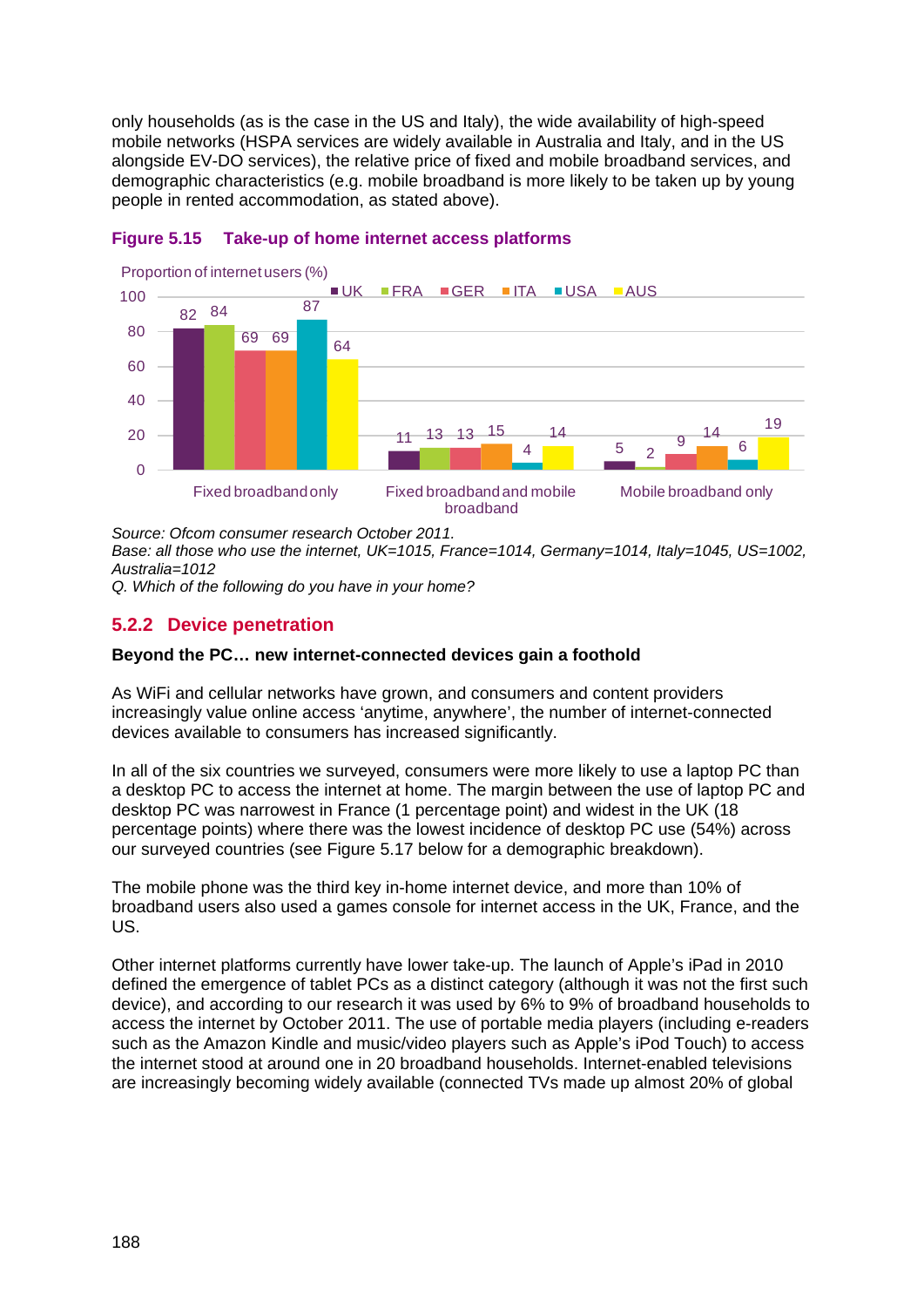shipments in 2011 $42$ ) but by October 2011 they still had comparatively low claimed use, highest in France at 6% of broadband households.



**Figure 5.16 Devices used to access the internet**

*Source: Ofcom consumer research October 2011.*

 $42$ 

*Base: All those who use the internet, UK=1002, France=1004, Germany=1005, Italy=1040, US=992, Australia=1004*

*Q. Which of the following devices do you use to access the internet at home (e.g. visiting web sites, emailing, online gaming, downloading files)?*

#### **Younger internet users more likely to use laptops**

In the UK, less than a third (32%) of 18-24 year-old internet users use a desktop PC to access the internet at home, compared to 69% of 55-64s. A similar pattern is evident in the other five countries surveyed – where less than half of 18-24s and more than half of over-35s use a desktop PC.

Similarly, in all countries surveyed younger users are much more likely to use a laptop PC. This may be due to a number of factors – younger users putting more value on mobility, younger users being more likely to live in shared accommodation, sharing a WiFi connection or using a mobile broadband connection, or younger users living with parents being more likely to use a 'secondary' household device.

<span id="page-20-0"></span>[http://www.displaysearch.com/cps/rde/xchg/displaysearch/hs.xsl/110425\\_connected\\_tvs\\_forecast\\_to\\_](http://www.displaysearch.com/cps/rde/xchg/displaysearch/hs.xsl/110425_connected_tvs_forecast_to_exceed_123m_units_in_2014.asp) [exceed\\_123m\\_units\\_in\\_2014.asp](http://www.displaysearch.com/cps/rde/xchg/displaysearch/hs.xsl/110425_connected_tvs_forecast_to_exceed_123m_units_in_2014.asp)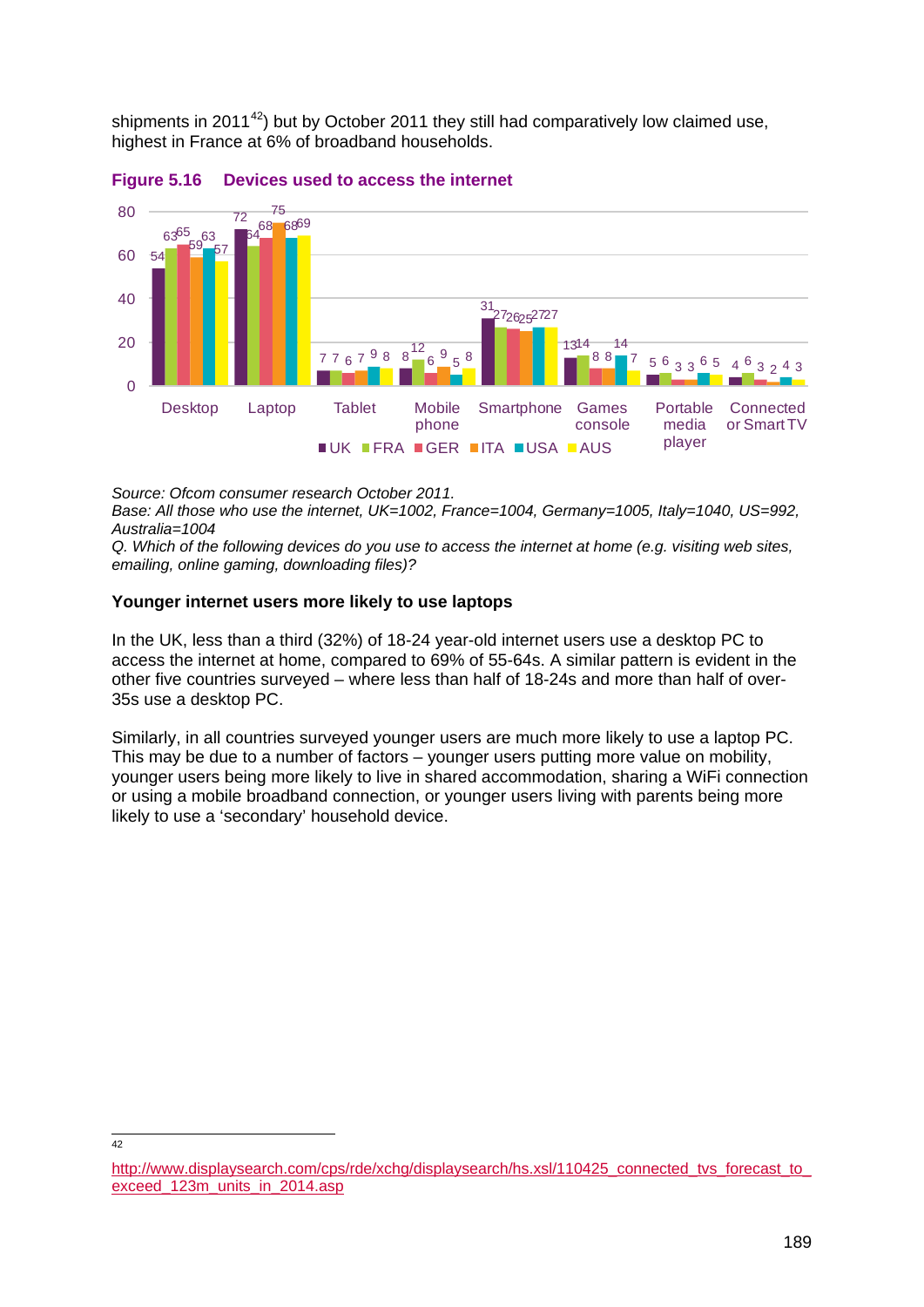

#### <span id="page-21-0"></span>**Figure 5.17 Use of desktop and laptop PCs to access the internet, by age**

*Source: Ofcom consumer research October 2011.*

*Base: All those who use the internet, UK=1002, France=1004, Germany=1005, Italy=1040, US=992, Australia=1004* 

*Q. Which of the following devices do you use to access the internet at home (e.g. visiting websites, emailing, online gaming, downloading files)?*

## **Tablets account for over a third of internet traffic on other devices in Canada**

As the number of devices able to connect to the internet proliferates, the share of noncomputer internet traffic will diversify. Furthermore, some devices create more internet traffic than others. Tablets may be more likely to be used for video content because of their larger screen size, as might other devices such as games consoles. Therefore device take-up is not necessarily a guide to internet usage or share of internet traffic.

[Figure 5.18](#page-22-0) presents the share of non-computer internet traffic for mobile phones, tablets and other non-computer devices. The share of mobile phone traffic was smallest in Canada, with just less than half of non-computer internet traffic coming from phones. Canada also had the highest proportion of traffic from tablet devices (35%), a large proportion of which was from Apple's iPad (33.5%). Brazil also has a high proportion of tablet traffic (33%), while the UK (22%) has the smallest share of tablet traffic among the European comparator nations. However, mature mobile data markets like Japan (where 93% of mobile connections are 3G) offer the ability to consume a large quantity of data on mobile devices over cellular networks very easily, and are therefore likely to have a greater skew towards mobile phone traffic than nations with a low proportion of 3G connections like Brazil and Canada (at 9% and 30% respectively) $43$ .

<span id="page-21-1"></span> 3G connections per 100 population as a proportion of mobile connections per 100 population. Source: Ofcom / EDATE / Industry data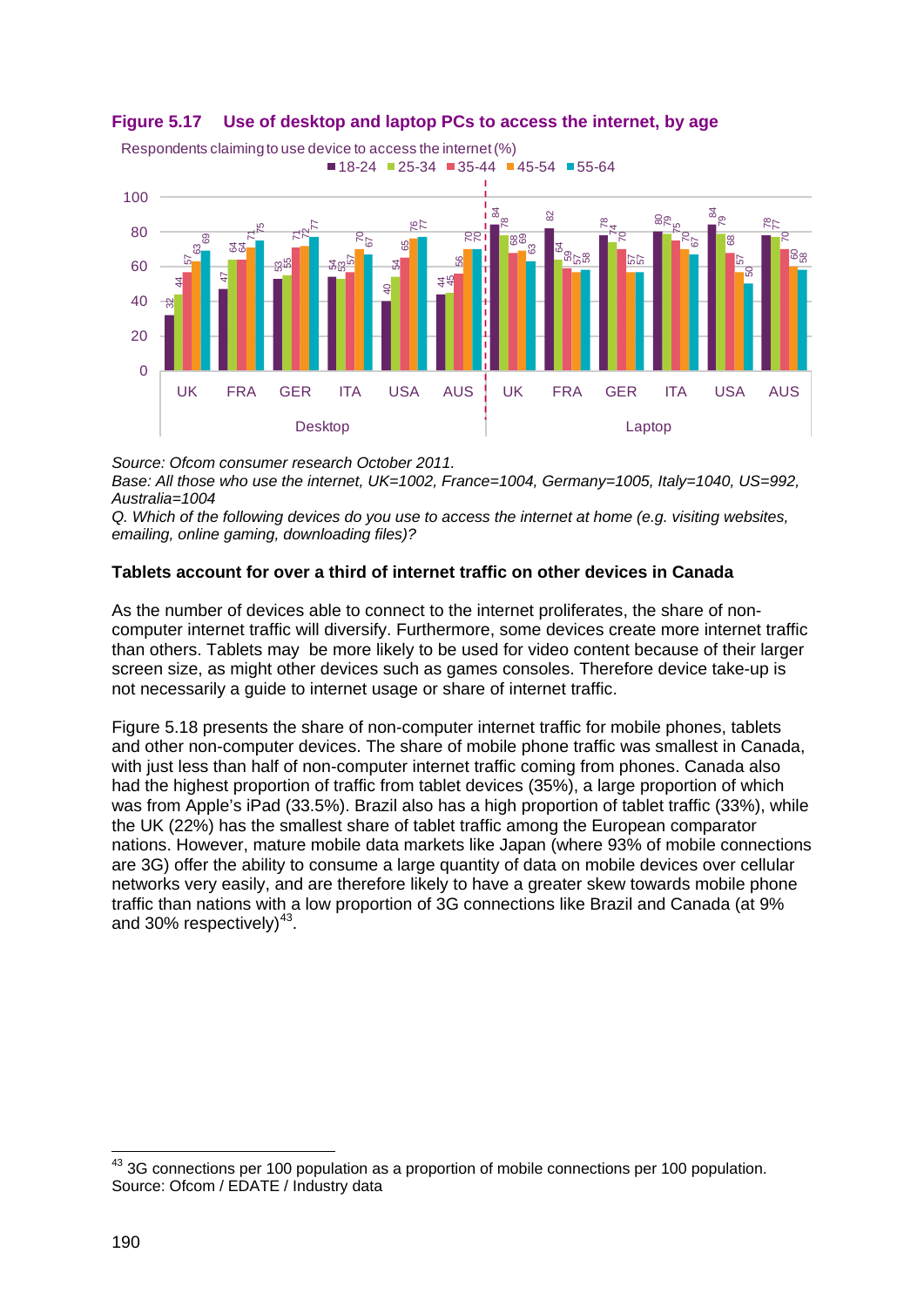

<span id="page-22-0"></span>

*Source: comScore Device Essentials, May 2011*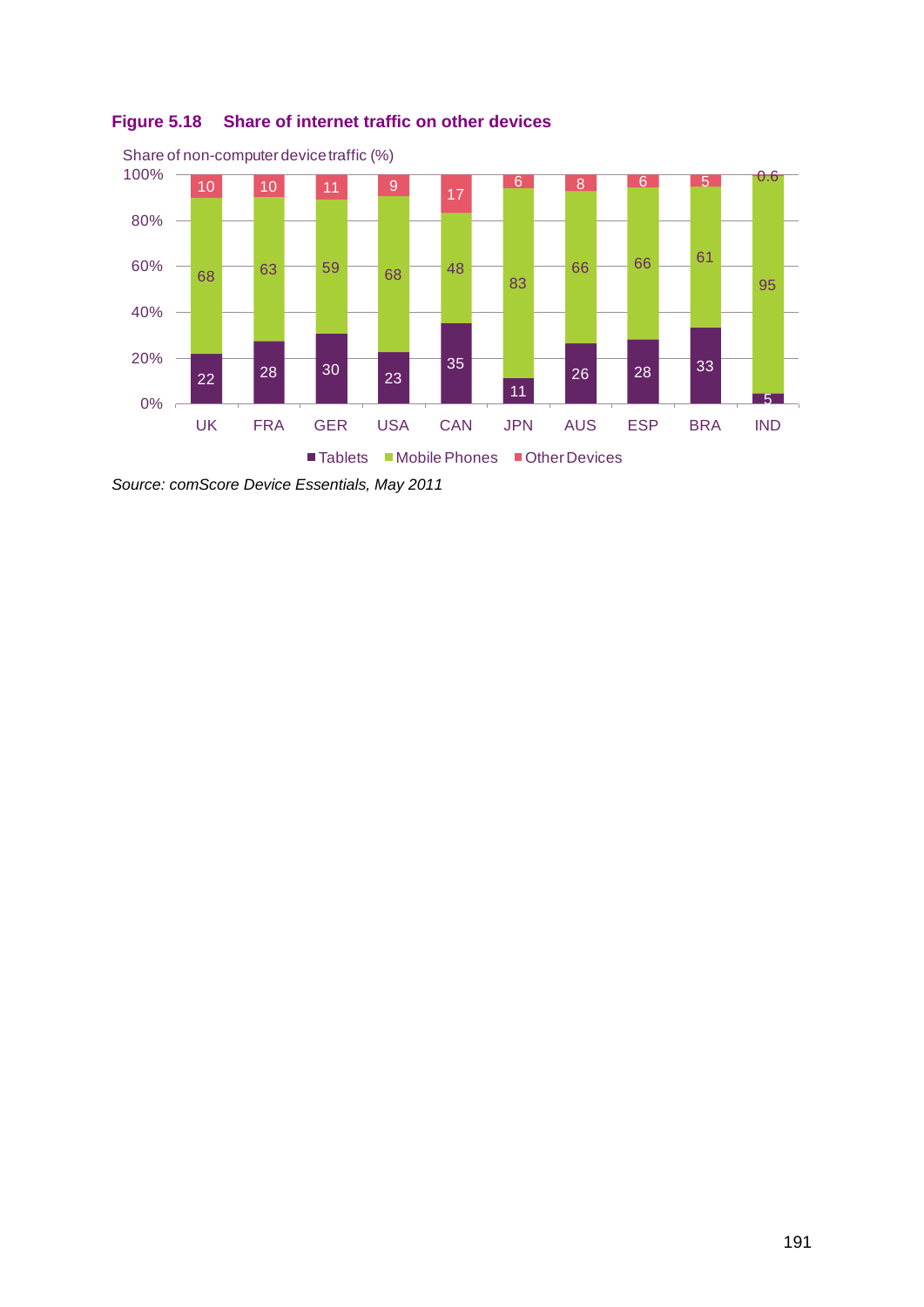# <span id="page-23-0"></span>5.3 Internet content and consumption

# <span id="page-23-1"></span>**5.3.1 Online audiences**

## **Growth in internet users stalled in the UK in 2010-11**

Based on data collected by internet measurement company Nielsen, the total internet audience (using a computer) across the nine countries for which we have data increased by just 2.4% between July 2010 and July 2011 (up by 12 million to 500 million across the nine countries). Audience levels have remained relatively flat with minor seasonal changes in the UK, the US, Japan and Australia. In contrast Italy (up 11%), Germany (up 8%), and Brazil (up 14%) experienced significant growth in the number of people online in the year to July 2011.



#### **Figure 5.19 Global online universe, July 2011**

*Source: Nielsen, July 2011 and July 2010 (internet applications included, home & work) Note: Due to a change in methodology in January 2011 online universe figures are incomparable for Spain between July 2010 and July 2011. Year-on-year comparisons for France are not applicable because of an anonymous high data point.*

#### **The US is the only country to have more women than men online**

According to Nielsen, in August 2011 the only one of our comparator countries to have a greater proportion of women than men online was the US (53:47). There was an approximately even split between women and men in the UK (49:51) and France (50:50), while in Spain the gender balance was marginally in favour of men (48:52). The greatest differences between male and female online populations were in Germany, Italy, and Japan where 54% of the unique online audiences were male.

The gender split of unique online audiences between August 2010 and August 2011 has remained similar in most of our comparator countries, with no change in the UK, France and the US, and only a one or two percentage point change in Spain, Italy and Germany. Japan saw the greatest shift in gender split, at three percentage points, as the online audience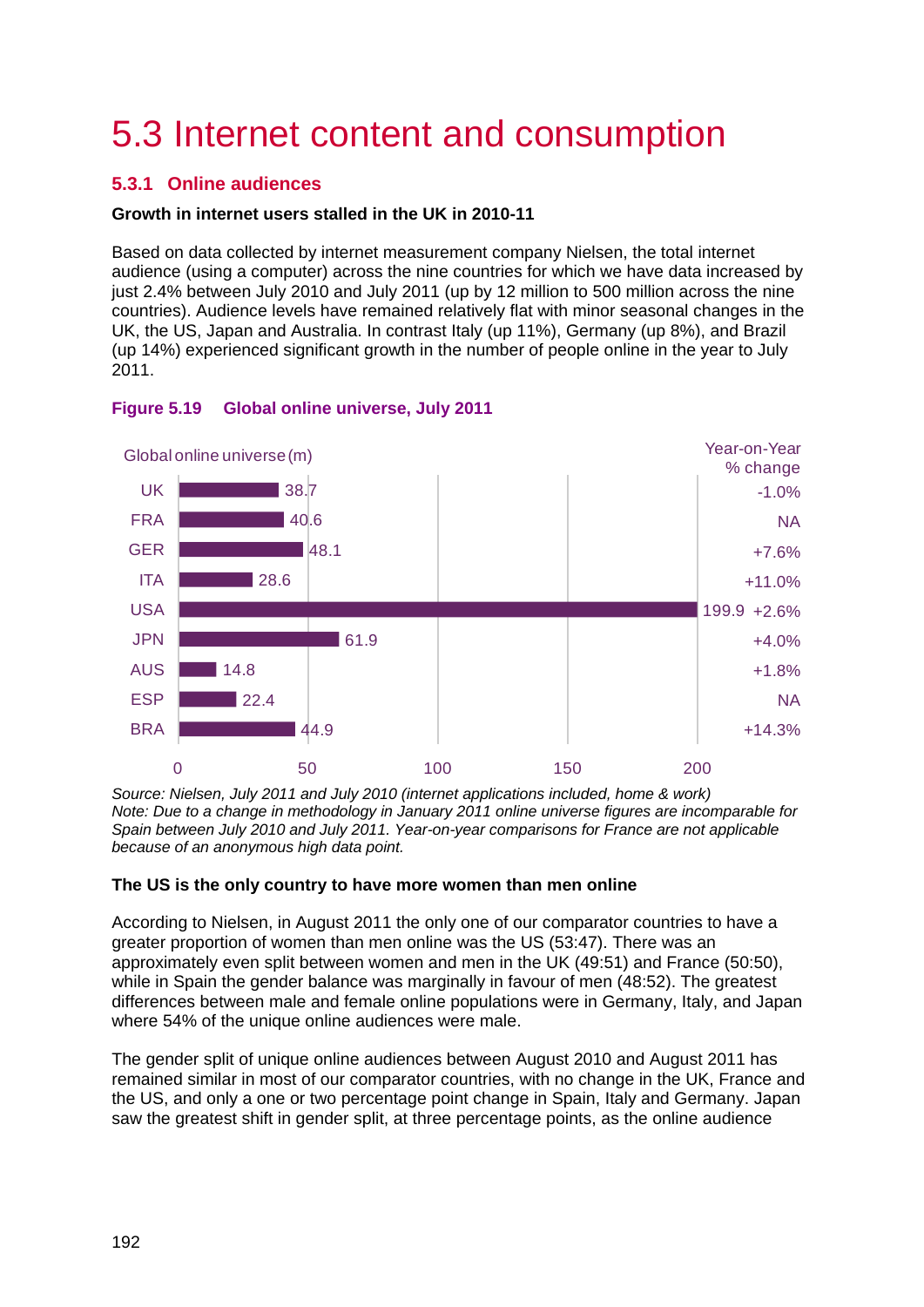came closer to, yet remained a significant distance from, the population gender split of 48% men to 52% women<sup>[44](#page-24-0)</sup>.





*Source: Nielsen, August 2010 and August 2011, home and work panel, applications included.*

#### **The US has the highest proportion of internet users aged 65 and over**

In the US 11% of the online audience was aged 65 and over in August 2011 – the highest proportion of any of our comparator countries where data were available, and despite the US proportion of this demographic being the smallest  $(13\%)^{45}$  $(13\%)^{45}$  $(13\%)^{45}$  among the comparator countries featured in Figure 5.21. Spain and Italy had the lowest proportion of over-65s among their online audiences, at 3% and 4% respectively, while France and the UK had 7%, and Germany 8%.

It should be noted that the data in Figure 5.21 will partly reflect the differing age profiles of the populations in each country.

<span id="page-24-0"></span> <sup>44</sup> <https://www.cia.gov/library/publications/the-world-factbook/fields/2018.html>

<span id="page-24-1"></span><sup>45</sup> <https://www.cia.gov/library/publications/the-world-factbook/fields/2010.html>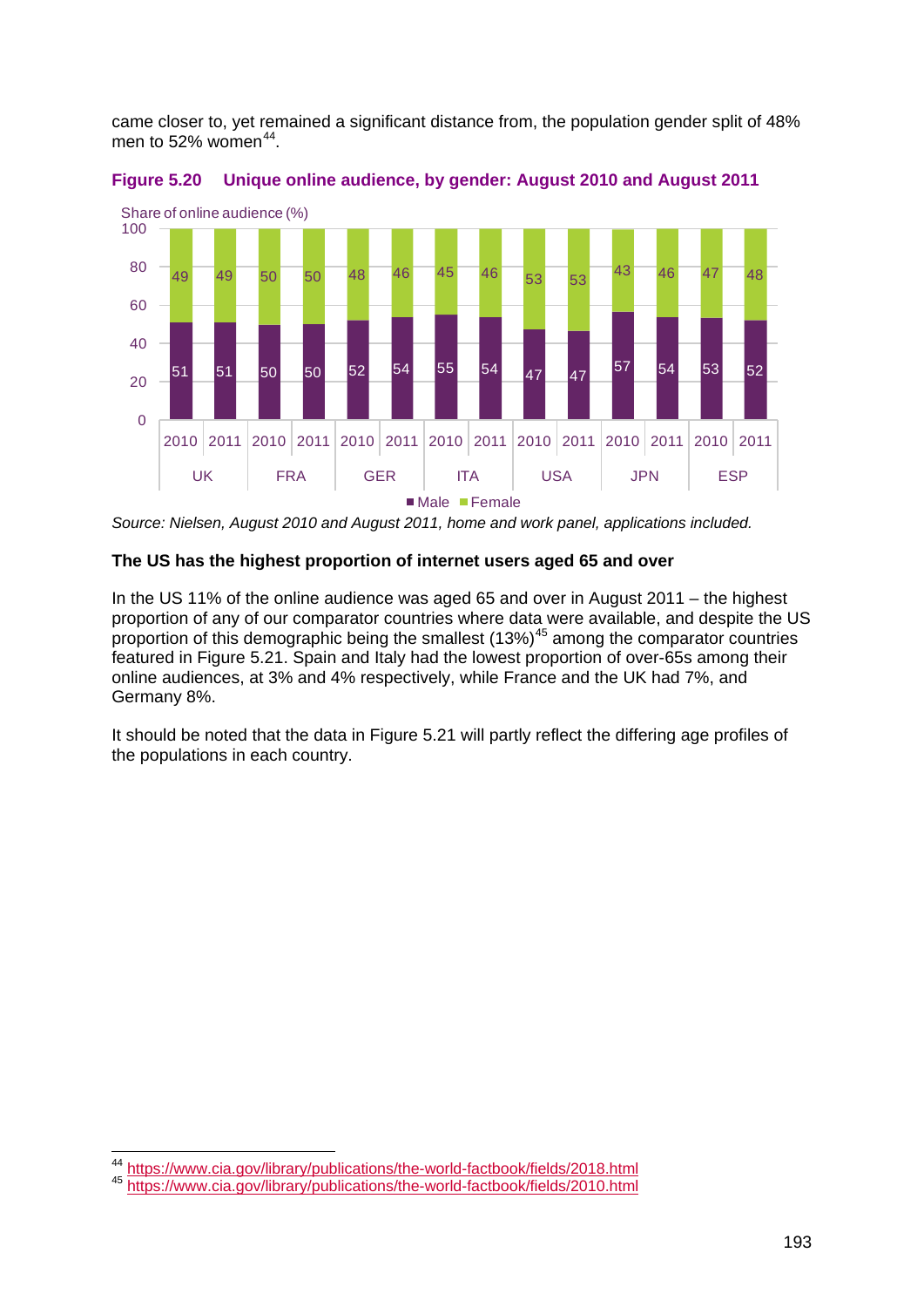

# <span id="page-25-0"></span>**Figure 5.21 Unique online audience, by age: August 2010 and August 2011**

*Source: Nielsen, August 2010 and August 2011, home and work panel, applications included.*

## **In most countries male internet users are significantly older than female internet users**

Across all but one of the comparator countries for which we have data, there were more than twice the proportion of men aged over 65 than the proportion of women aged over 65 using the internet in August 2011. The US bucked the trend, where over-65s accounted for 11% of the total female online audience, but just 10% of the total male online audience.

Conversely, 18-34 year olds account for a higher proportion of the female online audience than the male online audience in all countries for which we have data; in Italy, 18-34s account for 34% of the total female online audience, but just 26% of the male online audience.





*Source: Nielsen, August 2011, home and work panel, applications included.*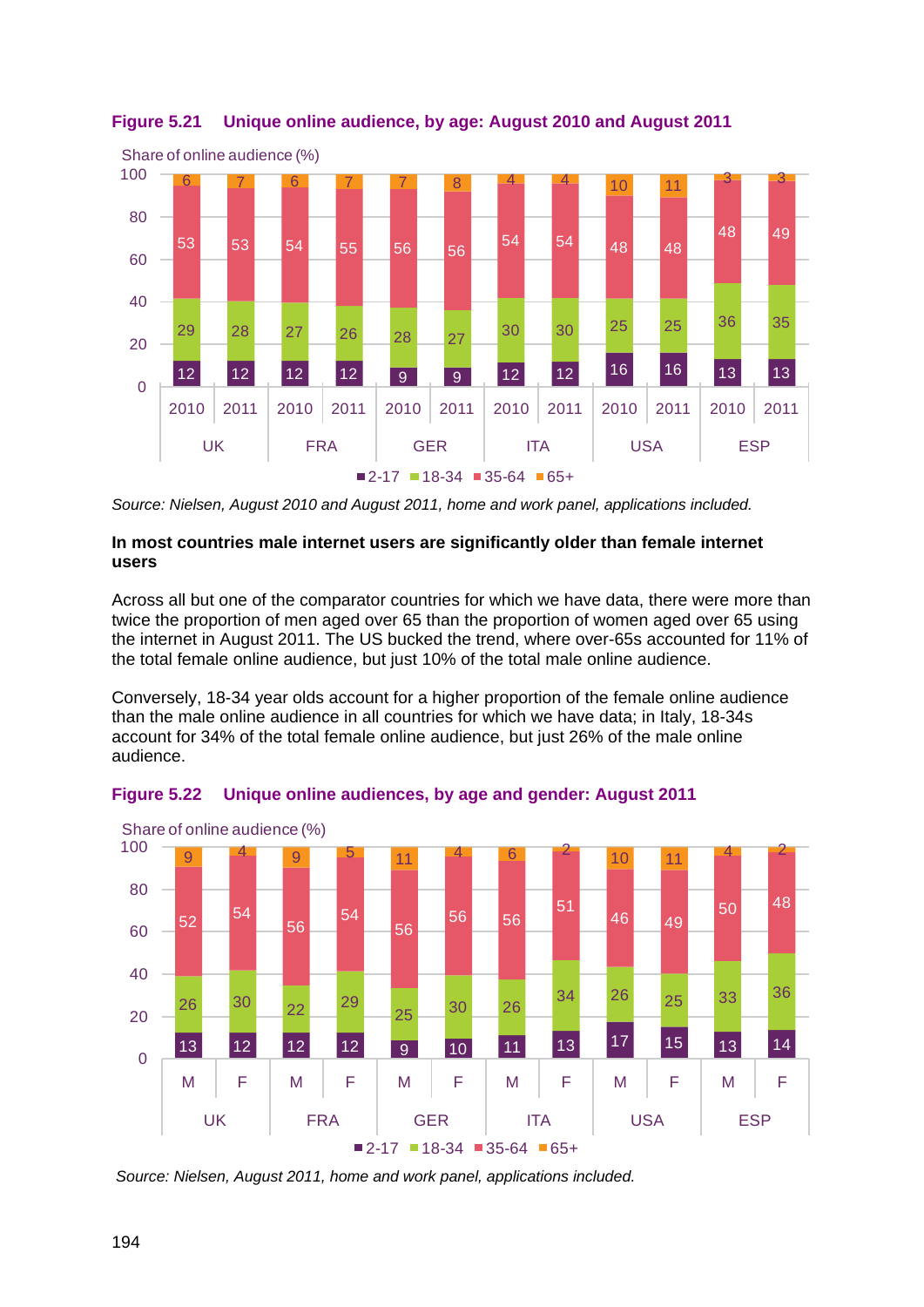#### **Average time spent online by PC users fell in most countries between 2008 and 2011**

Average number of minutes spent online per week (on a computer) declined marginally for most of the countries for which we have data. Internet users in the UK spent an average of 12 hours 26 minutes online each week in August 2011, eight minutes less than a year previously. Among the countries for which we have data, internet users in the US spent the most time online, averaging 13h 11m a week in August 2011; and internet users in Italy spent the least amount of time online, averaging 6h 55m a week.

Germany was the only country where average time online went up significantly between August 2010 and August 2011, with average time online increasing by 60 minutes to 12 hours 36 minutes a week (an 8.9% increase).

It should be noted that the data in [Figure 5.23](#page-26-1) only include time spent on the internet using a computer. Internet use on mobile phone and tablet devices has increased significantly, and some of this use may be substitutional for time spent on the internet using a computer.



<span id="page-26-1"></span>**Figure 5.23 Average number of minutes spent online per week**

*Source: Nielsen, August 2008, 2010 and 2011, home and work panels, applications included. Note: 2008 data unavailable for Japan.*

# <span id="page-26-0"></span>**5.3.2 Activity and behaviour**

#### **So what are we doing online?**

Our research into internet users in six countries provides a detailed overview of what services consumers use their home internet connection for [\(Figure 5.24](#page-27-0) and [Figure 5.25\)](#page-28-0). There are similarities between consumers in most countries, with email and "general website browsing" generally the most popular two uses of the internet. However, there are also some significant differences.

A higher proportion of consumers in the UK used their internet connection for shopping (82% of internet users) and watching TV programmes (44% of internet users) than in the other six countries [\(Figure 5.24\)](#page-27-0), but had lower-than-average use of instant messaging (36%), making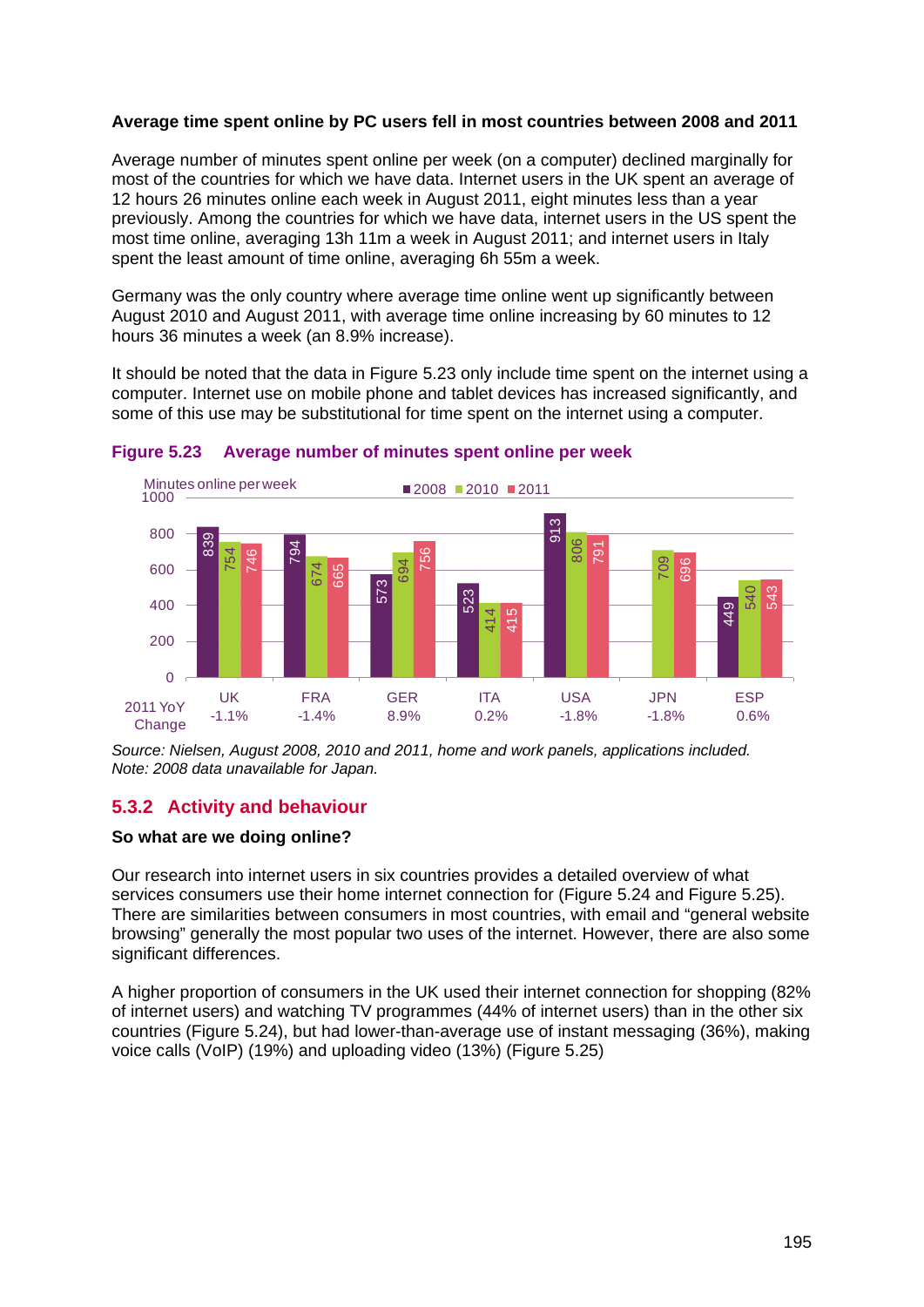

<span id="page-27-0"></span>**Figure 5.24 Highlighted use of home internet connection**

*Source : Ofcom consumer research, October 2011. Base: All those who use the internet, UK=1015, France=1014, Germany=1014, Italy=1045, USA=1002, Australia=1012*

*Q. Which, if any, of the following activities do you use your home internet connection for?*

Other findings include:

- Use of instant messaging was greatest in France (52% of all internet users), but least popular in Germany (31%).
- In all countries more than half of all internet users claimed to read news online the highest proportion was in Italy (78%).
- Internet users in Italy also claimed the highest use of social networks (69%), watching user-generated content (54%), listening to audio content (46%), downloading TV or films (37%), making voice calls (28%) and uploading video (22%).
- Consumers in Italy had lower use of online banking (53%) than the other six countries. The highest levels of use were in Australia (75%) and Germany (73%).

Social networking is discussed in more depth in Section 1.5 above, as is watching TV online in Section 3.1.5. See Section [5.3.4](#page-33-0) below for a brief analysis of social networking among internet users, Section [5.3.5](#page-36-0) for analysis of use of the internet for shopping, Section [5.3.6](#page-42-0) for use of online banking and Section [5.3.7](#page-43-0) for an overview of online newspapers.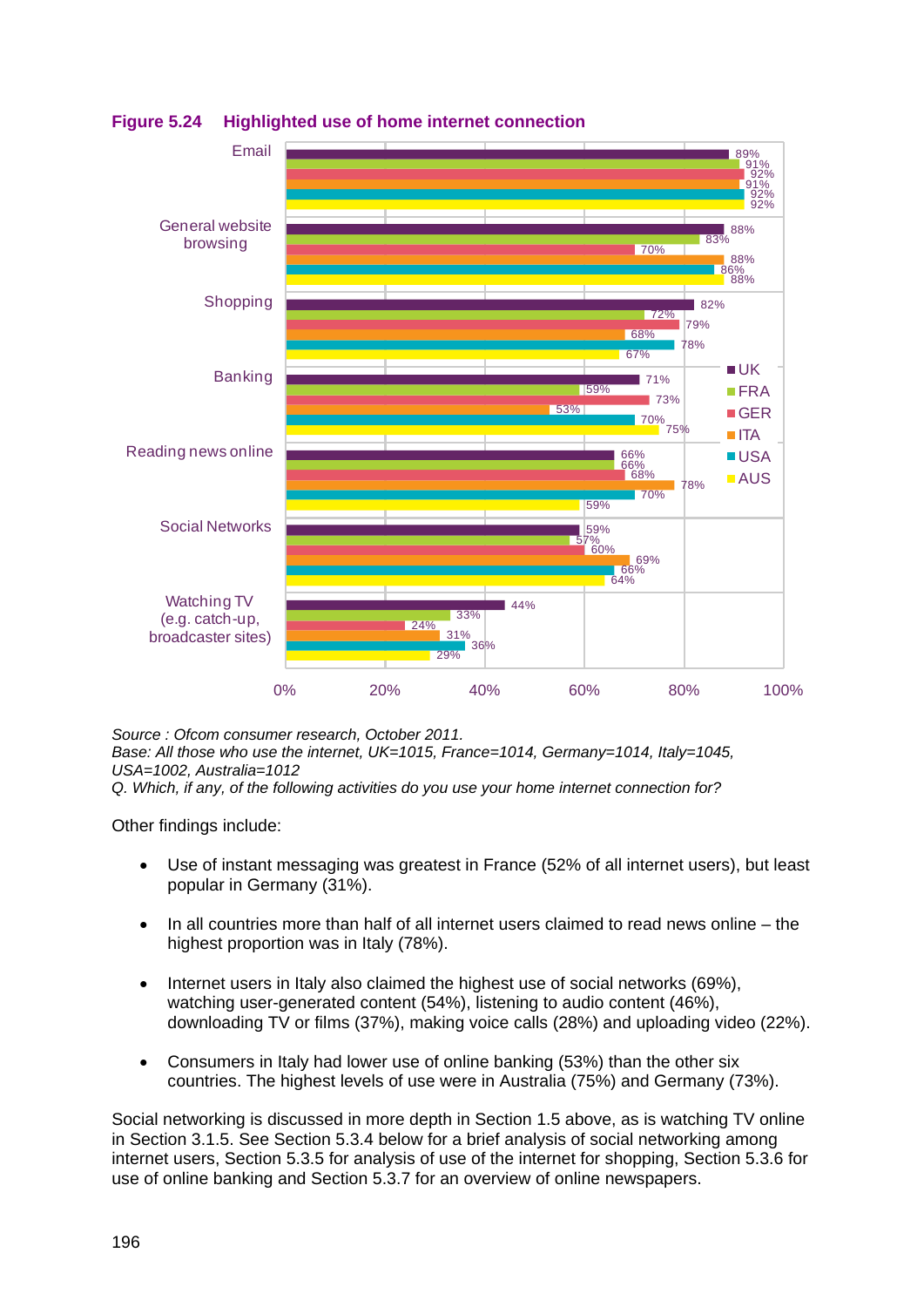

# <span id="page-28-0"></span>**Figure 5.25 Use of home internet connection**

*Base: All those who use the internet, UK=1015, France=1014, Germany=1014, Italy=1045, USA=1002, Australia=1012* 

*Q. Which, if any, of the following activities do you use your home internet connection for?*

#### **...and on mobile?**

[Figure 5.26](#page-29-0) details the result from our survey of internet users in relation to what they use their mobile phone for. In all countries, internet-enabled services have much lower use than voice and SMS. However, more than a third of respondents in all countries use their mobile phones for internet access, while between 17% and 25% download applications.

Use of internet services on mobile phones is discussed in detail in Section [5.1.2](#page-3-0) above. UK consumers were more likely to access the internet on their phone than were consumers in other countries surveyed, and were comparatively high users of email (32%), social networks (29%) and instant messaging (21%) on mobile phones. It is notable that use of banking services on mobile phones is much lower in all countries than on the fixed internet – for example, 71% of internet users in the UK claimed to use their home internet connection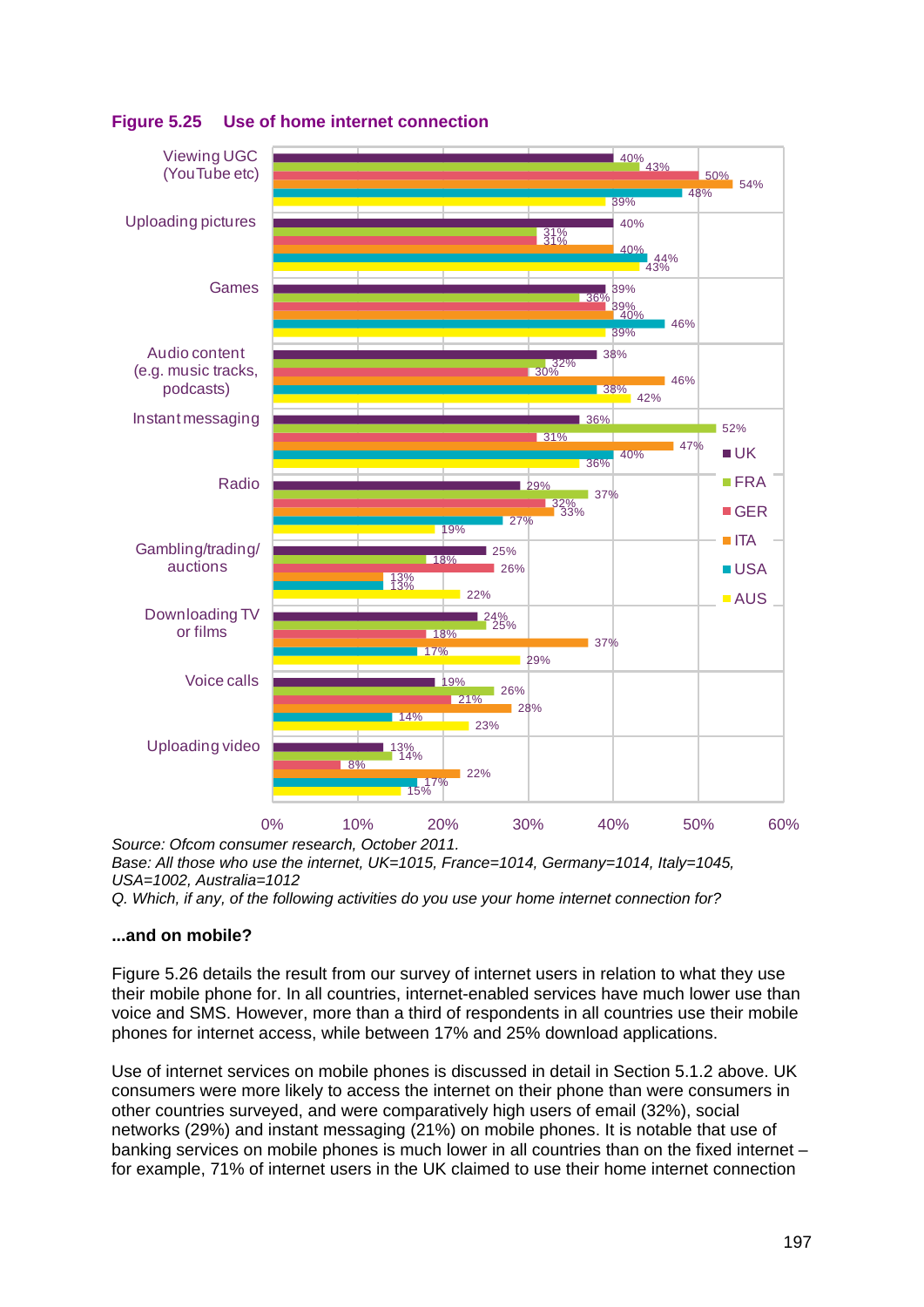for online banking, but only 9% claimed to use their mobile phone to do this (see [Figure 5.43](#page-43-1) below).



#### <span id="page-29-0"></span>**Figure 5.26 Mobile phone uses, by country**

*Source: Ofcom research, October 2011. Base: All those who use the internet, UK=929, France=914, Germany=945, Italy=989, USA=902, Australia=957.*

*Q. Which, if any, of the following activities do you use your smartphone / mobile phone for?*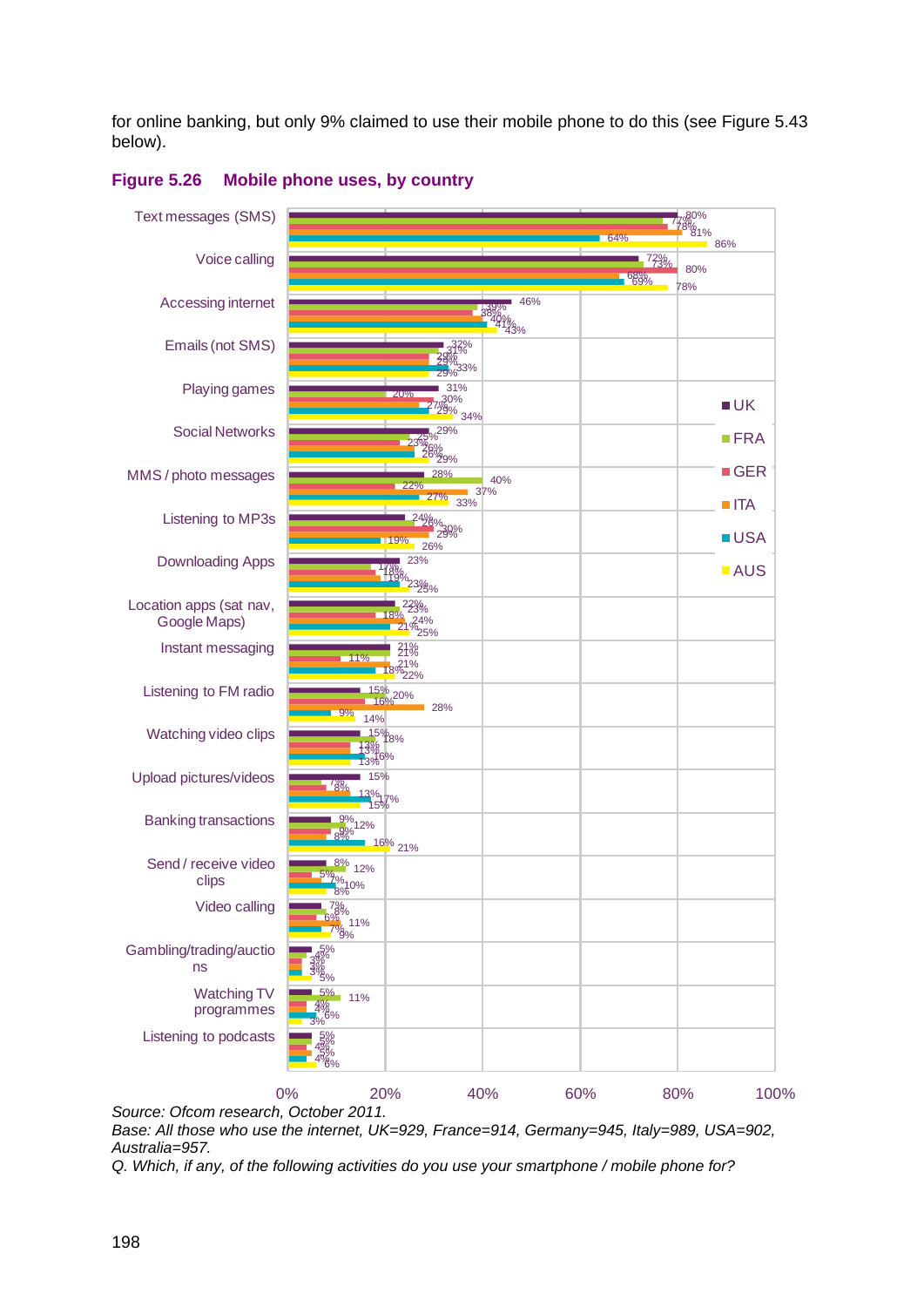ComScore's *MobiLens* survey provides an alternative measure of the use of mobile phones across some of our comparator countries, based on a representative sample of mobile subscribers aged 13 and above (Ofcom's research was among internet users aged 18 and above). Its data find that data and internet services on mobile phones in general have higher take-up in the UK than in other comparator countries. Mobile users in the UK are more likely to send text messages, use an application, access social networking sites/blogs and play games than their counterparts in France, Germany, Italy, the US and Spain [\(Figure 5.27\)](#page-30-1).

| % of mobile subscribers                           | <b>UK</b> | <b>FRA</b> | <b>GER</b> | <b>ITA</b> | <b>USA</b> | <b>ESP</b> |
|---------------------------------------------------|-----------|------------|------------|------------|------------|------------|
| <b>Sent Text Message</b>                          | 91%       | 84%        | 80%        | 80%        | 70%        | 80%        |
| <b>Used Browser</b>                               | 47%       | 35%        | 28%        | 31%        | 43%        | 35%        |
| <b>Used Application</b><br>(excl. pre-installed)  | 45%       | 32%        | 30%        | 31%        | 43%        | 35%        |
| <b>Accessed Social Networking</b><br>Site or Blog | 35%       | 22%        | 17%        | 21%        | 32%        | 23%        |
| <b>Played Games</b>                               | 34%       | 16%        | 25%        | 30%        | 29%        | 29%        |
| <b>Listened to Music</b>                          | 26%       | 23%        | 26%        | 24%        | 21%        | 33%        |

## <span id="page-30-1"></span>**Figure 5.27 Mobile behaviour in the US and Europe, September 2011**

*Source: comScore MobiLens, three-month average ending September 2011, ages 13+ Note: MobiLens data are derived from an intelligent online survey of a nationally representative sample of mobile subscribers age 13 and above. Data on mobile phone use refer to a respondent's primary mobile phone and do not include data related to a respondent's secondary device.*

# <span id="page-30-0"></span>**5.3.3 Web brands and search**

#### **Where are we going on the web?**

While devices play an important role in how consumers access the web, the sites they visit and how they navigate to them help to determine the type of content they consume. [Figure](#page-31-0)  [5.28](#page-31-0) shows the ten most-visited websites (in terms of number of users) for seven of our comparator countries. Search engines remain key brands on the web, and the number-one spot has not changed across our comparator countries since 2008. However, Facebook has risen to second place in five of our comparator countries - above alternative search engines Bing and Yahoo!, indicating both the growth of social networking and the strength of Facebook in the social networking category. Online video site YouTube continues to grow in strength, reaching third place in Germany and Italy, but is only sixth in the UK, behind the BBC's iPlayer service.

Changes within the top ten can indicate how dynamic are the tastes and habits of the respective country's internet users. The UK has the most changed positions within the top ten, while Spain has the fewest. Nevertheless, despite Spain's static top eight websites, positions nine and ten have been taken by new entrants, including social networking site Tuenti, which is emerging as a competitor to Facebook in Spain. Japan is also notable for having five Japanese brands in the top ten, whereas in all other countries the top ten is dominated by US-based internet giants.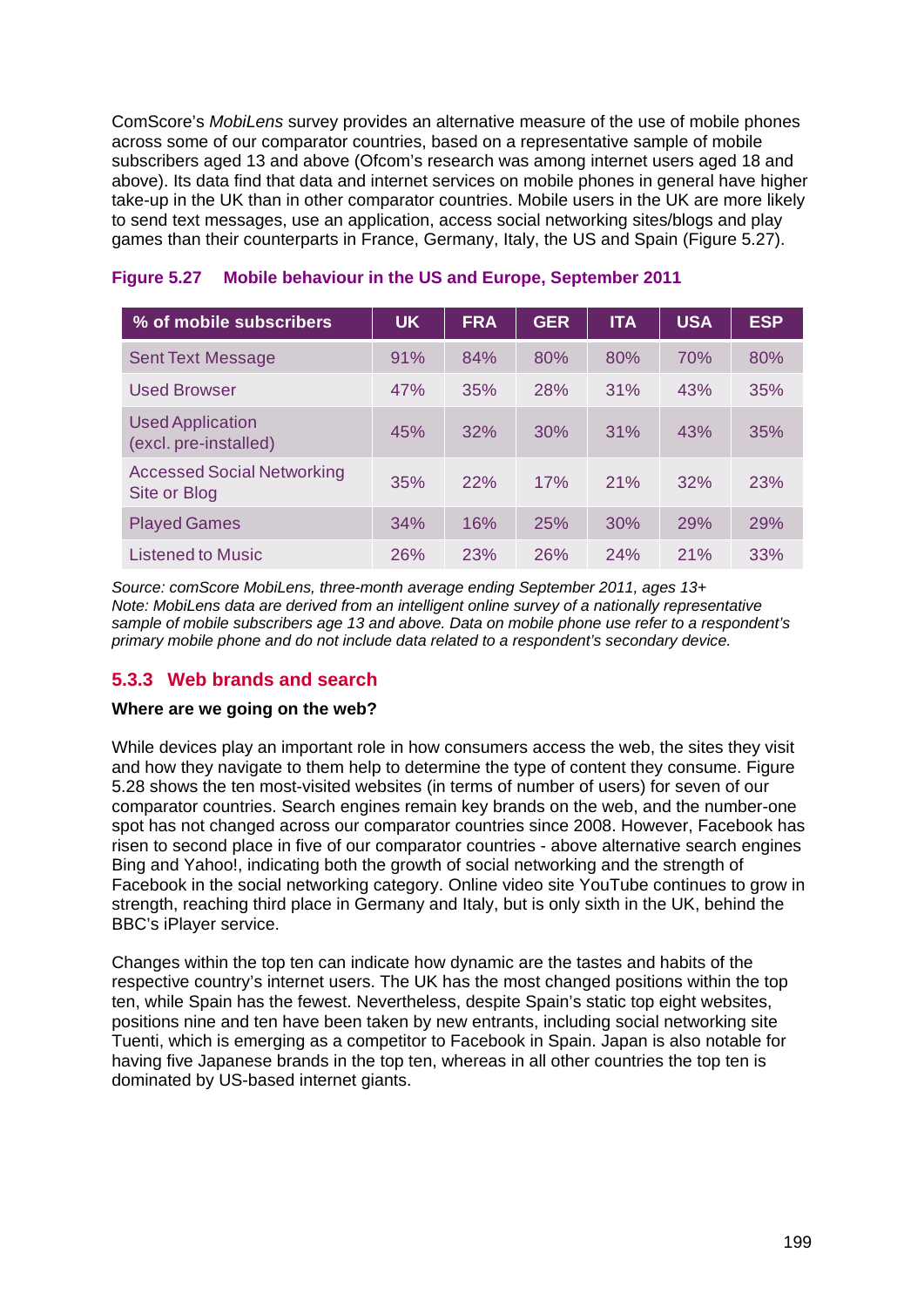|                | <b>UK</b>                       |      | <b>FRA</b>                      |      | <b>GER</b>                      |      | <b>ITA</b>                      |      | <b>USA</b>                          | <b>JPN</b>       | <b>ESP</b>                      |   |
|----------------|---------------------------------|------|---------------------------------|------|---------------------------------|------|---------------------------------|------|-------------------------------------|------------------|---------------------------------|---|
| 1              | Google                          |      | Google                          |      | Google                          |      | Google                          |      | Google                              | Yahoo!           | Google                          |   |
| 2              | <b>Facebook</b>                 |      | +1 Facebook                     |      | $+1$ Facebook                   |      | +7 Facebook                     |      | <b>Facebook</b>                     | $+1$ Google      | <b>MSN/Windo</b><br>wsLive/Bing |   |
| 3              | <b>MSN/Windo</b><br>wsLive/Bing | $-1$ | <b>MSN/Windo</b><br>wsLive/Bina |      | -1 YouTube                      |      | +2 YouTube                      |      | $+1$  Yahoo!                        | $-1$ FC2         | Facebook                        |   |
| 4              | <b>BBC</b>                      |      | +1 Microsoft                    |      | <b>Microsoft</b>                | $-1$ | <b>MSN/Windo</b><br>wsLive/Bing |      | <b>MSN/Windo</b><br>wsLive/Bing     | YouTube          | +4 YouTube                      |   |
| 5              | Yahoo!                          | $-1$ | YouTube                         |      | $+1$ eBay                       |      | -3 Virgilio                     |      | YouTube                             | Rakuten          | -1 Microsoft                    |   |
| 6              | YouTube                         |      | $+1$ Orange                     | $-1$ | <b>Amazon</b>                   | $+1$ | Yahoo!                          |      | <b>Microsoft</b>                    | <b>Wikipedia</b> | Yahoo!                          |   |
| $\overline{7}$ | Amazon                          |      | +2 Wikipedia                    | $+3$ | <b>MSN/Windo</b><br>wsLive/Bina | $-3$ | <b>Libero</b>                   | $+1$ | <b>AOL Media</b><br><b>Network</b>  | goo              | <b>Blogger</b>                  |   |
| 8              | eBay                            | $-2$ | Yahoo!                          |      | -1 Wikipedia                    |      | -2 Microsoft                    |      | -1 Wikipedia                        | +2 Microsoft     | -3 Wikipedia                    |   |
| 9              | <b>Microsoft</b>                |      | $-1$ Free                       |      | $-1$ T-Online                   | $-1$ | <b>Wikipedia</b>                |      | Apple                               | -1   Ameba       | $+1$ Tuenti                     | N |
|                | 10 Wikipedia                    |      | PagesJaune<br>s                 |      | <b>RTL</b><br><b>Network</b>    |      | <b>Blogger</b>                  |      | <b>Ask Search</b><br><b>Network</b> | -1 livedoor      | N Elmundo.es N                  |   |

# <span id="page-31-0"></span>**Figure 5.28 Top ten website brands, by country**

*Source: Nielsen, August 2010.*

*Note: Coloured font indicates brand appears more than once. Includes all internet applications. '+' or '-' denotes change in rank since 2010 ICMR publication, and 'N' denotes a new entrant to the top 10.*

#### **How are we searching for content?**

[Figure 5.29](#page-32-0) clearly shows that Google is the most popular search engine among our comparator countries with the exception of Japan. However, the competition between Google, Microsoft's Bing and Yahoo! is not consistent everywhere. The closest competition between the three search engines is in the US, where only 20 percentage points separate first place Google (78% active reach) from third place Bing (58% active reach). The greatest disparity is in Germany, where Google has 82% active reach while Yahoo! and Bing have only 24% and 39% active reach respectively.

Yahoo! is the most popular search engine in Japan where Yahoo! Japan is a joint venture between the American internet company Yahoo! and Japanese internet company Softbank. In July 2010 Yahoo! Japan announced that it would use Google technology to power its internet search engine and search advertising platform. This is the opposite direction of Yahoo! Inc., which partnered with Microsoft to cede control of its search engine in exchange for a shared search advertising inventory. The partnership, *Search Alliance,* was announced in July 2009 and cleared US and European regulators in February 2010.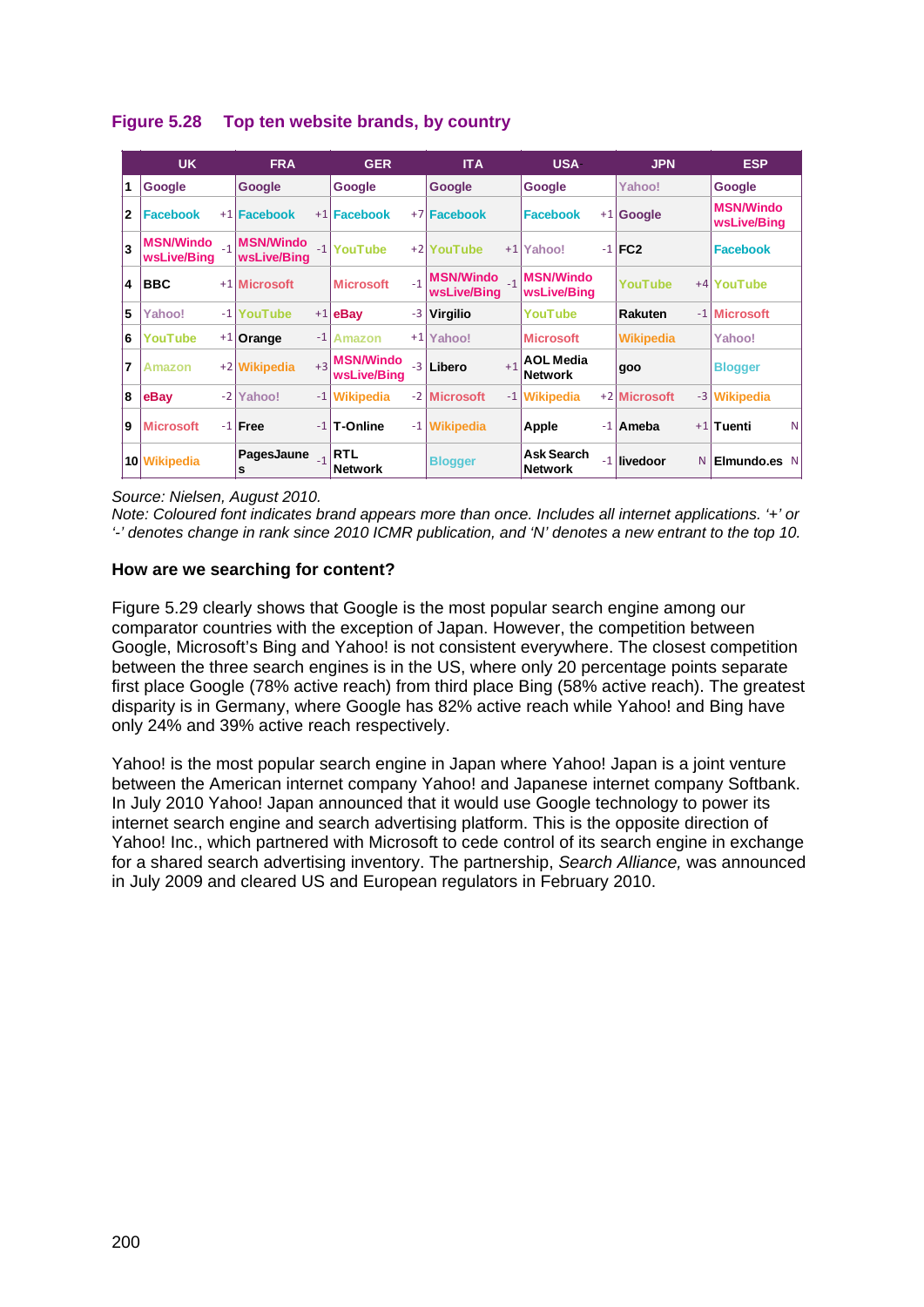

# <span id="page-32-0"></span>**Figure 5.29 Active reach of search engines**

*Source: Nielsen, Search Brands per Country, August 2011, home and work panel, including applications.*

# **And what are we looking for?**

In all of our comparator countries except Japan, Brazil, India and China, a social network was the most searched-for term on Google in the year to August 2011 [\(Figure 5.30\)](#page-33-1). Only in Japan and India did a social network not feature in the top three most-searched-for terms on Google. However, social networks were not completely without influence in India; "www.facebook.com" was the search term with the largest proportional increase over the year.

The terms most searched for on Google correlate closely with the web brands with the largest active reach (see [Figure 5.28\)](#page-31-0). This may reflect the way internet users navigate the web: using a search term and Google as a shortcut to a website's address. This is particularly the case in Germany, where the search term with the largest increase was "facebook.de", suggesting that users confuse the search box of Google's website with the address bar of their browser.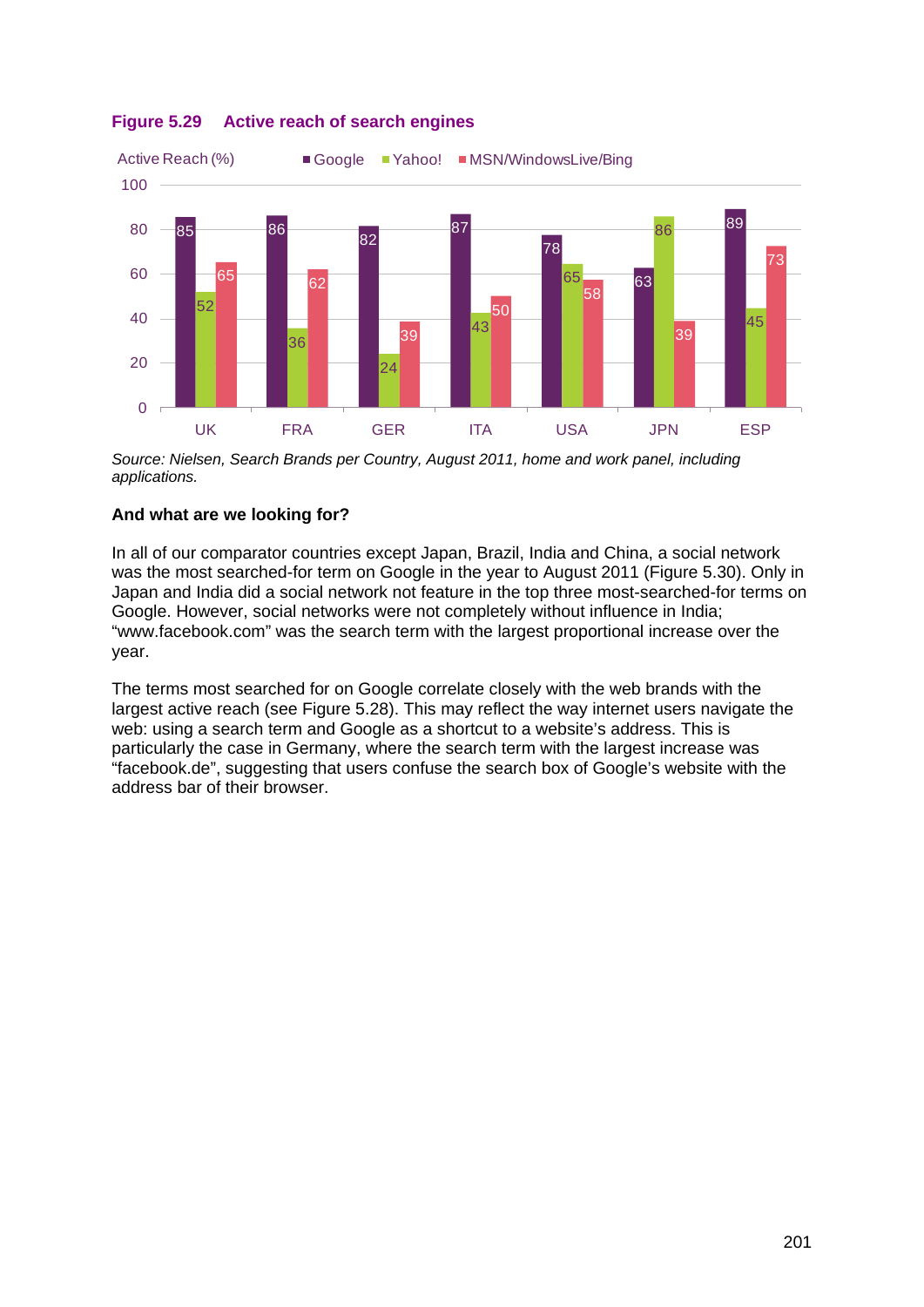| <b>Country</b> | 1 <sub>ST</sub>            | 2 <sub>ND</sub>       | 3 <sub>RD</sub>         | Largest increase  |
|----------------|----------------------------|-----------------------|-------------------------|-------------------|
| <b>UK</b>      | facebook                   | bbc                   | youtube                 | fb                |
| <b>FRA</b>     | facebook                   | voutube               | bon coin                | dpstream          |
| <b>GER</b>     | facebook                   | voutube               | berlin                  | facebook.de       |
| <b>ITA</b>     | facebook                   | youtube               | libero                  | fb                |
| <b>USA</b>     | facebook                   | <b>vou</b>            | youtube                 | minecraft         |
| <b>CAN</b>     | facebook                   | voutube               | you                     | minecraft         |
| <b>JPN</b>     | yahoo                      | <b>voutube</b>        | 画像1                     | 東京電力 2            |
| <b>AUS</b>     | facebook                   | voutube               | google                  | minecraft         |
| <b>ESP</b>     | facebook                   | tuenti                | voutube                 | twitter           |
| <b>NED</b>     | hyves                      | voutube               | facebook                | ipad              |
| <b>SWE</b>     | facebook                   | <b>voutube</b>        | google                  | minecraft         |
| <b>IRL</b>     | facebook                   | youtube               | facebook login          | donedeal          |
| <b>POL</b>     | <b>nk</b>                  | gry                   | allegro                 | nk.pl             |
| <b>BRA</b>     | jogos                      | orkut                 | voutube                 | facebook          |
| <b>RUS</b>     | одноклассники <sup>3</sup> | контакте <sup>4</sup> | в контакте <sup>5</sup> | гугл <sup>6</sup> |
| <b>IND</b>     | in                         | download              | india                   | www.facebook.com  |
| <b>CHN</b>     | qq                         | 人人 7                  | 游戏 <sup>8</sup>         | pptv              |

## <span id="page-33-1"></span>**Figure 5.30 Most-searched terms on Google between August 2010 and August 2011**

*Source: Google Insights Search Tool, August 2010 to August 2011. Notes: 1. Image 2. TEPCO 3. classmates (odnoklassniki.ru) 4. Contact (vkontakte.ru) 5. In contact (vkontakte.ru) 6. Google 7. Everyone (renren.com) 8. Games*

# <span id="page-33-0"></span>**5.3.4 Social Networking**

#### **Social networking is a majority activity among all comparator countries**

Over the past five years social networking has spread across the world to become a significant, if not the leading, activity of our time online. Social networks are leading brands on the web [\(Figure 5.28\)](#page-31-0) and are among the most searched-for terms online [\(Figure 5.30\)](#page-33-1). Social networking is discussed more fully in Section 1.5 of this report, particularly in the context of the attitudes and behaviours of social networkers. This section will briefly summarise the take-up of social networking among internet and mobile users across our comparator countries and demographics.

Consumer research conducted by Ofcom shows that access to social networking sites from a home internet connection continues to grow among most of our comparator countries [\(Figure 5.31\)](#page-34-0). Italy has the greatest proportion of internet users using their home connection to access social networking sites (69%) followed by the US (66%) and Australia (64%).

In the UK and France the proportion of internet users visiting social networking sites appears to have declined between 2010 and 2011, but neither drop is statistically significant. Analysis elsewhere in this chapter shows that social networks remain very popular in the UK and France; the apparent decline could be explained by the increased adoption of the internet among demographics less likely to visit social networking sites, or by substituted access by other means (see mobile social networking below).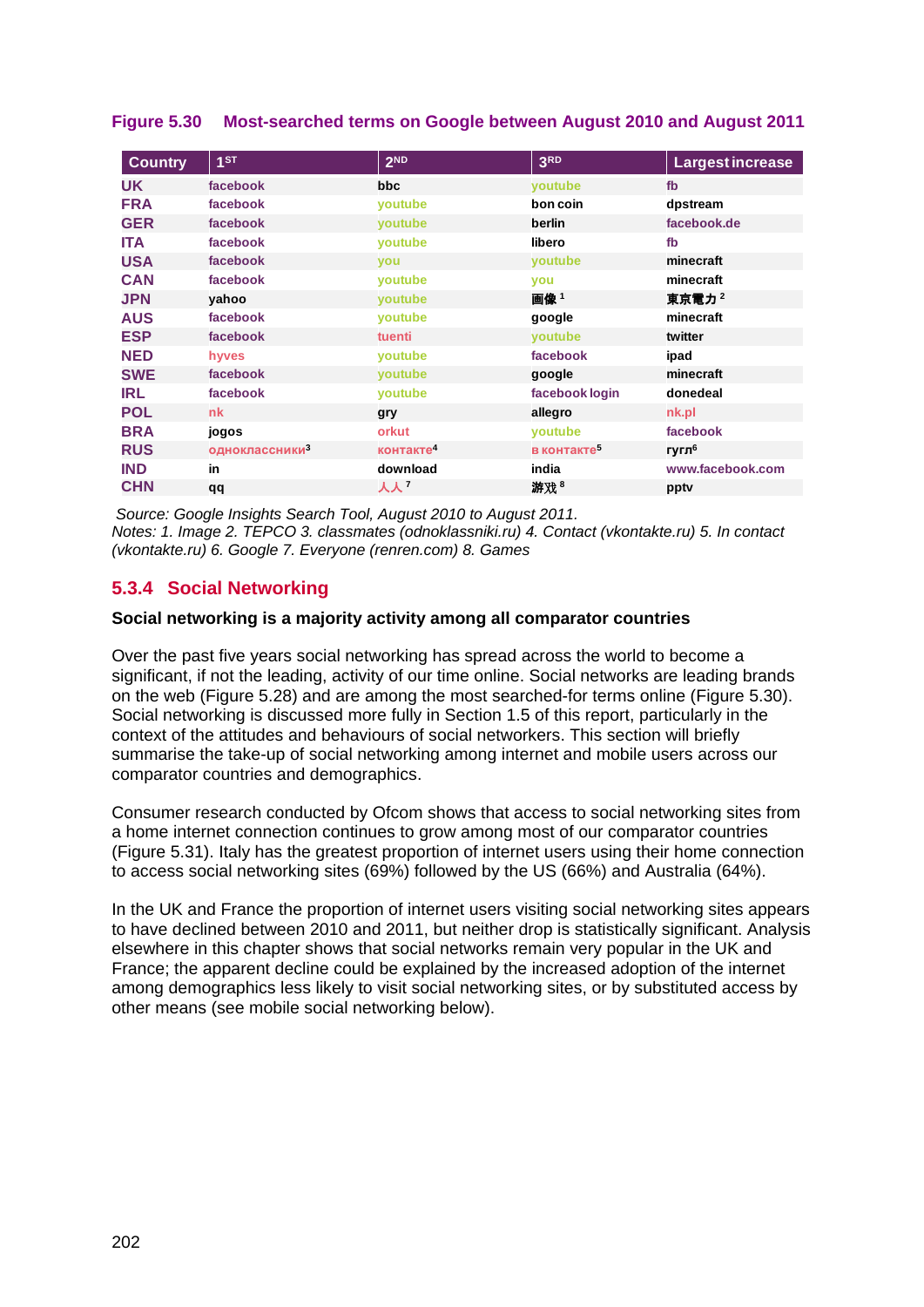<span id="page-34-0"></span>



*Source: Ofcom consumer research, October 2011.* 

*Base: All those who use the internet, UK=1015, France=1014, Germany=1014, Italy=1045, US=1002, Australia=1012.* 

*Q. Which, if any, of the following activities do you use your home internet connection for?*

#### **Social networking no longer just an activity of the young**

In all markets surveyed, except the US and the UK, the greatest use of a home internet connection for social networking was among 18 to 24 year olds. In the UK, use among 18 to 24 year olds equalled that of 25 to 34 year olds (74%), while in the US use among 25 to 34 year olds was greatest (82%). The prevalence of social networking among 25 to 34 year olds in the US is perhaps partly a result of Facebook originally being available only to those with a US educational email address (.edu) before 2006, and the first iterations of US networks such as MySpace and Bebo targeting younger audiences. In Italy, 55 to 64 year olds were the only group to outnumber a younger group.

#### <span id="page-34-1"></span>**Figure 5.32 Use of home internet connection for social networking, by age**



*Source: Ofcom consumer research, October 2011.* 

*Base: All those who use the internet, UK=1015, France=1014, Germany=1014, Italy=1045, US=1002, Australia=1012*

*Q: Which, if any, of the following activities do you use your home internet connection for?*

#### **Mobile social networking highest among UK and Australian mobile subscribers**

As outlined in Section [5.1.2](#page-3-0) above, the growth of the mobile internet continues to gather pace. Smartphones have been a key driver of this growth and similarly appear to be a driver of the growth of mobile social networking. Social networking applications on smartphones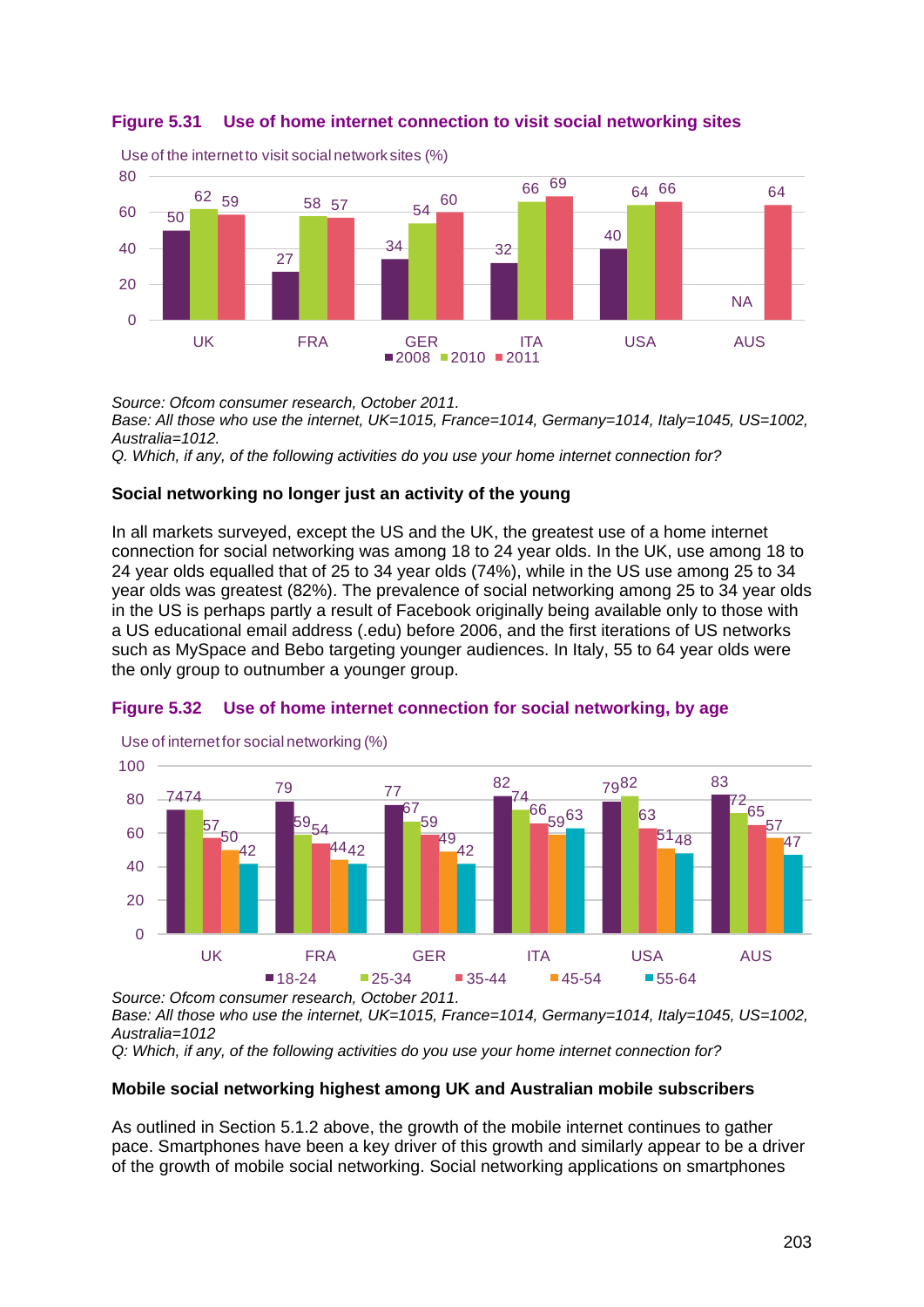allow subscribers easily to access social networks as well as upload photos and videos to them. And handset manufacturers have, in 2011, taken steps to further integrate their phones with social networks. At the 2011 Mobile World Congress HTC announced the launch of the HTC Salsa and HTC ChaCha Android phones with a dedicated one-touch access button to Facebook<sup>46</sup>. Operating system manufacturers have acted similarly: Apple's iOS 5 features Twitter integration, allowing users to easily share photos, YouTube videos, web pages and locations<sup>[47](#page-35-1)</sup>; and Microsoft's Windows Phone 7 integrates SMS, Facebook, LinkedIn, Twitter and instant messaging into unified conversation threads.

In the context of the growing partnership between smartphones and mobile social networking it is unsurprising to see the UK and Australian markets, where smartphone sales have been strongest, have the highest proportion of mobile subscribers accessing social network on their phones (29%). The US and Italy have the next highest, with one in four mobile subscribers accessing social networking sites (26%).



**Figure 5.33 Use of mobile phones for social networking**

*Source: Ofcom consumer research, October 2011.* 

*Base: All those who own a smartphone and/or a mobile phone, UK=957, France=914, Germany=945, Italy=989, US=902, Australia=957* 

*Q. Which, if any, of the following activities do you use your mobile phone for?*

#### **Younger mobile subscribers are much more likely to access social networks on their phones**

More than half of all Australian 18-24 year old mobile subscribers use their phone to access social networks (54%). This is also the most popular demographic for mobile social networking in France, Germany, and Italy. However, echoing the pattern of social networking on a home internet connection (see [Figure 5.32\)](#page-34-1), the proportion of mobile subscribers using their phone to access social networks is highest in the UK (49%) and the US (42%) among 25-34 year olds.

<span id="page-35-1"></span><span id="page-35-0"></span><sup>46</sup> <http://www.htc.com/www/about/#news><br><sup>47</sup> <http://www.apple.com/ios/features.html#twitter>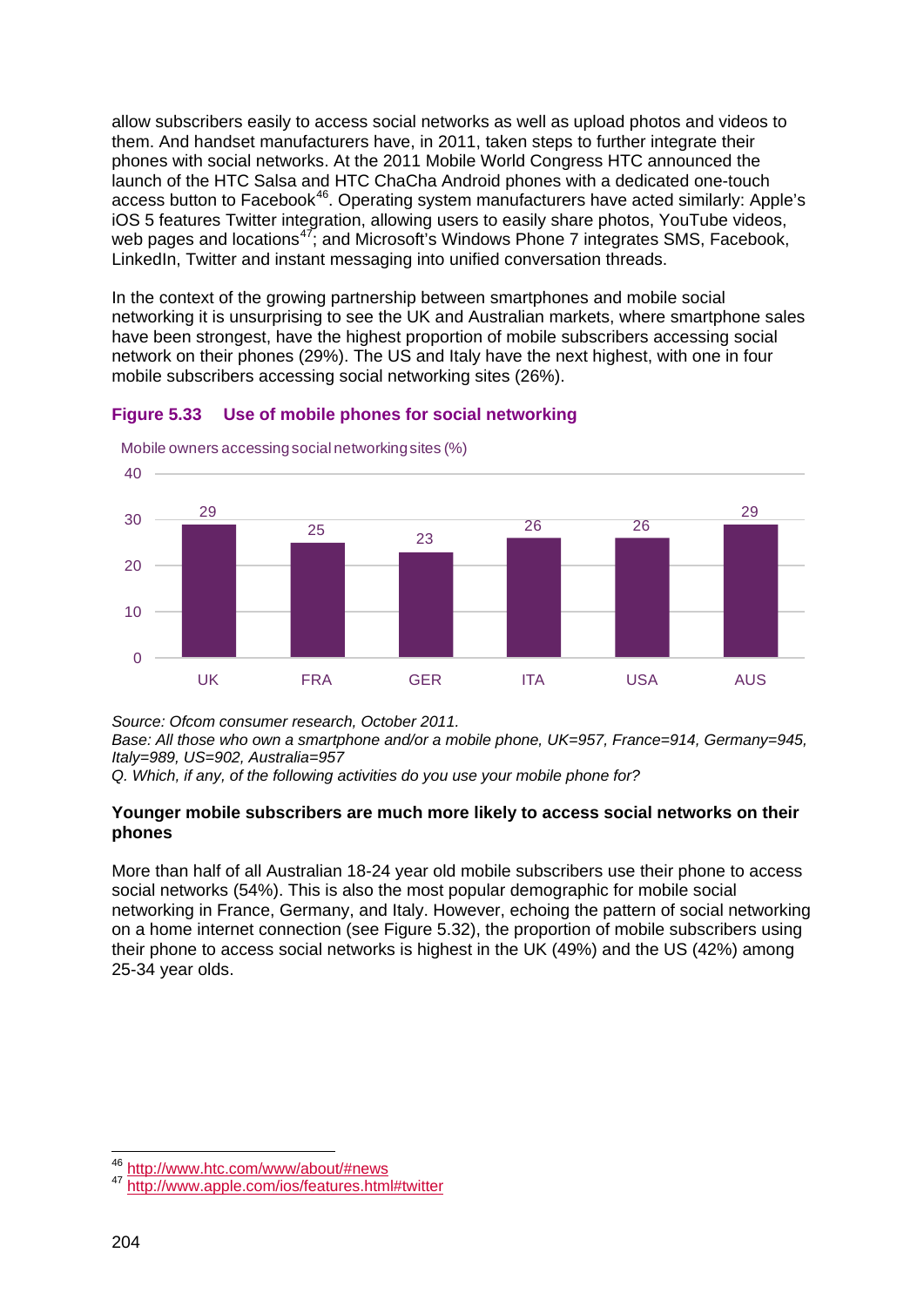

**Figure 5.34 Use of mobile phones for social networking, by age**

*Base: All those who own a smartphone and/or a mobile phone, UK=929, France=914, Germany=945, Italy=989, US=902, Australia=957* 

*Q. Which, if any, of the following activities do you use your mobile phone for?*

# <span id="page-36-0"></span>**5.3.5 Retail**

#### **The value of business to consumer e-commerce is almost £1000 per person in the UK**

Our research found that more than two-thirds of internet users in the UK, France, Germany, Italy, the US, Japan and Australia use their home internet connection for online shopping. At 82% in the UK, this is a higher proportion than for any other internet use other than email and "general website browsing" [\(Figure 5.24\)](#page-27-0). Retail sites Amazon and eBay appear in the top ten web brands in both the UK and Germany [\(Figure 5.28\)](#page-31-0), and classified websites leboncoin.fr and donedeal.ie, and auction site allegro.pl appear among the most-searchedfor terms on Google in France, Ireland and Poland respectively [\(Figure 5.30\)](#page-33-1). In the analysis below we investigate in more detail how the web has changed the way we shop.

Figures from the Interactive Media in Retail Group (IMRG) show that the value of business to consumer (B2C) e-commerce per person is higher in the UK than that of any of the comparator countries for which we have data. The value of B2C e-commerce per head was £939 in 2010, up 21% from £773 in 2009. Australia and the US had the greatest values after the UK, growing 21% to £792 and 14% to £559 respectively.

The BRIC countries experienced the greatest growth in B2C e-commerce per head in 2010, but from much lower bases. Brazil leads the BRIC nations in value with £59 per head, followed by Russia (£27), China (£8) and India (£2).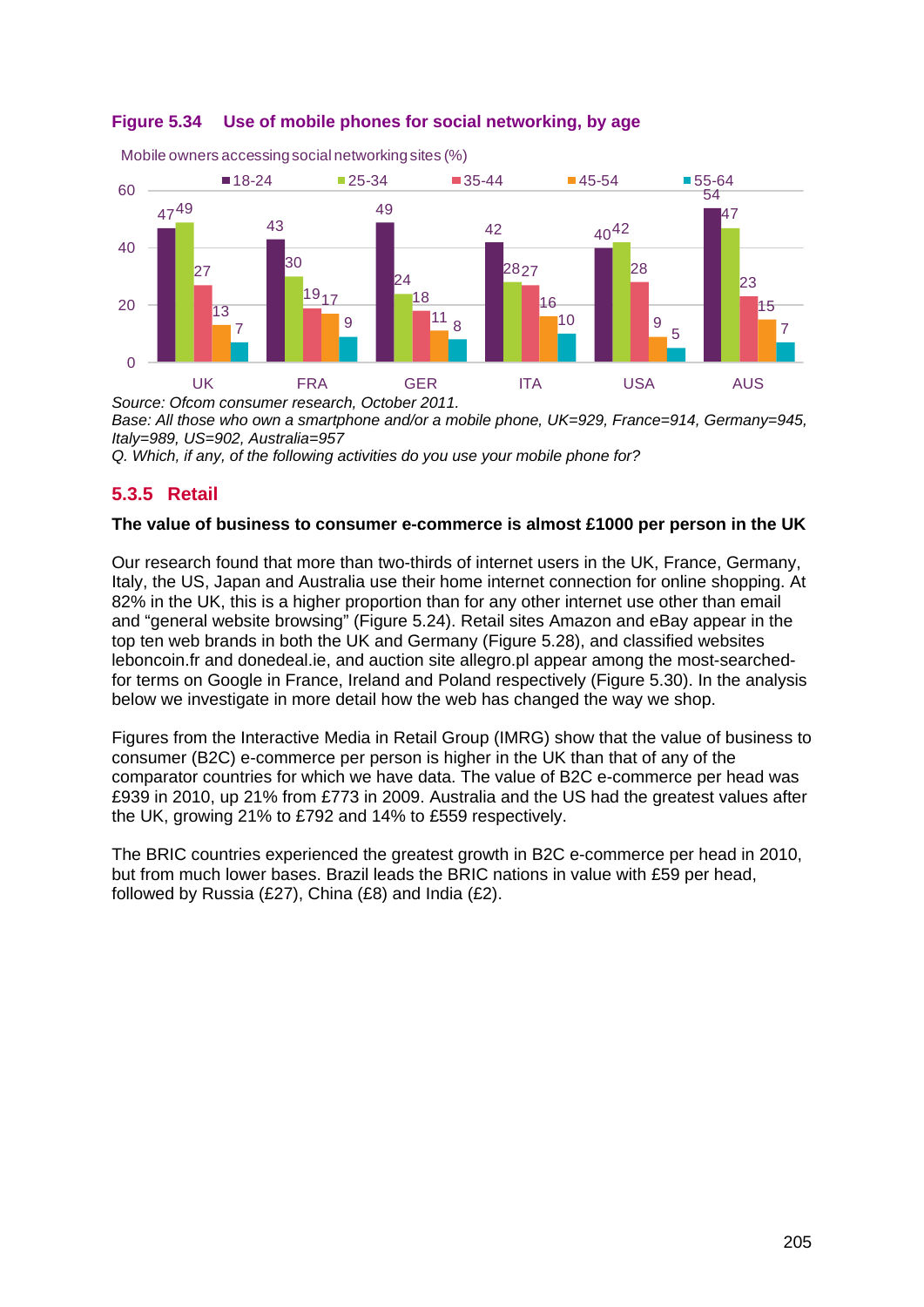

#### **Figure 5.35 Value of B2C e-commerce per head**

*Source: IMRG B2C Global e-Commerce Overview 2011 Update 01, June 2011 Notes: Values converted from Euros to Sterling (£1 = €1.167382). Population figures from US Census Bureau (end of year estimates from mid-year values)*

#### **UK users spend more time shopping online than any other country in Europe**

According to data from online measurement company ComScore, in January 2011 89% of internet users in the UK visited a retail website, each user spending on average 84 minutes on these websites each month [\(Figure 5.36\)](#page-37-0). France followed close behind, with 87% of internet users visiting a retail website, spending on average 83 minutes in the month. The fastest-growing market for the reach of retail websites was Russia (59% of internet users), gaining 16 percentage points in the year to January 2011. Despite such growth, the reach of Russian retail websites remained the lowest among the comparator countries for which we have data, followed by Italy (70% reach) and Poland (72%). Internet users in Poland recorded the lowest average amount of time spent on retail websites (20 minutes).



#### <span id="page-37-0"></span>**Figure 5.36 Average minutes per visitor, and reach of retail websites**

*Source: comScore Media Metrix, January 2011, user aged 15+, home and work locations.*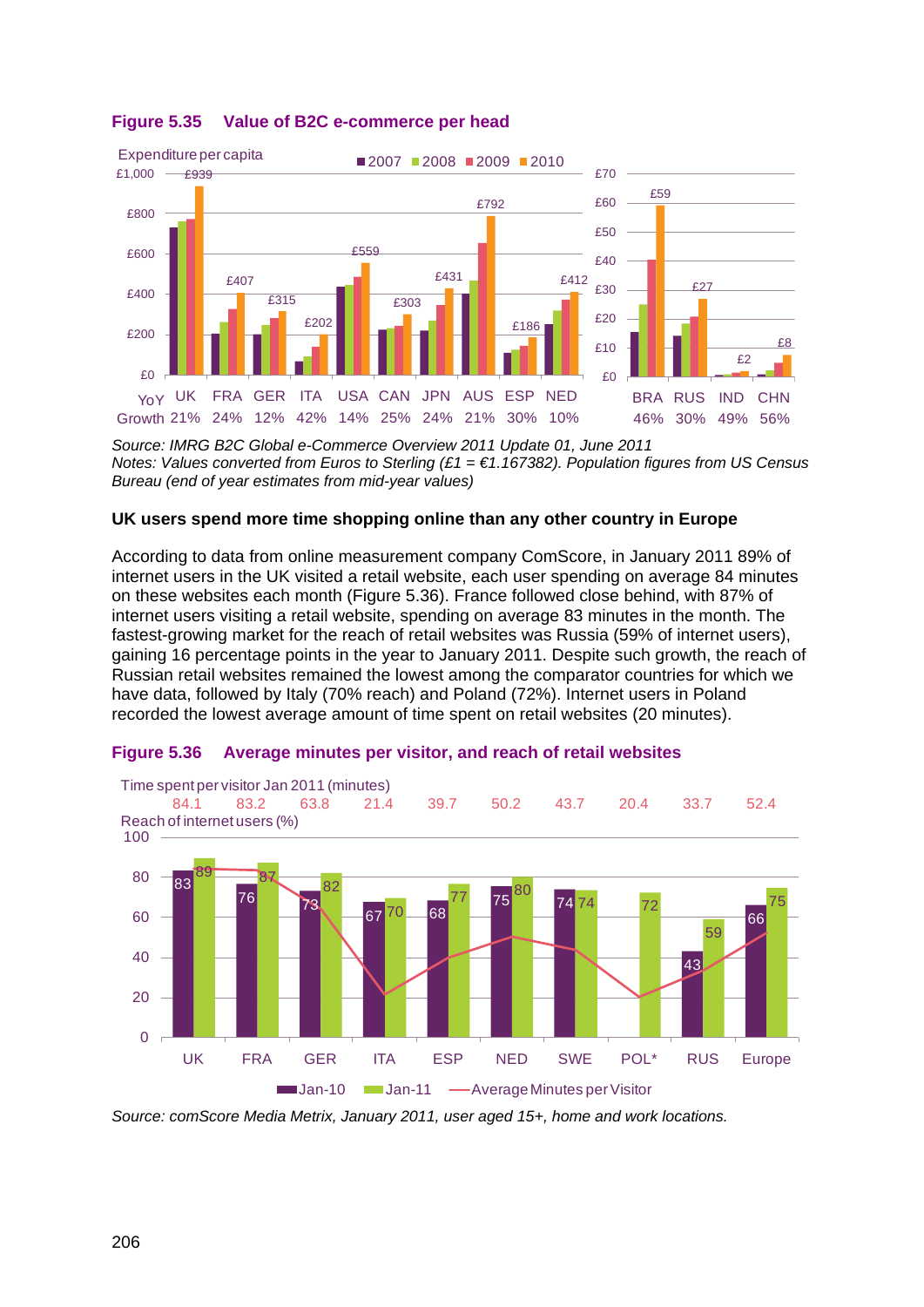#### **Four in five internet users in the UK purchased online in 2010, while consumers in Italy and Spain prefer to window-shop**

Survey data collected by the European Commission provide insight into online shopping habits across Europe. Four in five internet users (79%) in the UK had ordered goods or services online in 2010, up from 66% in 2006 [\(Figure 5.37\)](#page-38-0), and more than any other EC country (Denmark was next, with 76% of people claiming to have shopped online). Among our comparator countries, the Netherlands had the next-highest proportion of online shoppers, with 74% of internet users having ordered goods or services online in the past year, followed by Germany (73%) and Sweden (71%). Although the reach of retail websites is only slightly lower than in other countries (see [Figure 5.36](#page-37-0) above), internet users in Italy (27%) and Spain (37%) were significantly less likely to buy goods and services online.

![](_page_38_Figure_2.jpeg)

<span id="page-38-0"></span>![](_page_38_Figure_3.jpeg)

*Source: Eurostat - Community survey on ICT use in households and by individuals Scope: Individuals who used the internet in the last 12 months, aged 16-74, carrying out this activity over the internet in the last year, for private use*

#### **A quarter of internet users in the UK and Germany bought digital goods in 2010**

One in four internet users in the UK (25%) and Germany (27%) ordered content or software that were delivered or upgraded online in 2010. Examples of this behaviour include buying an MP3 download or upgrading anti-virus software following a free trial. In the UK and Poland the number of internet users ordering digital goods online rose by two percentage points between 2009 and 2010. The greatest increase was in Sweden, where the number of internet users who bought digital goods rose by five percentage points to 16%. Among the rest of our comparator countries figures remained flat or experienced marginal declines.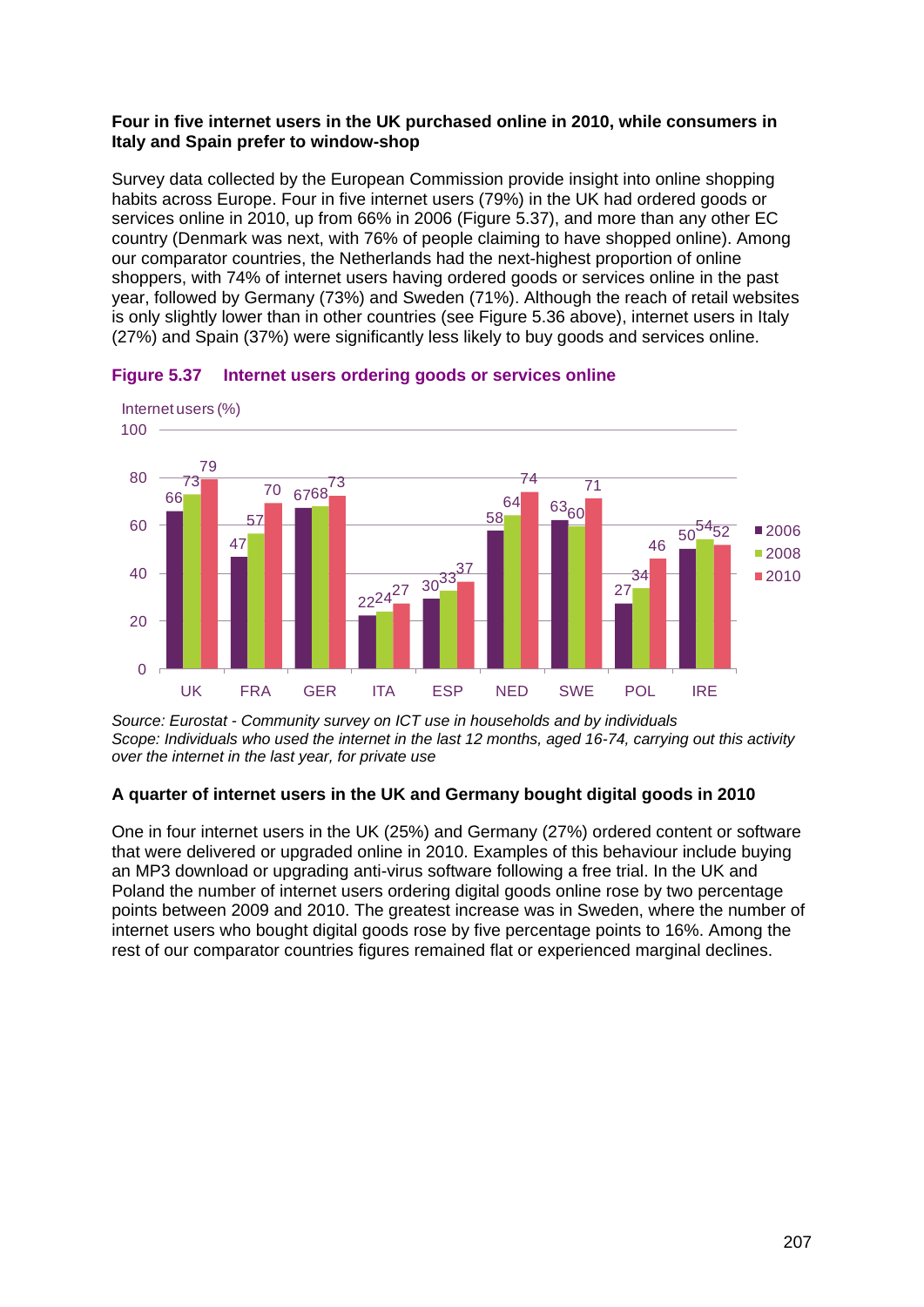![](_page_39_Figure_0.jpeg)

**Figure 5.38 Internet users ordering digital goods online**

*Source: Eurostat - Community survey on ICT use in households and by individuals Scope: Individuals who used the internet in the last 12 months, aged 16-74, ordering content or software that were delivered or upgraded online in the last year, for private use*

# **The UK leads on mobile online shopping but it still remains a minority activity**

Using a mobile phone to visit online auction websites such as eBay, and accessing online retail websites, are still very much minority activities among European mobile subscribers. According to data from comScore, between 3.4% and 6.7% of mobile subscribers in France, Germany, Italy and Spain engaged in either of these mobile retail activities in May 2011. However, mobile subscribers in the UK have been much more receptive to this way of shopping, with 10.5% having visited an auction site and 9.2% an online retail site. Across our comparator countries, penetration levels of auction sites on mobile phones is slightly greater than online retail sites. The nature of auctions can require bidders to check the status of a lot wherever they are, or to make another bid before the auction ends. As such, auction sites are particularly well suited to mobile use, especially when sites like eBay serve mobile versions of their site to aid navigation.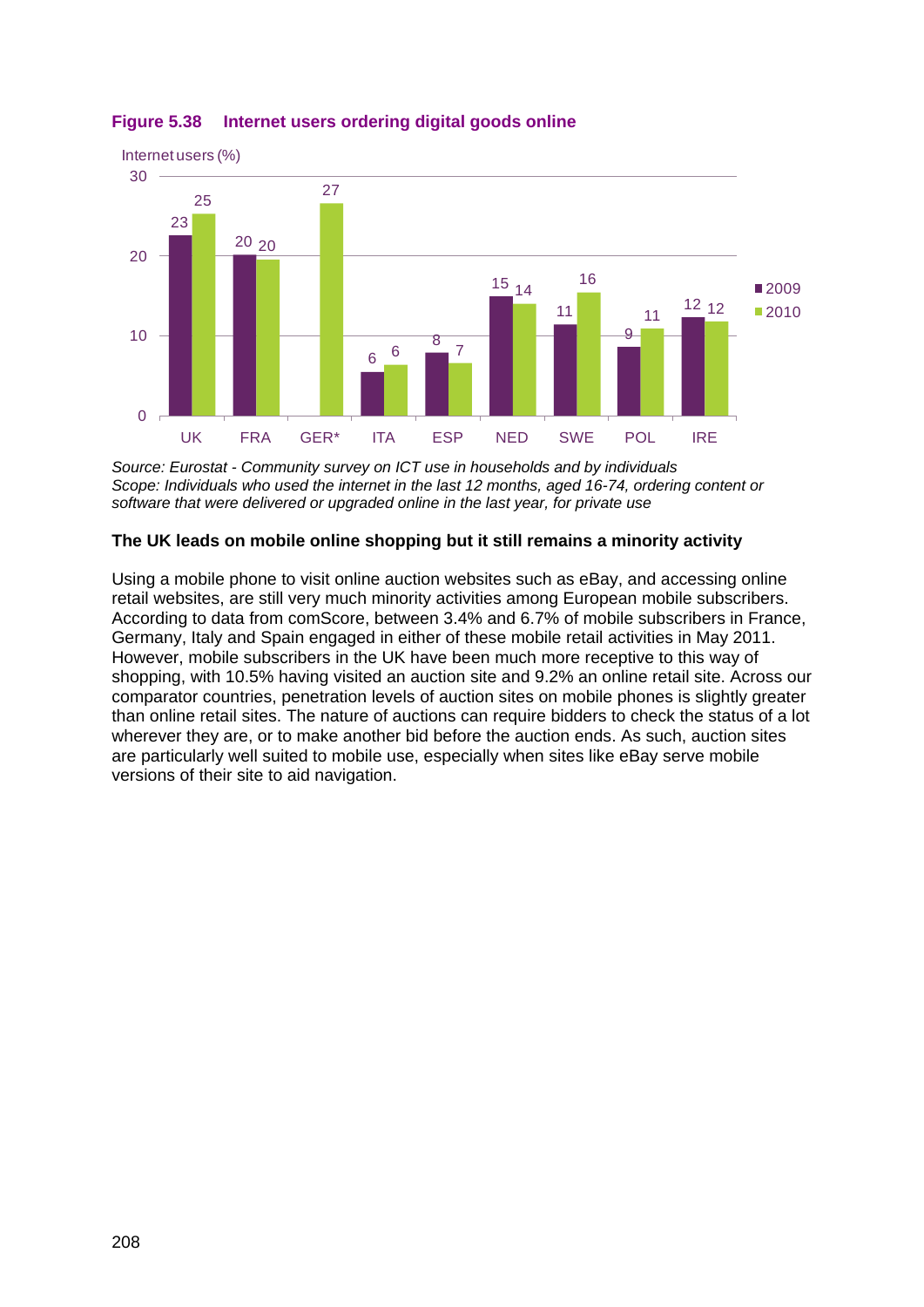![](_page_40_Figure_0.jpeg)

![](_page_40_Figure_1.jpeg)

*Source: comScore MobiLens, three-month average ending May 2011, mobile subscribers ages 13+, EU5 is UK, FRA, GER, ITA and ESP*

*Note: MobiLens data are derived from an intelligent online survey of a nationally representative sample of mobile subscribers age 13 and above. Data on mobile phone use refer to a respondent's primary mobile phone and do not include data related to a respondent's secondary device.*

# **The Open Graph Protocol**

The latest version of the Open Graph Protocol is the third iteration of an evolving concept that Facebook introduced to social networking. Originally, the map of relationships between users and their friends was known as the social graph. Facebook extended the social graph to the open graph by allowing developers to turn web pages into objects which became a part of the social graph. Users could then 'like' these objects (an artist, a venue, a cafe) and receive updates from them.

The third version of the Open Graph Protocol was announced at Facebook's f8 conference in September 2011. Whereas the previous version of the protocol allowed users to connect to any *thing* (any noun), the most recent version allows users to connect in any *way* to any *thing* (any action). Facebook users can now *listen* to a song, *read* a news story, *watch* a TV programme, or *cook* a recipe.

#### **Influence of social networks on online shopping**

Review websites have long been a feature of the online retail experience for web users, and social networking provides a platform on which users can discuss potential purchases and receive feedback from their peers. [Figure 5.40](#page-41-0) indicates that across the six countries where we commissioned research, a significant proportion of people with a social networking profile claimed to have made a purchase following a recommendation made on a social networking site. Social networking recommendations appear to have the most influence in Italy (where 24% claimed to have made a purchase following a recommendation), and the least influence in Germany (14%).

The concept of social commerce could spread, following Facebook's recent extension of its 'open graph' (see above), making it easier for users to share their experience of online shopping and enabling retailers to find new ways of marketing products and services to online communities. Further impetus could also come from the growth of Twitter, which is popular across a number of our comparator nations (see Section 1.5.4). Social connections on Twitter are not reciprocal; users can 'follow' individuals and receive their updates without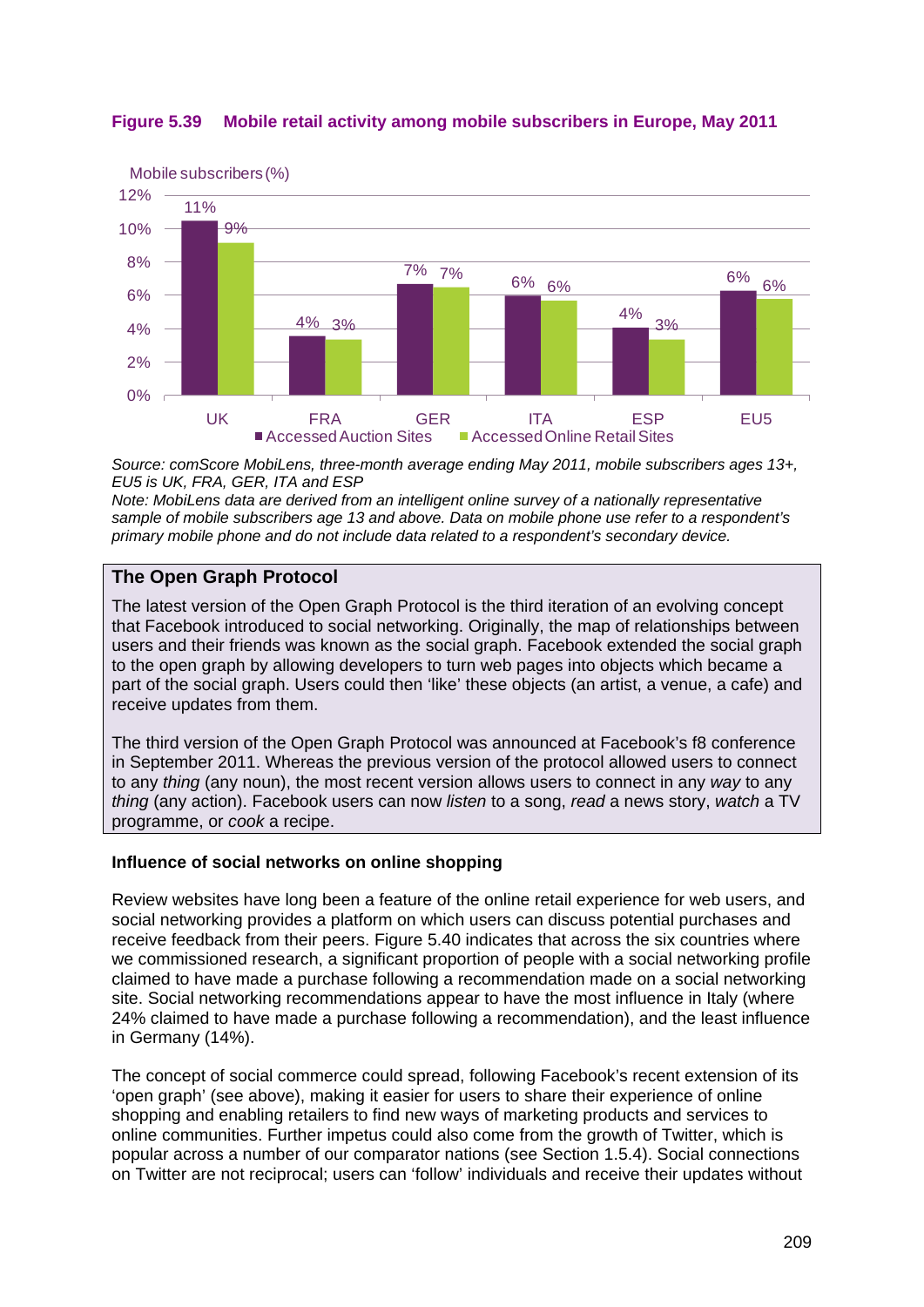the obligation to share their own. And users of Twitter are more likely to follow individuals who they don't know personally, but with whom they share similar interests. Updates from these connections are a likely source of recommendations for potential purchases.

![](_page_41_Figure_1.jpeg)

#### <span id="page-41-0"></span>**Figure 5.40 Peer recommendation of online purchases**

*Source: Ofcom consumer research, October 2011.*

*Base: All who have a social networking site profile, UK=715, France=717, Germany=658, Italy=841, US=778, Australia=755.*

*Q. Have you ever made a purchase following a recommendation from a 'friend / connection' on a social networking site?*

#### **A minority of internet users regularly purchase online content**

Despite the widespread consumption of digital media – newspapers, books, films, music – only a minority of internet users in all six countries surveyed said they had ever purchased online content. Consumers in Italy were the most likely to regularly pay for online content (14%). More than four in ten internet users in the UK, the US and Australia claimed to have paid for content online, but only 7% or 8% in each country did so regularly, with even lower levels in France and Germany.

# **Figure 5.41 Frequency of purchasing online content**

![](_page_41_Figure_9.jpeg)

*Source: Ofcom consumer research October 2011.*

*Base: All those who use the internet, UK=1015, France=1014, Germany=1014, Italy=1045, US=1002, Australia=1012.* 

*Q14. Which of the following best describes your behaviour with regards to paying for digital content online? Examples of digital content would be newspapers, TV programmes, films, e-books, music tracks, smartphone apps.*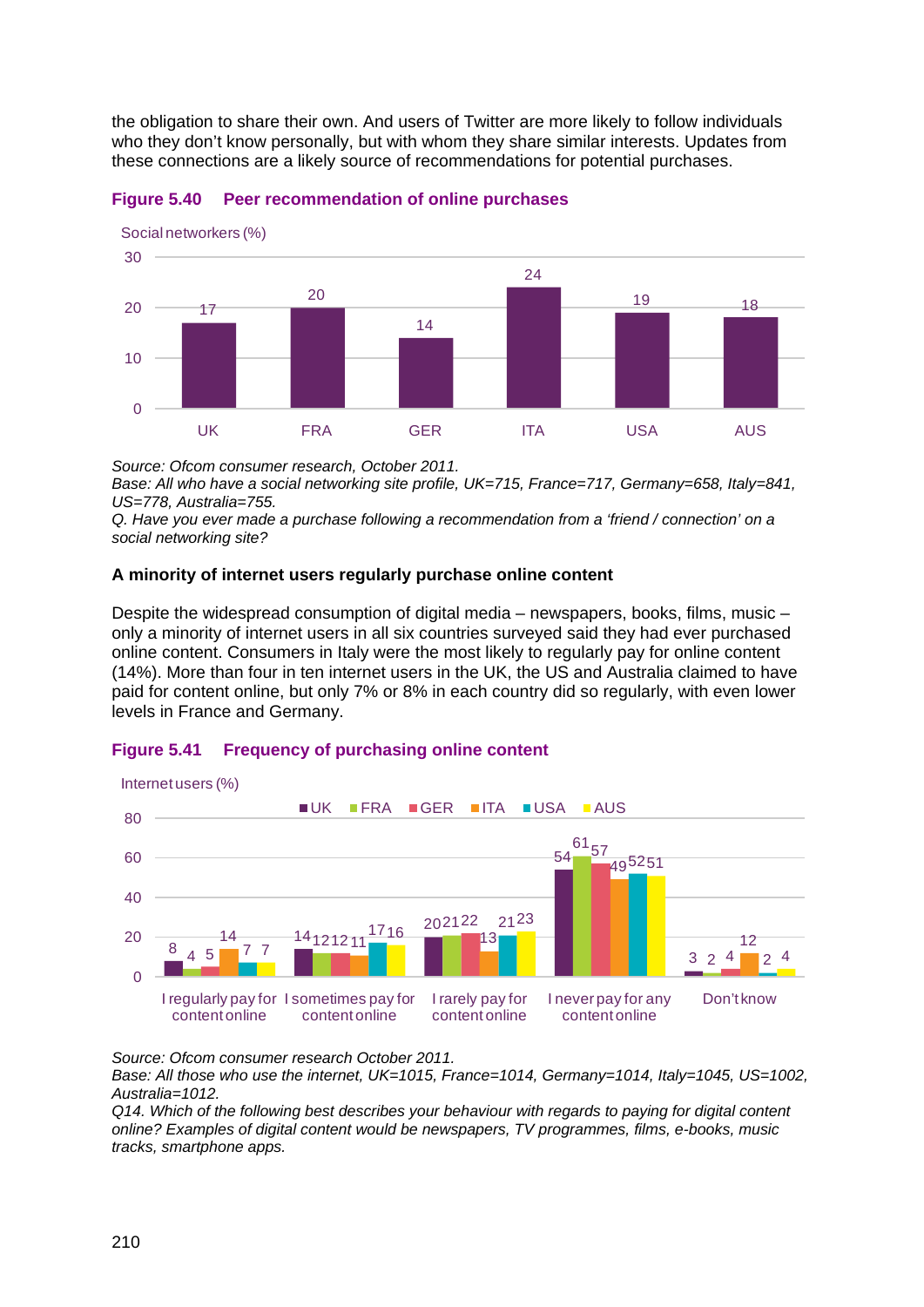# <span id="page-42-0"></span>**5.3.6 Banking**

#### **Internet banking is most prevalent in the Netherlands and Sweden**

European Commission survey data show that internet banking has been steadily increasing across our European comparator countries since 2006 [\(Figure 5.42\)](#page-42-1). In 2010, in two-thirds of our comparator countries, the majority of internet users claimed to have used internet banking at least once in the past three months. The highest take-up of internet banking is in the Netherlands and Sweden, where 86% and 83% of internet users have used internet banking at some point in the past three months. France holds third place, with two-thirds of internet users (67%), and the UK fourth place with just over half of internet users (55%).

![](_page_42_Figure_3.jpeg)

<span id="page-42-1"></span>![](_page_42_Figure_4.jpeg)

*Source: Eurostat - Community survey on ICT use in households and by Individuals Scope: Individuals using internet in the last 3 months, aged 16-74, carrying out this activity over the internet in the last year, for private use*

#### **Mobile banking has yet to take off, but shows promise in France and Spain**

As with mobile shopping, data from comScore show that mobile banking is still very much a minority activity among European consumers. On average, across the big five European economies (EU5), only one in 20 mobile subscribers have made credit card or electronic payments through their mobile phone, while one in twelve have accessed their bank account [\(Figure 5.43\)](#page-43-1). France and Spain lead among the EU5 for bank account access, with one in ten mobile subscribers using their phone to access their account (Spain has a comparatively high use of mobile online banking, despite having comparatively low use of internet banking). In the UK, 9% of mobile subscribers used online banking services at least once a month in Q1 2011, in line with the average across the EU5.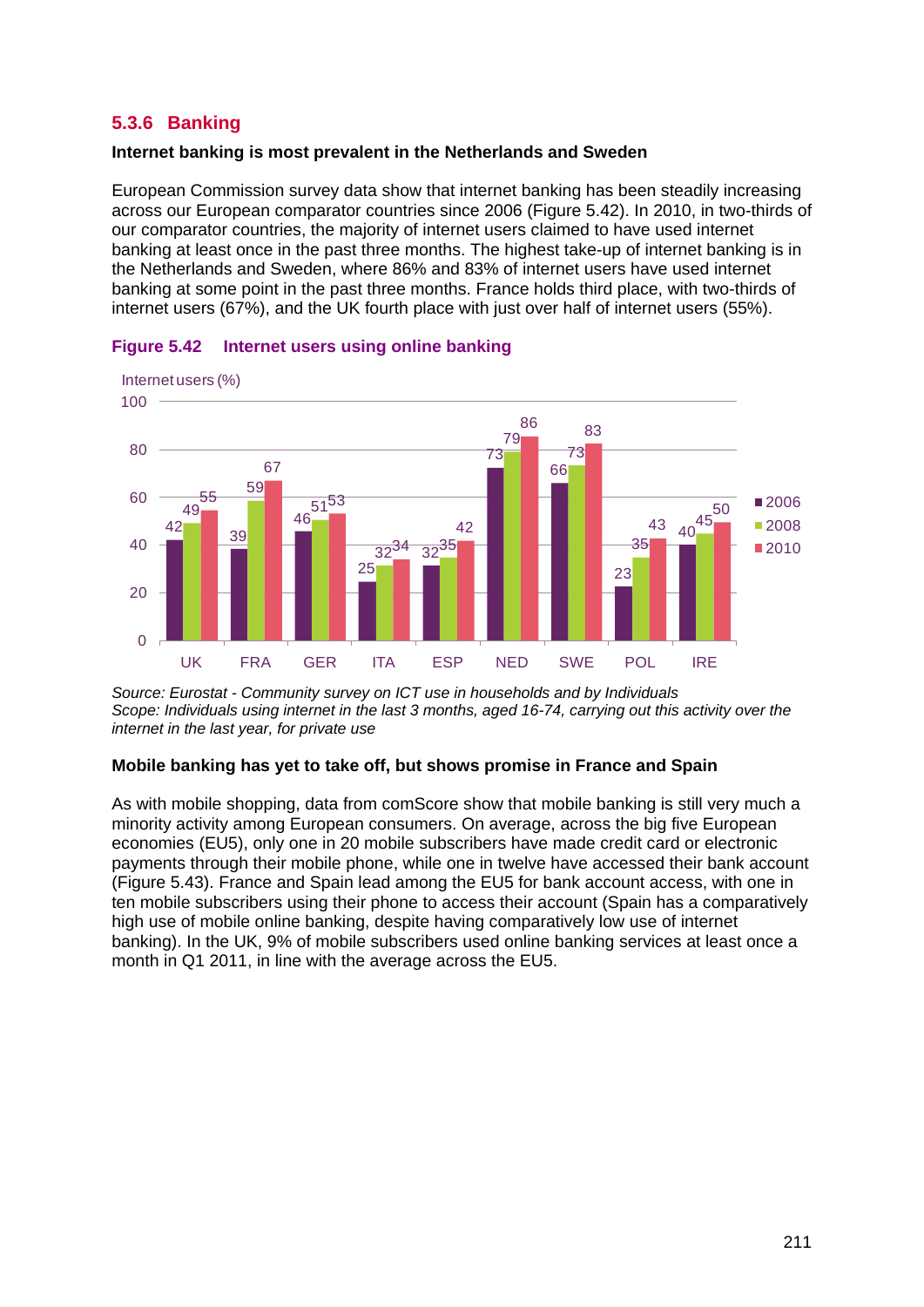![](_page_43_Figure_0.jpeg)

# <span id="page-43-1"></span>**Figure 5.43 Use of online financial services on mobile phones**

*Source: comScore MobiLens, age 13+, three-month average ending March 2011. Note: MobiLens data are derived from an intelligent online survey of a nationally representative sample of mobile subscribers age 13 and above. Data on mobile phone use refer to a respondent's primary mobile phone and do not include data related to a respondent's secondary device. EU5 is UK, France, Germany, Italy, and Spain*

# <span id="page-43-0"></span>**5.3.7 Newspaper content**

#### **Mail Online and Guardian.co.uk the most popular newspaper sites in Europe**

The internet has presented many challenges for traditional content companies, which have seen both subscription and advertising revenues come under increased competition from digital content providers. However, the internet also provides opportunities, such as removing the geographical constraints of distribution and enabling content providers to appeal to audiences beyond their domestic market.

According to comScore, the two newspaper websites with the greatest audience in Europe are Mail Online and Guardian.co.uk, both from the UK. Mail Online,<sup>[48](#page-43-2)</sup> the website for *The Daily Mail,* attracted 17.2 million unique visitors from Europe to its website during June 2011, while the website for the *Guardian*, guardian.co.uk, attracted 13.5 million unique visitors. These figures represent 10% and 8% respectively of total newspaper sites' unique visitors from Europe in June 2011. Nielsen statistics for the same month suggest that only a minority of the unique audience for Mail Online and Guardian.co.uk were from the UK<sup>[49](#page-43-3)</sup>. It is also notable that the online versions of two Turkish newspapers feature in the top five newspaper websites in Europe, indicating how internet distribution serves the Turkish diaspora across Europe. As another illustration of the way in which internet access transcends geographical boundaries, 5.7 million unique visitors from Europe visited websites associated with the *New York Times* in June 2011.

<sup>&</sup>lt;sup>48</sup> www.dailymail.co.uk

<span id="page-43-3"></span><span id="page-43-2"></span><sup>49</sup> Unique audience figures: Mail Online (6.1 million) Guardian.co.uk (4.2 million), Home and Work Panel, June 2011, ages 15+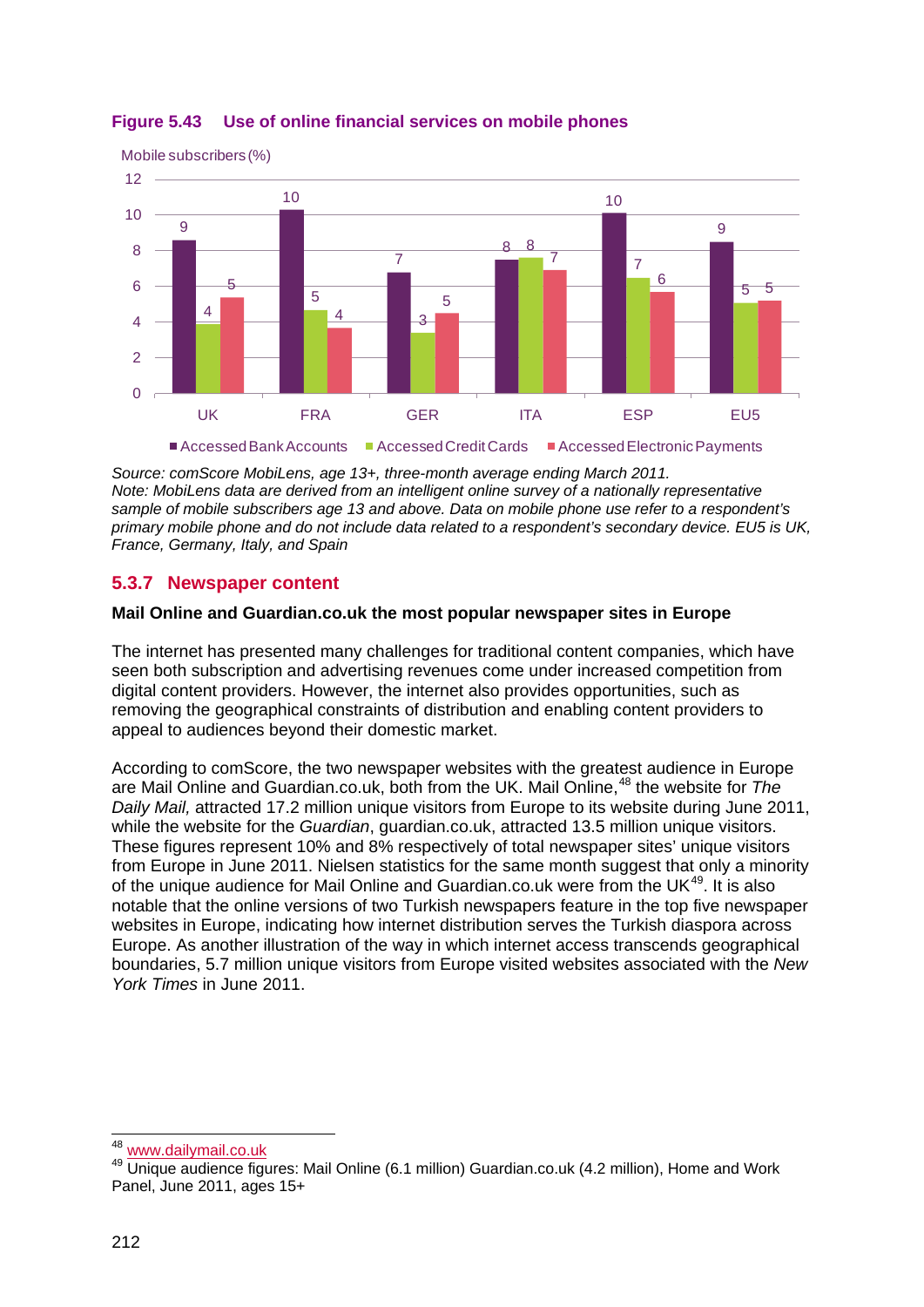![](_page_44_Figure_0.jpeg)

**Figure 5.44 Top newspaper websites, by total unique European visitors: June 2011**

*Source: comScore Media Metrix, June 2011, Total Europe, Age 15+, home and work locations*

#### **UK leads consumption of newspaper site content on mobile devices**

The digital distribution of content through the internet has enabled consumption across a range of devices, including tablet computers such as the iPad and e-readers such as the Kindle. However, newspaper site traffic to non-computer devices remains low across our comparator countries; the highest proportion is 9.8% of newspaper site traffic in the UK and the lowest proportion is 1.9% of newspaper site traffic in Brazil and Germany in May 2011 [\(Figure 5.45\)](#page-45-0).

One factor that might contribute to the popularity of newspaper websites on mobile devices in the UK is the availability of mobile versions of newspaper websites. These mobile subsites format the width of the page and navigation to suit the smaller screens of mobile devices, while some newspapers offer mobile applications which allow the content of newspapers to be downloaded to mobile devices and read offline. Eight of the top ten national newspaper websites in the UK had mobile-specific websites $50$ , and these eight sites accounted for 99% of page views of the top ten sites $^{51}$  $^{51}$  $^{51}$ .

<span id="page-44-0"></span> <sup>50</sup> Mail Online, Guardian.co.uk, Telegraph, The Sun, Mirror.co.uk, The Independent, The Metro, The Times

<span id="page-44-1"></span><sup>51</sup> 391,252 of 395,132 page views, The Nielsen Company, Home and Work, ages 2+, May 2011.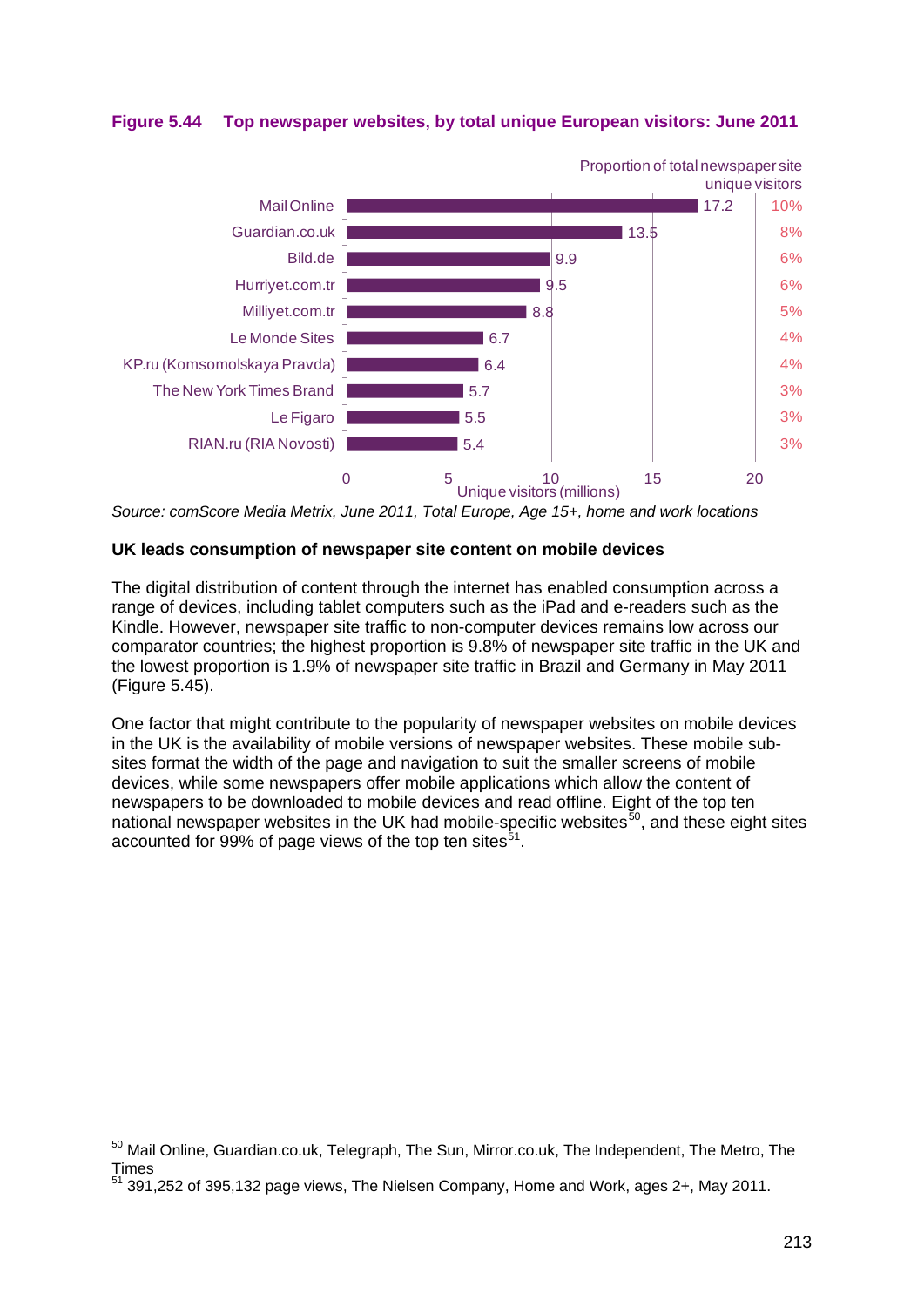![](_page_45_Figure_0.jpeg)

# <span id="page-45-0"></span>**Figure 5.45 Newspaper site traffic by non-computer devices**

![](_page_45_Figure_2.jpeg)

Survey data from comScore MobiLens indicate that the consumption of news (which includes all types of news, not just newspaper sites) on mobile phones increased significantly between Q1 2010 and Q3 2011 in the UK, France, Germany, Italy and Spain. According to these data, one in four UK mobile users accessed news content on their phone in Q3 2011, significantly higher than in the other countries – and up ten percentage points compared to 18 months previously.

![](_page_45_Figure_4.jpeg)

#### **Figure 5.46 Proportion of mobile subscribers who accessed news on their mobile**

*Source: comScore MobiLens, three-month averages ending February 2010 and August 2011, mobile subscribers ages 13+, EU5 is UK, FRA, GER, ITA and ESP*

*Note: MobiLens data are derived from an intelligent online survey of a nationally representative sample of mobile subscribers age 13 and above. Data on mobile phone use refer to a respondent's primary mobile phone and do not include data related to a respondent's secondary device.*

#### **The internet as a source of news**

Ofcom's survey of internet users asked consumers in six countries about their main source of different types of news. Overall, a large majority of respondents in each country cited either the internet or television as their main source of news, although for many respondents newspapers were the main source for local news. Use of the internet as a main source of news was highest in Italy, and lowest in Germany [\(Figure 5.47\)](#page-46-0).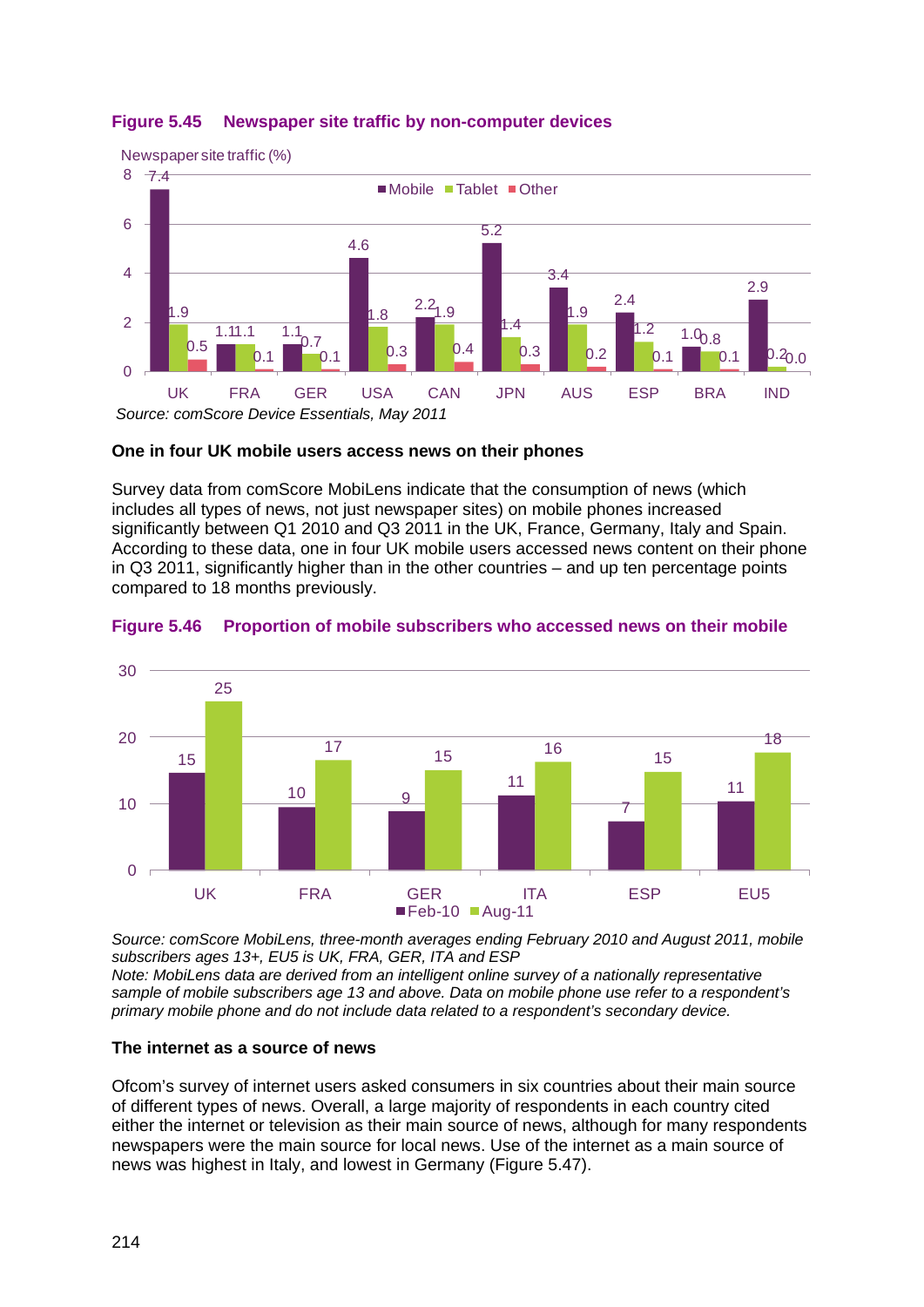In all countries, consumers were least likely to use the internet as a main source of local news. The UK and Germany were the only countries in which consumers were (marginally) more likely to use the internet as a source of national news than of world news.

![](_page_46_Figure_1.jpeg)

#### <span id="page-46-0"></span>**Figure 5.47 Internet as a primary source of news**

Proportion of respondents claiming internet was their primary source of world/national/local news (%)

#### *Source: Ofcom consumer research, October 2011.*

*Base: All those who use the internet, UK=1015, France=1014, Germany=1014, Italy=1045, US=1002, Australia=1012. Responses are cumulative figures for internet on computer/mobile phone/tablet Q11. Which, if any, is your main source for the following information? News about the world; news about your country; news about your region/locality.*

#### **Nearly half of all social networking users in Italy often find out first about breaking news from social networking sites**

In recent months a good deal of media attention has been paid to the use of social networks for breaking news – they played a leading role in sharing information about the tsunami in Japan in March 2011, and have also had a prominent role in celebrity news; for example, in the first half of 2011 social networks in the UK were at the centre of controversy over the breaking of 'super-injunctions' taken out by celebrities seeking to prevent press publication of details of their private lives.

In the six countries we surveyed, a significant proportion of adults with a social networking profile agreed that they often found out about breaking news stories from social networking sites. In Italy, nearly half (47%) of respondents claimed to often find out about news in this way, while the lowest proportion was in Germany (22%). In the UK 35% of those with a social networking profile agreed that they often found out news first from a social networking site, approximately the same proportion as those who disagreed (34%). Differences between countries may be driven by a number of different factors including the use of the internet in general as a source of news, the frequency of social networking, levels of trust in established news media and the type of news people are most interested in.